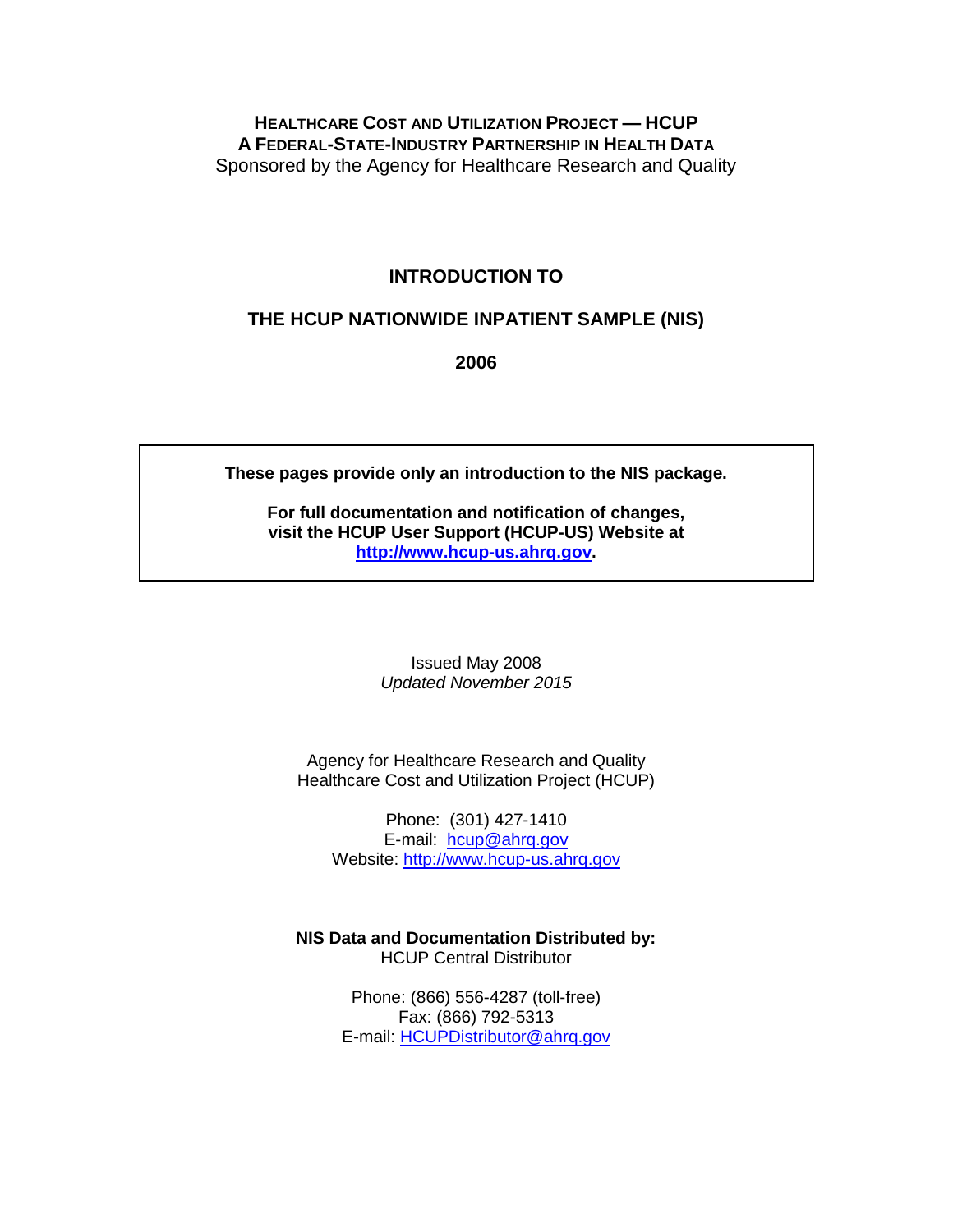# **Table of Contents**

| WHAT'S NEW IN THE 2006 NATIONWIDE INPATIENT SAMPLE (NIS)?  3        |  |
|---------------------------------------------------------------------|--|
|                                                                     |  |
|                                                                     |  |
| INTRODUCTION TO THE HCUP NATIONWIDE INPATIENT SAMPLE (NIS)  5       |  |
|                                                                     |  |
|                                                                     |  |
|                                                                     |  |
|                                                                     |  |
| Why the NIS Should Not Be Used to Make State-Level Estimates 10     |  |
|                                                                     |  |
|                                                                     |  |
|                                                                     |  |
|                                                                     |  |
|                                                                     |  |
|                                                                     |  |
|                                                                     |  |
|                                                                     |  |
|                                                                     |  |
|                                                                     |  |
|                                                                     |  |
| Change to Hospital Sampling Procedure Beginning with the 1998 NIS21 |  |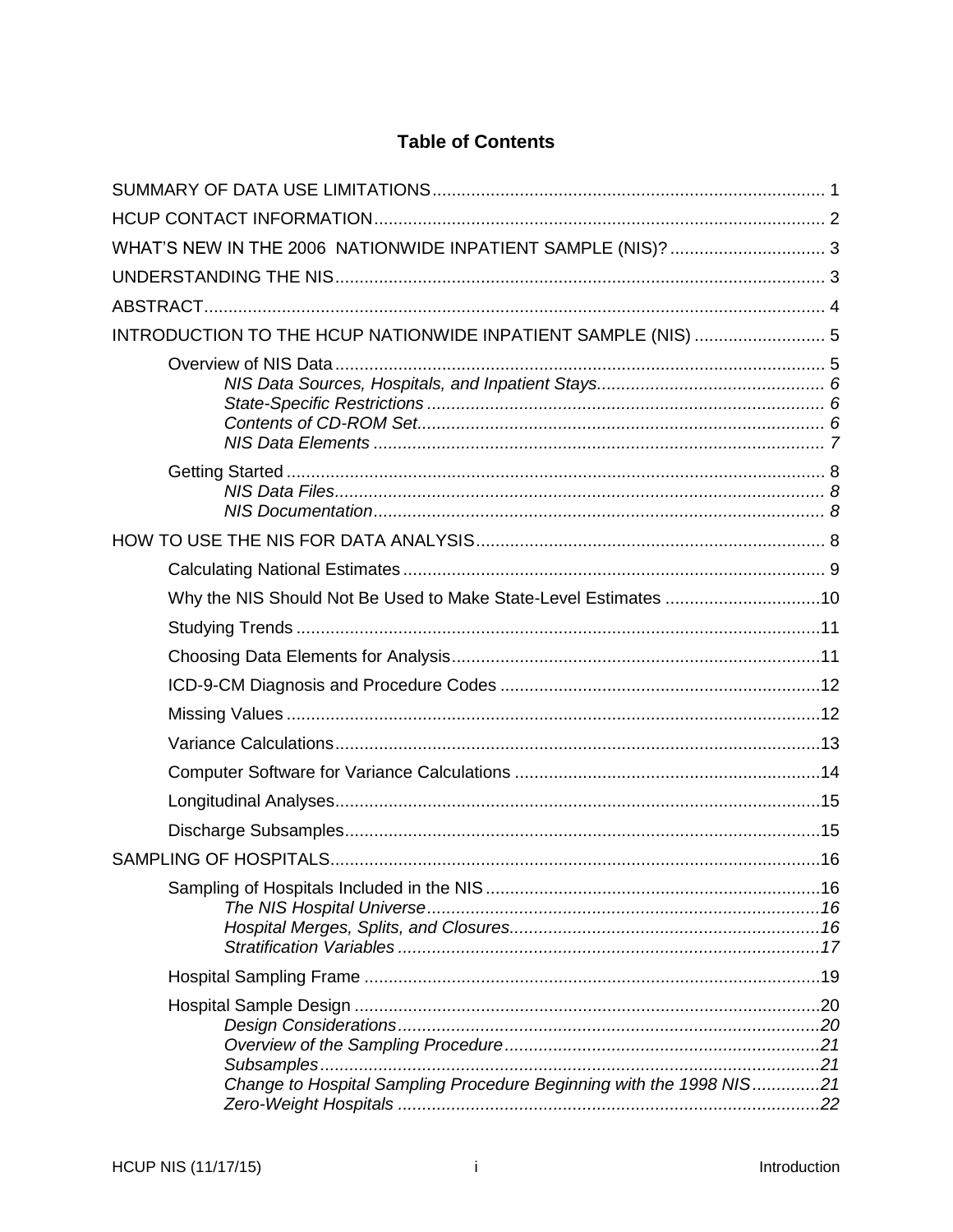| Table 2: Number of NIS States, Hospitals, and Discharges, by Year 3               |     |
|-----------------------------------------------------------------------------------|-----|
|                                                                                   |     |
| Table 4. Summary of NIS Data Sources, Hospitals, and Inpatient Stays, 1988-2006 5 |     |
| Table 5. NIS Related Reports and Database Documentation Available on HCUP-US 7    |     |
|                                                                                   |     |
|                                                                                   |     |
|                                                                                   |     |
|                                                                                   |     |
|                                                                                   |     |
| Figure 4: Number of Hospitals in the 2006 Universe, Frame, and Sample for Frame   |     |
|                                                                                   |     |
|                                                                                   |     |
| Table 8: Number of Hospitals and Discharges in 2006 AHA Universe, Frame, and NIS, |     |
|                                                                                   |     |
|                                                                                   |     |
|                                                                                   |     |
| Figure 8: Number of Hospitals in the 2006 Universe, Frame, Sample, Target, and    | .20 |
| Figure 9: Percentage of U.S. Population in 2006 NIS States, by Region 21          |     |
|                                                                                   |     |
|                                                                                   |     |
|                                                                                   |     |
|                                                                                   |     |
|                                                                                   |     |
| Table 3. Data Elements in the NIS Disease Severity Measures Files 12              |     |
| Table 4. Data Elements in the NIS Diagnosis and Procedure Groups Files14          |     |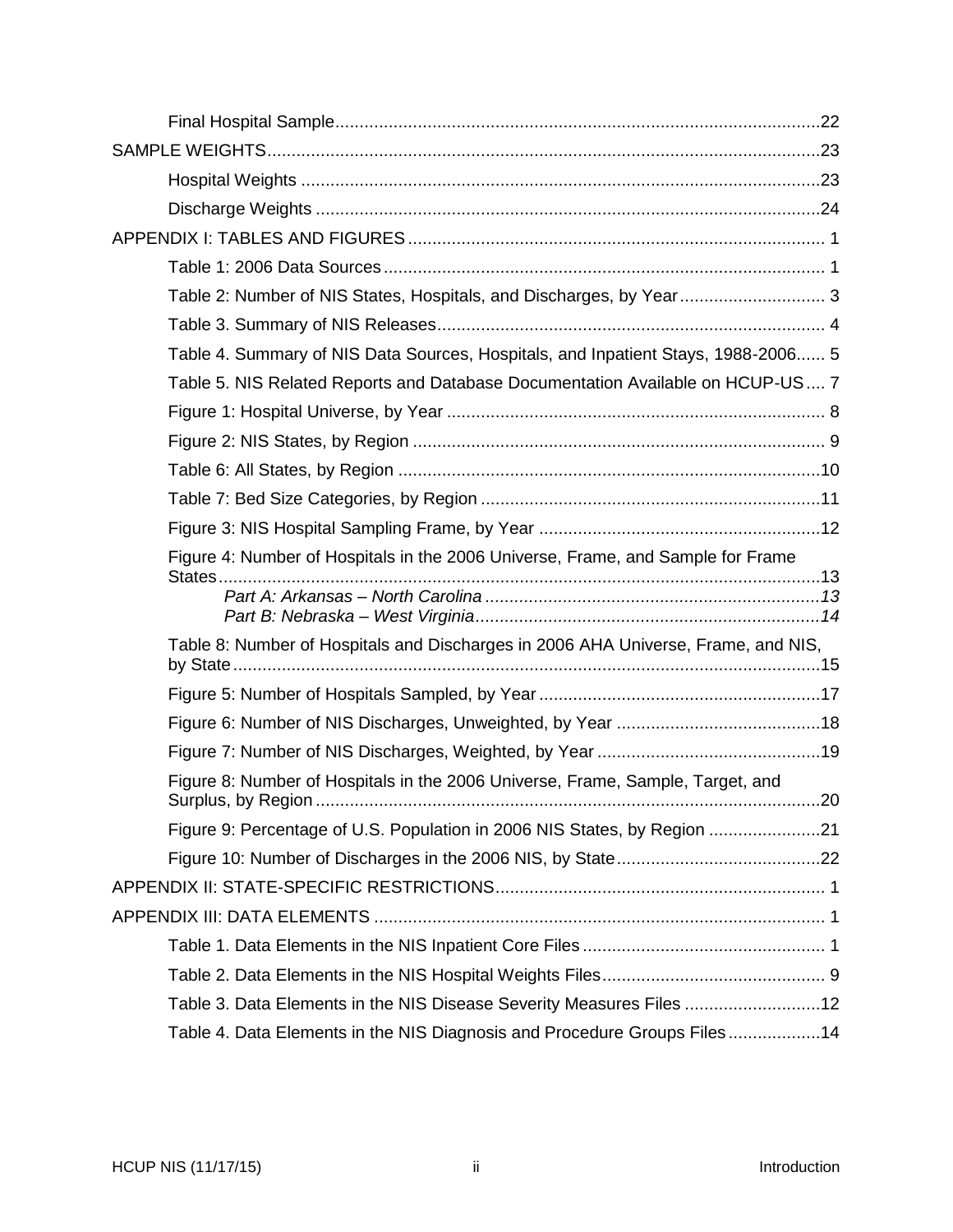## **HCUP NATIONWIDE INPATIENT SAMPLE (NIS) SUMMARY OF DATA USE LIMITATIONS**

#### **\*\*\*\*\* REMINDER \*\*\*\*\***

#### <span id="page-3-0"></span>**All users of the NIS must take the on-line HCUP Data Use Agreement (DUA) training course, and read and sign a Data Use Agreement.**†

Authorized users of HCUP data agree to the following restrictions:‡

- Will not use the data for any purpose other than research or aggregate statistical reporting.
- Will not re-release any data to unauthorized users.
- Will not redistribute HCUP data by posting on any Web site or publicly-accessible online repository.
- Will not identify or attempt to identify any individual, including by the use of vulnerability analysis or penetration testing. Methods that could be used to identify individuals directly or indirectly shall not be disclosed or published.
- Will not publish information that could identify individual establishments (e.g., hospitals) and will not contact establishments.
- Will not use the data concerning individual establishments for commercial or competitive purposes involving those establishments and will not use the data to determine rights, benefits, or privileges of individual establishments.
- Will not use data elements from the proprietary severity adjustment software packages (3M APR-DRGs, HSS APS-DRGs, and Truven Health Analytics Disease Staging) for any commercial purpose or to disassemble, decompile, or otherwise reverse engineer the proprietary software.
- Will acknowledge in reports that data from the "Healthcare Cost and Utilization Project (HCUP)," were used, including names of the specific databases used for analysis.
- Will acknowledge that risk of individual identification of persons is increased when observations (i.e., individual discharge records) in any given cell of tabulated data is less than or equal to 10.

Any violation of the limitations in the Data Use Agreement is punishable under Federal law by a fine of up to \$10,000 and up to 5 years in prison. Violations may also be subject to penalties under State statutes.

† The on-line Data Use Agreement training session and the Data Use Agreement are available on the HCUP User Support (HCUP-US) Website at [http://www.hcup-us.ahrq.gov.](http://www.hcup-us.ahrq.gov/) ‡ Specific provisions are detailed in the Data Use Agreement for Nationwide Databases.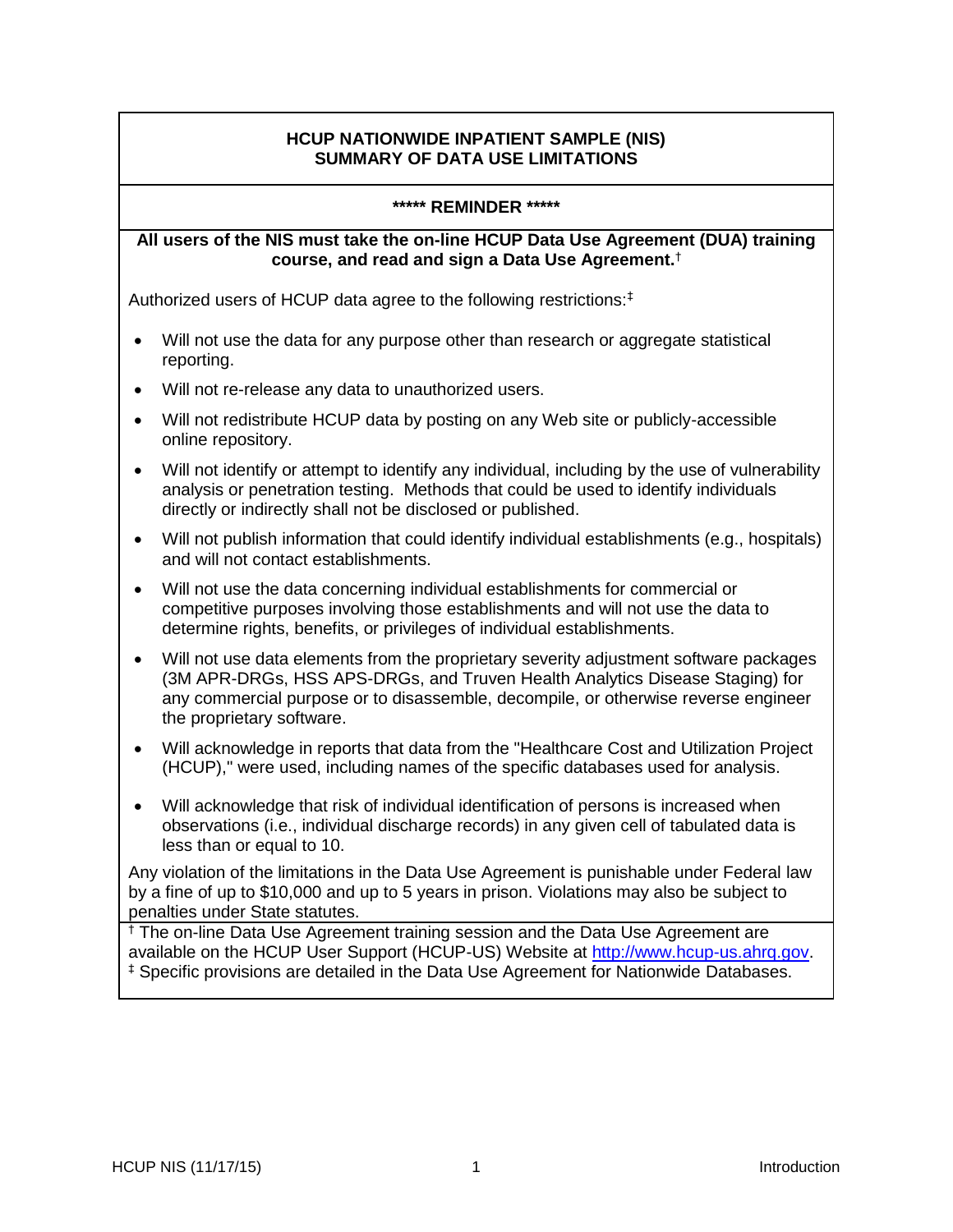### **HCUP CONTACT INFORMATION**

<span id="page-4-0"></span>**All HCUP data users, including data purchasers and collaborators, must complete the online HCUP Data Use Agreement (DUA) Training Tool, and read and sign the HCUP Data Use Agreement. Proof of training completion and signed Data Use Agreements must be submitted to the HCUP Central Distributor as described below.**

The on-line DUA training course is available at: [http://www.hcup](http://www.hcup-us.ahrq.gov/tech_assist/dua.jsp)[us.ahrq.gov/tech\\_assist/dua.jsp](http://www.hcup-us.ahrq.gov/tech_assist/dua.jsp)

The HCUP Nationwide Data Use Agreement is available on the AHRQ-sponsored HCUP User Support (HCUP-US) Web site at: [http://www.hcup-us.ahrq.gov](https://www.hcup-us.ahrq.gov/team/NationwideDUA.jsp)

#### **HCUP Central Distributor**

Data purchasers will be required to provide their DUA training completion code and will execute their DUAs electronically as a part of the online ordering process. The DUAs and training certificates for collaborators and others with access to HCUP data should be submitted directly to the HCUP Central Distributor using the contact information below.

The HCUP Central Distributor can also help with questions concerning HCUP database purchases, your current order, training certificate codes, or invoices, if your questions are not covered in the Purchasing FAQs on the HCUP Central Distributor Web site.

Purchasing FAQs: <https://www.distributor.hcup-us.ahrq.gov/Purchasing-Frequently-Asked-Questions.aspx>

Phone: (866) 290-HCUP (4287) Email: [HCUPDistributor@AHRQ.gov](mailto:HCUPDistributor@AHRQ.gov) Fax: 866-792-5313 (toll free in the United States)

Mailing address: HCUP Central Distributor Social & Scientific Systems, Inc. 8757 Georgia Ave, 12th Floor Silver Spring, MD 20910

#### **HCUP User Support:**

Information about the content of the HCUP databases is available on the HCUP User Support (HCUP-US) Web site [\(http://www.hcup-us.ahrq.gov\)](http://www.hcup-us.ahrq.gov/). If you have questions about using the HCUP databases, software tools, supplemental files, and other HCUP products, please review the HCUP Frequently Asked Questions or contact HCUP User Support:

HCUP FAQs: [http://www.hcup-us.ahrq.gov/tech\\_assist/faq.jsp](http://www.hcup-us.ahrq.gov/tech_assist/faq.jsp)

Phone: 866-290-HCUP (4287) (toll free) Email: [hcup@ahrq.gov](mailto:hcup@ahrq.gov)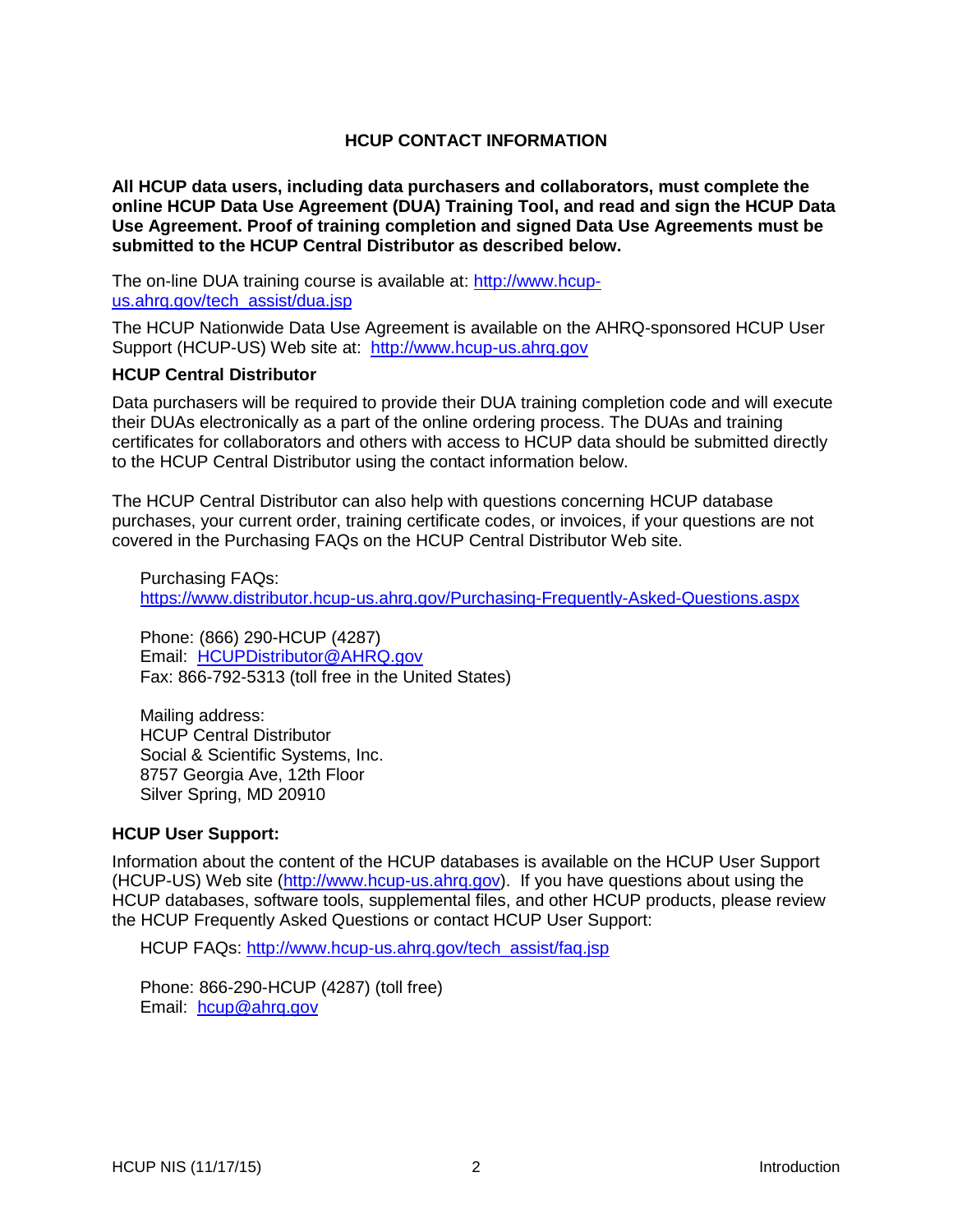### WHAT'S NEW IN THE 2006 NATIONWIDE INPATIENT SAMPLE (NIS)?

- <span id="page-5-0"></span>Virginia returned to the NIS in 2006.
- The data element HOSPBRTH, which indicates an in-hospital birth, is added to the NIS Core file beginning in 2006.
- Also in the 2006 NIS Core file, the version 18 DRG and MDC are replaced with the version 24 DRG and MDC.
- Fourth quarter data from sampled hospitals in Massachusetts were unavailable for inclusion in the 2006 NIS; however, we adjusted the data to account for missing cases. For details, see the section on the [Final Hospital Sample](#page-24-1) in this document.
- The NIS Introduction and the NIS Design Report were combined and reorganized for 2006. Data tables, figures, and State-specific restrictions now appear as appendices for the combined document.
- 2006 NIS Documentation is available exclusively on the HCUP User Support (HCUP-US) Website [\(http://www.hcup-us.ahrq.gov\)](http://www.hcup-us.ahrq.gov/) and is no longer included on the NIS CD-ROMs. This ensures that documentation for your data will always be the most recent and up-to-date version.
- Users must complete an on-line Data Use Agreement training tool prior to receiving the data.

## UNDERSTANDING THE NIS

<span id="page-5-1"></span>This document, Introduction to the NIS, 2006, summarizes the content of the NIS and describes the development of the NIS sample and weights. Cumulative information for all previous years is included to provide a longitudinal view of the database. Highlighted are important considerations for data analysis and references to detailed reports are provided. In-depth documentation for the NIS is available on the HCUP User Support (HCUP-US) Website [\(www.hcup-us.ahrq.gov\)](http://www.hcup-us.ahrq.gov/).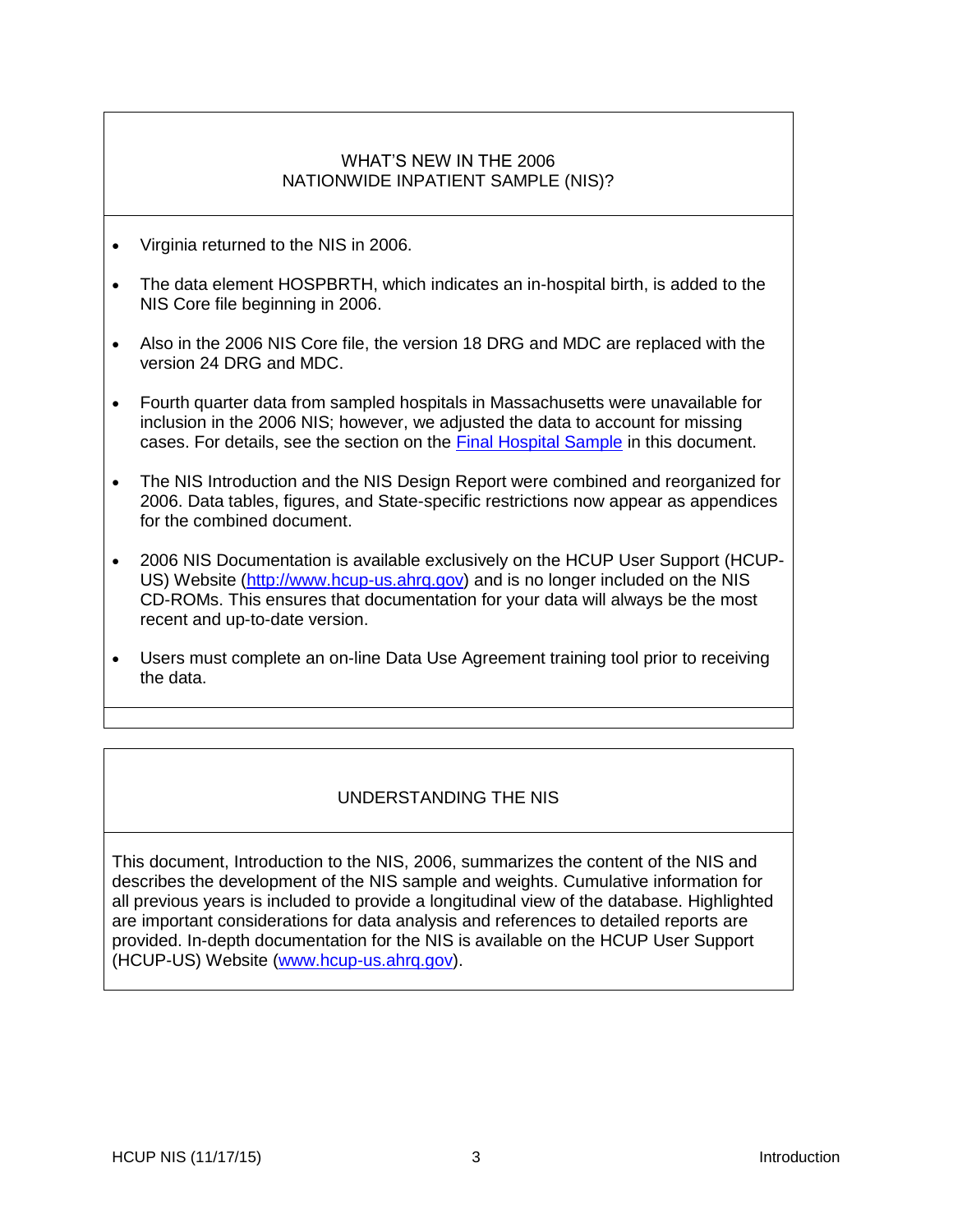#### <span id="page-6-1"></span>**The Agency for Healthcare Research and Quality and the staff of the Healthcare Cost and Utilization Project (HCUP) thank you for purchasing the HCUP Nationwide Inpatient Sample (NIS).**

## **HCUP Nationwide Inpatient Sample (NIS)**

## **ABSTRACT**

<span id="page-6-0"></span>The Nationwide Inpatient Sample (NIS) is part of the Healthcare Cost and Utilization Project (HCUP), sponsored by the Agency for Healthcare Research and Quality (AHRQ), formerly the Agency for Health Care Policy and Research.

The NIS is a database of hospital inpatient stays. Researchers and policy makers use the NIS to identify, track, and analyze national trends in health care utilization, access, charges, quality, and outcomes.

The NIS is the largest all-payer inpatient care database that is publicly available in the United States, containing data from 5 to 8 million hospital stays from about 1,000 hospitals sampled to approximate a 20-percent stratified sample of U.S. community hospitals. The NIS is drawn from those States participating in HCUP and weights are provided to calculate national estimates. See [Table 1](#page-27-1) in [Appendix I f](#page-27-0)or a list of the statewide data organizations participating in the NIS. The number of sample hospitals and discharges by State and year are available in [Table 2](#page-29-0) in [Appendix I.](#page-27-0)

The NIS is available yearly, beginning with 1988, allowing analysis of trends over time. (Analyses of time trends are recommended from 1993 forward. See the report, *[Using the HCUP](http://hcup-us.ahrq.gov/reports/2006_05_NISTrendsReport_1988-2004.pdf)  [Nationwide Inpatient Sample to Estimate Trends,](http://hcup-us.ahrq.gov/reports/2006_05_NISTrendsReport_1988-2004.pdf)* available on the HCUP User Support (HCUP-US) Website, for details.)

The NIS is the only national hospital database with charge information on all patients, regardless of payer, including persons covered by Medicare, Medicaid, private insurance, and the uninsured. The NIS' large sample size enables analyses of rare conditions, such as congenital anomalies; uncommon treatments, such as organ transplantation; and special patient populations, such as the uninsured.

Inpatient stay records in the NIS include clinical and resource use information typically available from discharge abstracts. Hospital and discharge weights are provided for producing national estimates. The NIS can be linked to hospital-level data from the American Hospital Association (AHA) Annual Survey Database (Health Forum, LLC © 2007) and county-level data from the Bureau of Health Professions' Area Resource File, except in those States that do not allow the release of hospital identifiers.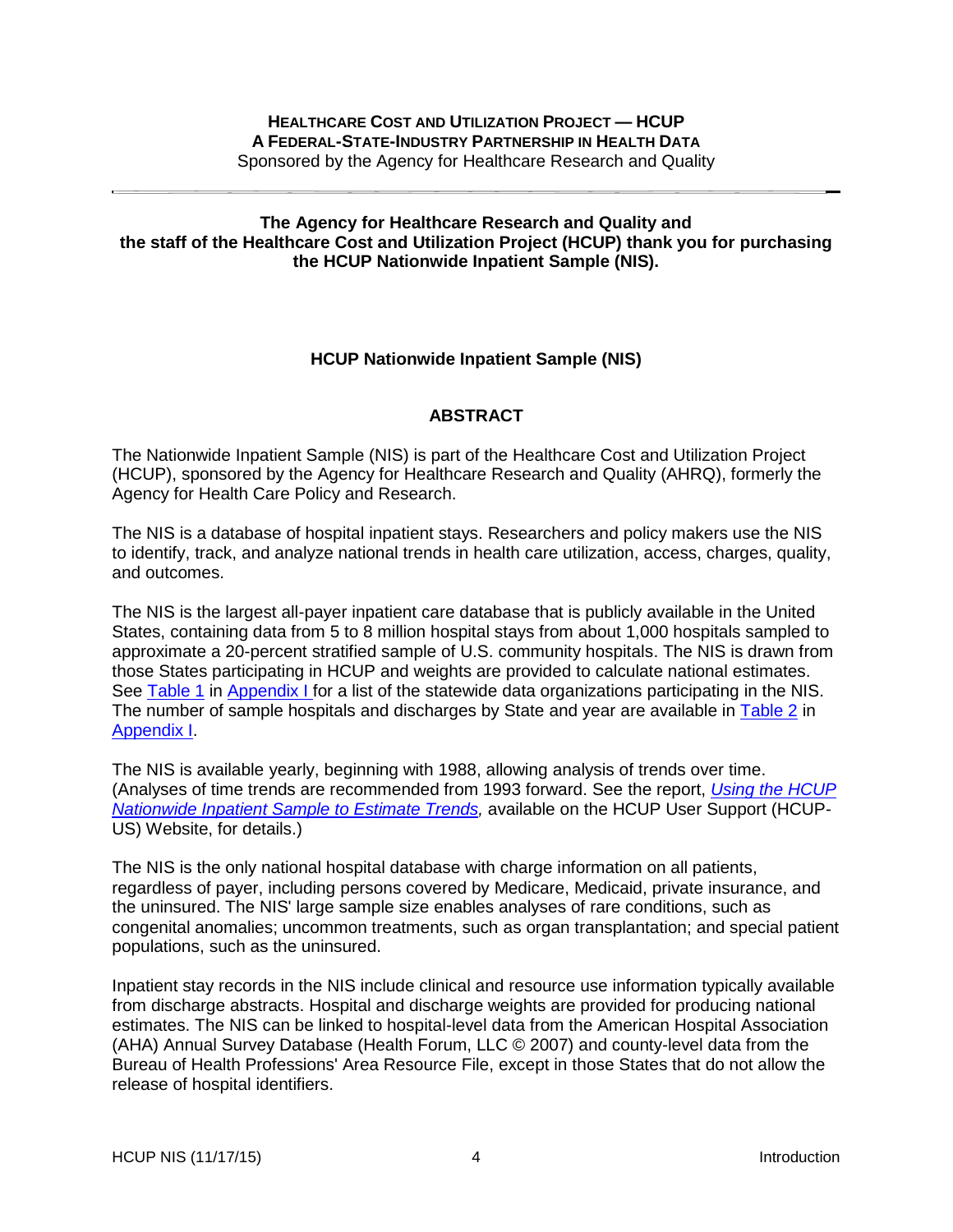Beginning in 1998, the NIS differs from previous NIS releases: some data elements were dropped; some were added; for some data elements, the coding was changed; and the sampling and weighting strategy was revised to improve the representativeness of the data. (See the report, *[Changes in the NIS Sampling and Weighting Strategy for 1998](http://www.hcup-us.ahrq.gov/db/nation/nis/reports/Changes_in_NIS_Design_1998.pdf)*, which describes these changes, available on the HCUP-US Website.) Periodically, new data elements are added to the NIS and some are dropped; see [Appendix III](#page-54-0) for a summary of data elements and when they are effective.

Access to the NIS is open to users who sign data use agreements. Uses are limited to research and aggregate statistical reporting.

For more information on the NIS, please visit the AHRQ-sponsored HCUP-US Website at [http://www.hcup-us.ahrq.gov.](http://www.hcup-us.ahrq.gov/)

## **INTRODUCTION TO THE HCUP NATIONWIDE INPATIENT SAMPLE (NIS)**

#### <span id="page-7-1"></span><span id="page-7-0"></span>**Overview of NIS Data**

The Nationwide Inpatient Sample (NIS) contains all-payer data on hospital inpatient stays from States participating in the Healthcare Cost and Utilization Project (HCUP). Each year of the NIS provides information on approximately 5 million to 8 million inpatient stays from about 1,000 hospitals. All discharges from sampled hospitals are included in the NIS database.

The NIS contains clinical and resource use information included in a typical discharge abstract. The NIS can be linked directly to hospital-level data from the American Hospital Association (AHA) Annual Survey Database (Health Forum, LLC © 2007) and to county-level data from the Health Resources and Services Administration Bureau of Health Professions' Area Resource File (ARF), except in those States that do not allow the release of hospital identifiers.

The NIS is designed to approximate a 20-percent sample of U.S. community hospitals, defined by the AHA to be "all non-Federal, short-term, general, and other specialty hospitals, excluding hospital units of institutions." Included among community hospitals are specialty hospitals such as obstetrics-gynecology, ear-nose-throat, short-term rehabilitation, orthopedic, and pediatric institutions. Also included are public hospitals and academic medical centers. Starting in 2005, the AHA included long term acute care facilities in the definition of community hospitals. These facilities provide acute care services to patients who need long term hospitalization (stays of more than 25 days). Excluded from the NIS are short-term rehabilitation hospitals (beginning with 1998 data), long-term non-acute care hospitals, psychiatric hospitals, and alcoholism/chemical dependency treatment facilities.

This universe of U.S. community hospitals is divided into strata using five hospital characteristics: ownership/control, bed size, teaching status, urban/rural location, and U.S. region.

The NIS is a stratified probability sample of hospitals in the frame, with sampling probabilities proportional to the number of U.S. community hospitals in each stratum. The frame is limited by the availability of inpatient data from the data sources currently participating in HCUP.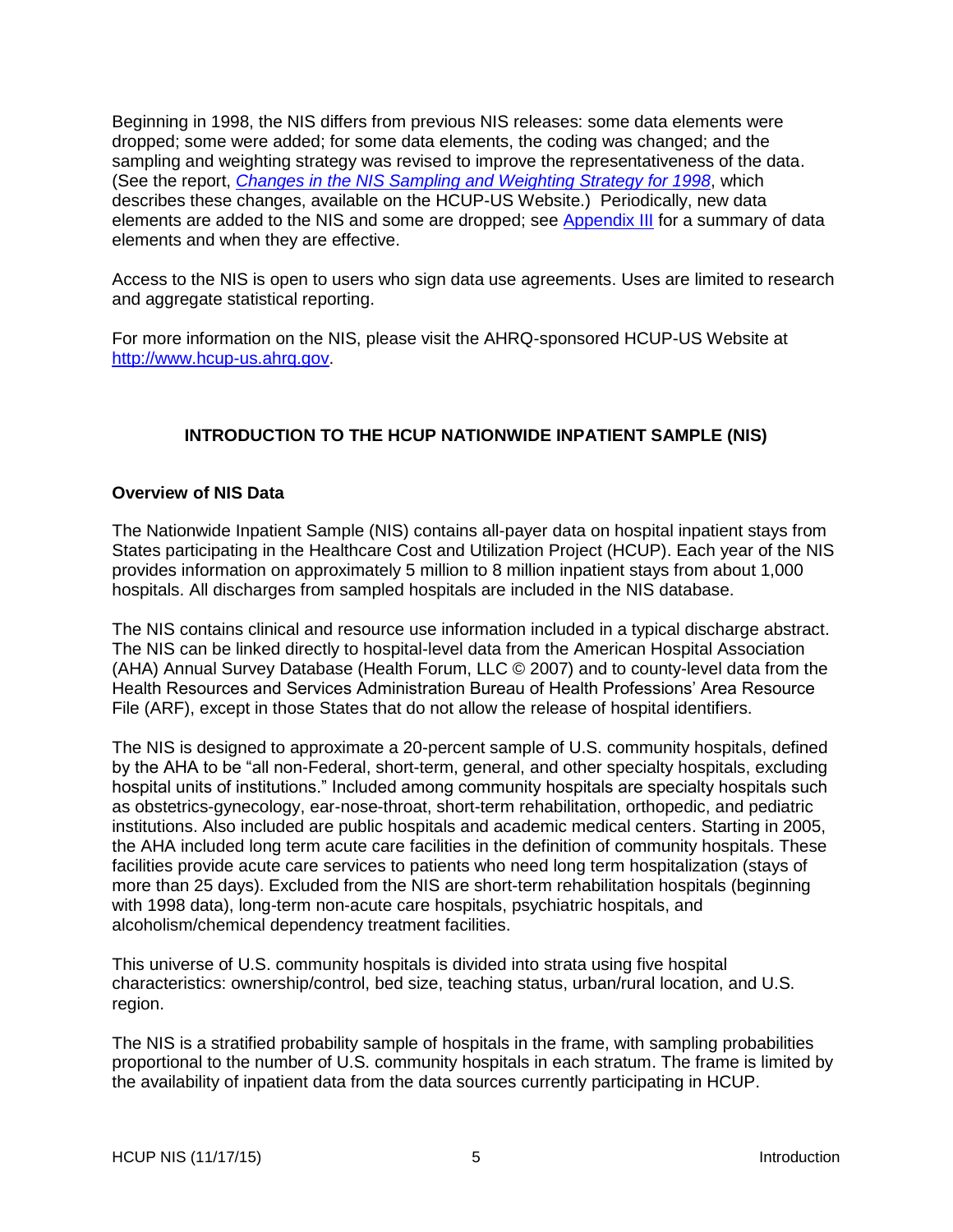In order to improve the representativeness of the NIS, the sampling and weighting strategy was modified beginning with the 1998 data. The full description of this process can be found in the special report on *[Changes in NIS Sampling and Weighting Strategy for 1998.](http://www.hcup-us.ahrq.gov/db/nation/nis/reports/Changes_in_NIS_Design_1998.pdf)* This report is available on the AHRQ-sponsored HCUP-US Website at [http://www.hcup-us.ahrq.gov.](http://www.hcup-us.ahrq.gov/) To facilitate the production of national estimates, both hospital and discharge weights are provided, along with information necessary to calculate the variance of estimates. Detailed information on the design of the NIS prior to 2006 is available in the year-specific special reports on *Design of the Nationwide Inpatient Sample* found on the HCUP-US Website [\(http://hcup](http://hcup-us.ahrq.gov/db/nation/nis/nisrelatedreports.jsp)[us.ahrq.gov/db/nation/nis/nisrelatedreports.jsp\)](http://hcup-us.ahrq.gov/db/nation/nis/nisrelatedreports.jsp). Starting with the 2006 NIS, the information on the design of the NIS was incorporated into this report.

NIS data sets are available yearly, beginning with 1988. See [Table 3](#page-30-0) in [Appendix](#page-27-0) I for a summary of NIS releases. Each release of the NIS includes:

- Data in fixed-width ASCII format on CD-ROM.
- Patient-level hospital discharge abstract data for 100% of discharges from a sample of hospitals in participating States.
- 5 million to 8 million inpatient records per year.
- 800-1,100 hospitals per year.
- Two 10% subsamples of discharges from all NIS hospitals (only available prior to the 2005 NIS).
- Discharge-level weights to calculate national estimates for discharges.
- Hospital Weights File to produce national estimates for hospitals and to link the NIS to data from the AHA Annual Survey Database (Health Forum, LLC © 2007)
- NIS Documentation and tools including file specifications, programming source code for loading ASCII data into SAS and SPSS, and value labels. Beginning in 2005, code is also provided for loading the NIS ASCII file into Stata.

#### <span id="page-8-0"></span>*NIS Data Sources, Hospitals, and Inpatient Stays*

[Table 4](#page-31-0) in [Appendix](#page-27-0) I contains a summary of the data sources, number of hospitals, and number of unweighted and weighted inpatient stays in NIS data.

#### <span id="page-8-1"></span>*State-Specific Restrictions*

Some data sources that contributed data to the NIS imposed restrictions on the release of certain data elements or on the number and types of hospitals that could be included in the database. Because of confidentiality laws, some data sources were prohibited from providing HCUP with discharge records that indicated specific medical conditions, such as HIV/AIDS or behavioral health. Detailed information on these State-specific restrictions is available in [Appendix II.](#page-49-0)

#### <span id="page-8-2"></span>*Contents of CD-ROM Set*

The NIS is contained on two CD-ROMs that include fixed-width ASCII formatted data files and a README.TXT file describing how to access related NIS documentation on the HCUP-US Website [\(http://www.hcup-us.ahrq.gov\)](http://www.hcup-us.ahrq.gov/).

CD-ROM #1 contains: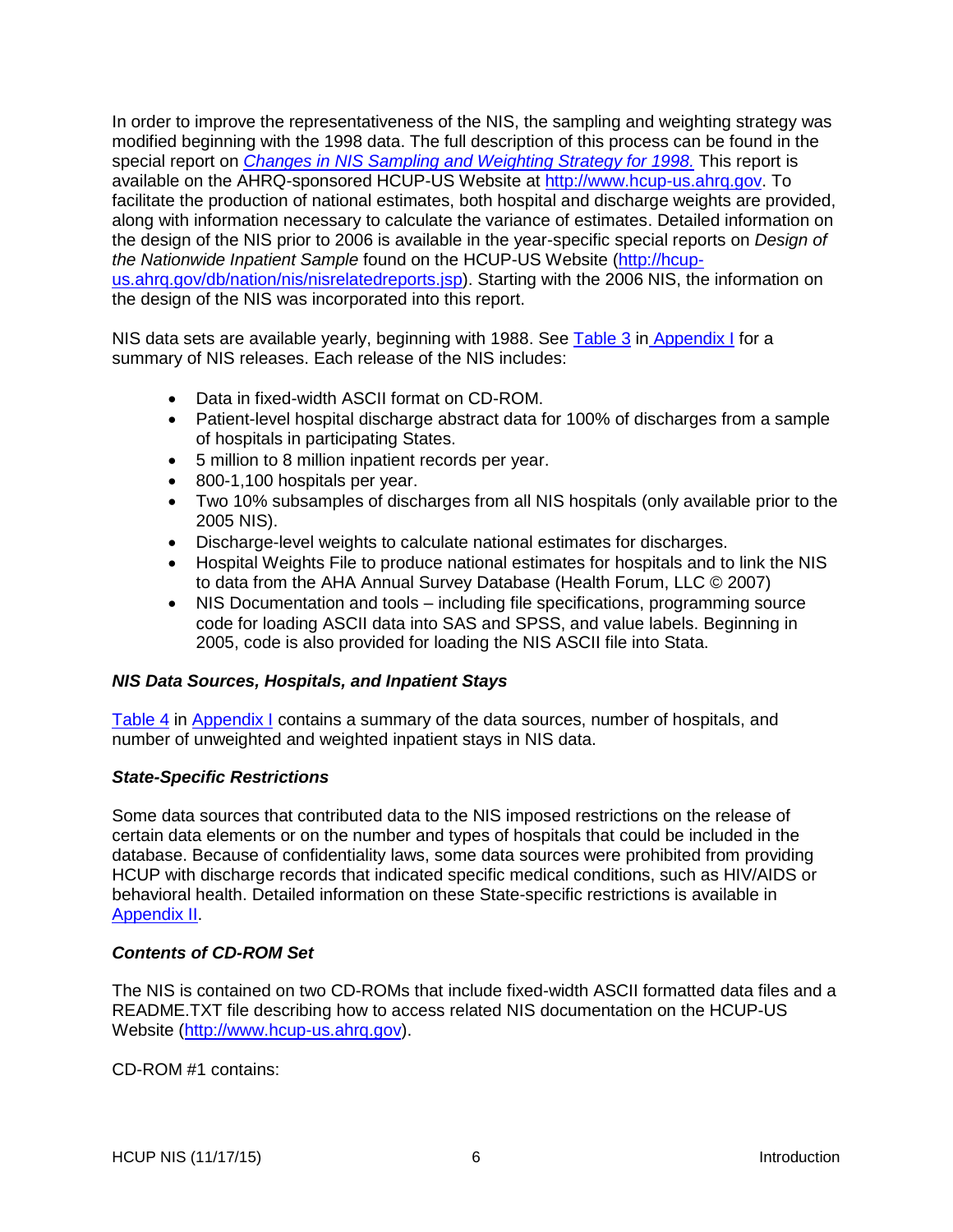**Inpatient Core File:** This inpatient discharge-level file contains data for 100% of the discharges from a sample of hospitals in participating States. The unit of observation is an *inpatient stay record*. Refer to [Table 1](#page-54-1) in [Appendix III](#page-54-0) for a list of data elements in the Inpatient Core File. This file is available in all years of the NIS.

**Hospital Weights File:** This hospital-level file contains one observation for each hospital included in the NIS and contains weights and variance estimation data elements, as well as linkage data elements. The unit of observation is the *hospital*. The HCUP hospital identifier (HOSPID) provides the linkage between the NIS Inpatient Core files and the Hospital Weights file. A list of data elements in the Hospital Weights File is provided in [Table 2](#page-62-0) of [Appendix](#page-54-0) III. This file is available in all years of the NIS.

#### CD-ROM #2 contains:

**Disease Severity Measures Files:** These discharge-level files contain information from four different sets of disease severity measures. Information from these severity files is to be used in conjunction with the Inpatient Core files. The unit of observation is an *inpatient stay record*. The HCUP unique record identifier (KEY) provides the linkage between the Core files and the Disease Severity Measures files. Refer to [Table 3](#page-65-0) in [Appendix III](#page-54-0) for a list of data elements in the Severity Measures files. These files are available beginning with the 2002 NIS.

**Diagnosis and Procedure Groups Files:** These discharge-level files contain data elements from AHRQ software tools designed to facilitate the use of the ICD-9-CM diagnostic and procedure information in the HCUP databases. The unit of observation is an *inpatient stay record*. The HCUP unique record identifier (KEY) provides the linkage between the Core files and the Diagnosis and Procedure Groups files. [Table 4](#page-67-0) in Appendix [III](#page-54-0) contains a list of data elements in the Diagnosis and Procedure Groups files. These files are available beginning with the 2005 NIS.

On the HCUP-US Website [\(http://www.hcup-us.ahrq.gov\)](http://www.hcup-us.ahrq.gov/), NIS purchasers can access complete file documentation, including variable notes, file layouts, summary statistics, and related technical reports. Similarly, purchasers can also download SAS, SPSS, and Stata load programs. Available online documentation and supporting files are detailed in [Appendix I,](#page-27-0) [Table](#page-33-0)  [5.](#page-33-0)

### <span id="page-9-0"></span>*NIS Data Elements*

All releases of the NIS contain two types of data: inpatient stay records and hospital information with weights. [Appendix III](#page-54-0) identifies the data elements in each NIS file:

- $\bullet$  [Table 1](#page-54-1) for the Inpatient Core files (record = inpatient stay)
- $\overline{\phantom{a}}$  [Table 2](#page-62-0) for the Hospital Weights files (record = hospital)
- [Table 3](#page-65-0) for the Disease Severity Measures files (record  $=$  inpatient stay)
- [Table 4](#page-67-0) for the Diagnosis and Procedure Groups files (record = inpatient stay).

Not all data elements in the NIS are uniformly coded or available across all States. The tables in [Appendix](#page-54-0) III are not complete documentation for the data. Please refer to the NIS documentation located on the HCUP-US Website [\(http://www.hcup-us.ahrq.gov\)](http://www.hcup-us.ahrq.gov/) for comprehensive information about data elements and the files.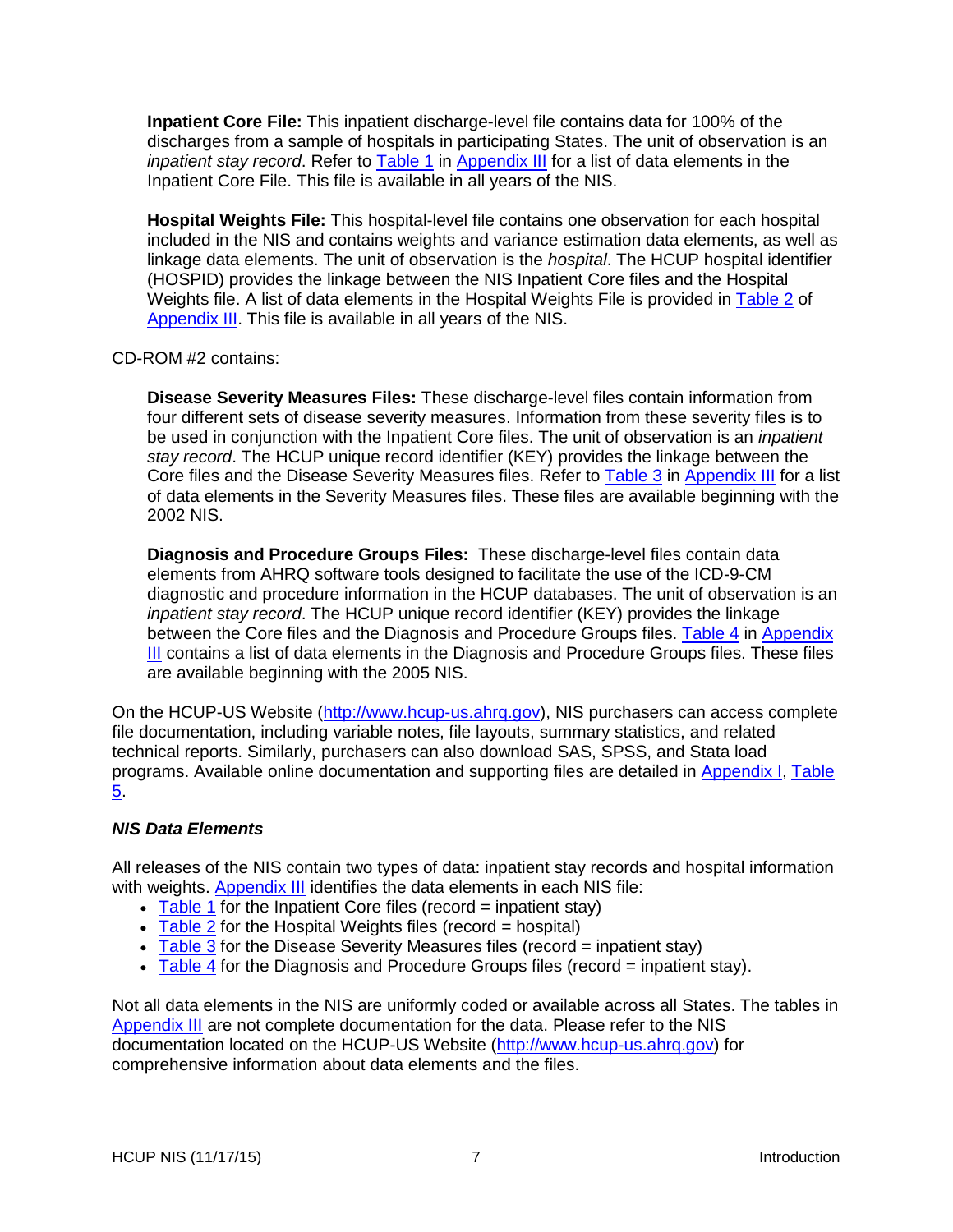### <span id="page-10-0"></span>**Getting Started**

The NIS data files are provided on CD-ROMs. The NIS Inpatient Core and Hospital Weights files are on CD-ROM #1, while the Disease Severity Measures and Diagnosis and Procedure Groups files are on CD-ROM #2. Comprehensive documentation for the NIS files is available on the HCUP-US Website [\(http://www.hcup-us.ahrq.gov\)](http://www.hcup-us.ahrq.gov/).

### <span id="page-10-1"></span>*NIS Data Files*

In order to load and analyze the NIS data onto your PC, you will need 13 gigabytes of space available. Because of the size of the files, the data are distributed as self-extracting PKZIP compressed files. To decompress the data, you should follow these steps:

- 1. Create a directory for the 2006 NIS on your hard drive.
- 2. Copy the self-extracting data files from the NIS CD-ROMs into the new directory.
- 3. Unzip each file by running the corresponding \*.exe file.
	- Type the file name within DOS or click on the name within Windows Explorer.
	- Edit the name of the "Unzip To Folder" in the WinZip Self-Extractor dialog to select the desired destination directory for the extracted file.
	- Click on the "Unzip" button.

The ASCII data files will then be uncompressed into this directory. After the files are uncompressed, the \*.exe files can be deleted.

#### <span id="page-10-2"></span>*NIS Documentation*

NIS documentation files on the HCUP-US Website [\(http://www.hcup-us.ahrq.gov\)](http://www.hcup-us.ahrq.gov/) provide important resources for the user. Refer to these resources to understand the structure and content of the NIS and to aid in using the database.

 To locate the NIS documentation on HCUP-US, choose "HCUP Databases" from the home page [\(http://www.hcup-us.ahrq.gov\)](http://www.hcup-us.ahrq.gov/). The first section under Nationwide HCUP Databases is specific to the NIS.

[Table 5](#page-33-0) in [Appendix I](#page-27-0) details both the NIS related reports and the comprehensive NIS database documentation available on HCUP-US.

## <span id="page-10-3"></span>**HOW TO USE THE NIS FOR DATA ANALYSIS**

This section provides a brief synopsis of special considerations when using the NIS. For more details, refer to the comprehensive documentation on the HCUP-US Website [\(http://www.hcup](http://www.hcup-us.ahrq.gov/)[us.ahrq.gov\)](http://www.hcup-us.ahrq.gov/).

• If anyone other than the original purchaser uses the NIS data, be sure to have them read and sign a Data Use Agreement, after viewing the on-line Data Use Agreement Training Tool available on the HCUP-US Website [\(http://www.hcup-us.ahrq.gov\)](http://www.hcup-us.ahrq.gov/). A copy of the signed Data Use Agreements must be sent to AHRQ. See page 2 for the mailing address.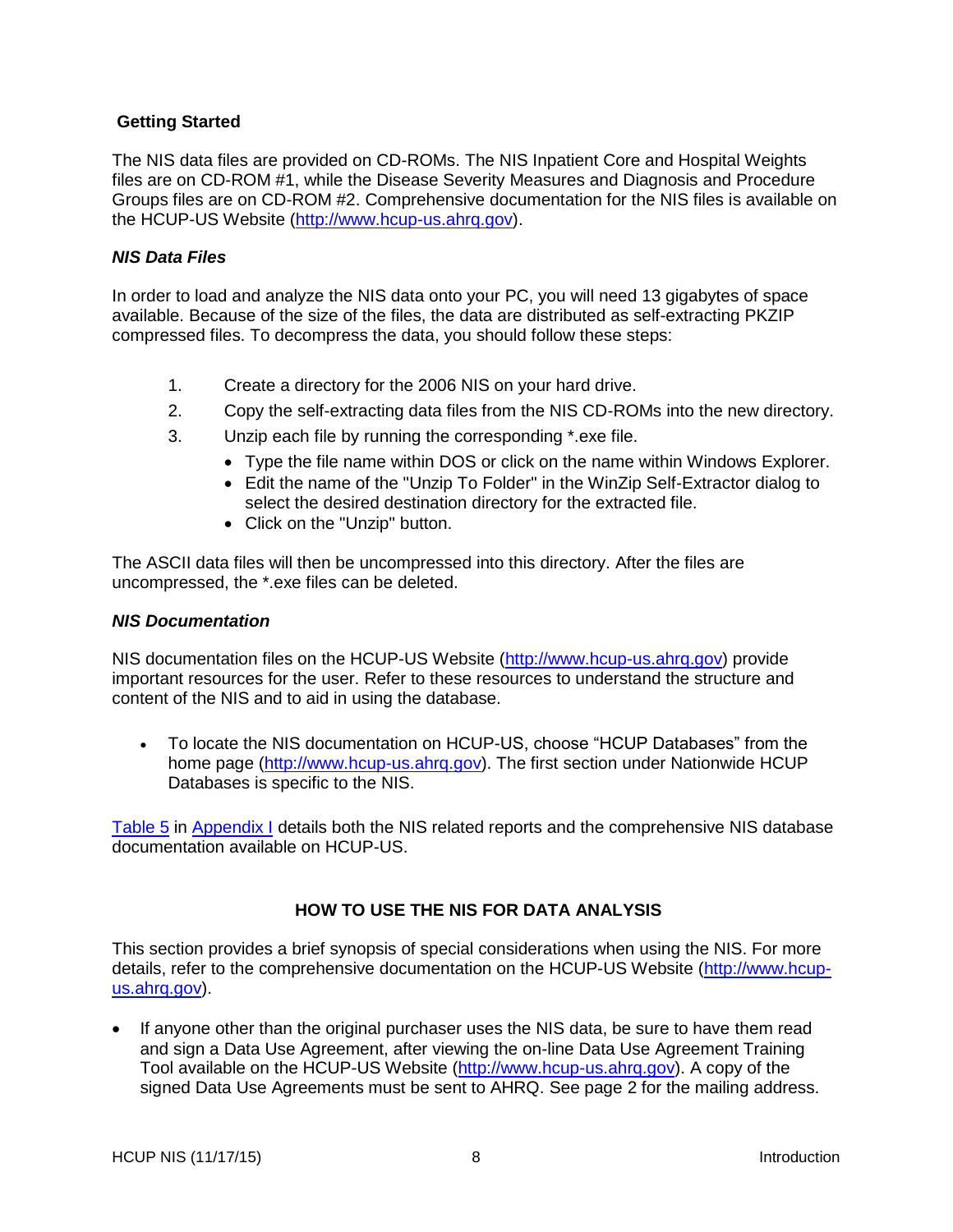The NIS contains discharge-level records, not patient-level records. This means that individual patients who are hospitalized multiple times in one year may be present in the NIS multiple times. There is no uniform patient identifier available that allows a patient-level analysis with the NIS. This will be especially important to remember for certain conditions for which patients may be hospitalized multiple times in a single year.

### <span id="page-11-0"></span>**Calculating National Estimates**

To produce national estimates, use one of the following discharge weights to weight discharges in the NIS Core files to the discharges from all U.S. community, nonrehabilitation hospitals. The name of the discharge weight data element depends on the year of data and the type of analysis. **In order to produce national estimates, you MUST use discharge weights.** 

| <b>NIS Year</b>  | Name of Discharge Weight on<br>the Core File to Use for Creating<br><b>Nationwide Estimates</b>                       | Name of Discharge Weight on<br>the 10% Subsample Core File to<br>Use for Creating Nationwide<br><b>Estimates</b>                     |  |  |
|------------------|-----------------------------------------------------------------------------------------------------------------------|--------------------------------------------------------------------------------------------------------------------------------------|--|--|
| 2005<br>forward  | DISCWT for all analyses<br>$\bullet$                                                                                  | The 10% Subsample Core<br>$\bullet$<br>File was discontinued with the<br>2005 NIS.                                                   |  |  |
| $2001 -$<br>2004 | <b>DISCWT</b> for all analyses<br>$\bullet$                                                                           | DISCWT10 for all analyses<br>$\bullet$                                                                                               |  |  |
| 2000             | DISCWT to create nationwide<br>$\bullet$<br>estimates for all analyses<br>except those that involve total<br>charges. | DISCWT <sub>10</sub> to create<br>$\bullet$<br>nationwide estimates for all<br>analyses, except those that<br>involve total charges. |  |  |
|                  | <b>DISCWTCHARGE to create</b><br>$\bullet$<br>nationwide estimates of total<br>charges.                               | DISCWTCHARGE10 to<br>create nationwide estimates<br>of total charges.                                                                |  |  |
| 1998-1999        | DISCWT for all analyses<br>$\bullet$                                                                                  | DISCWT <sub>10</sub> for all analyses                                                                                                |  |  |
| 1988-1997        | DISCWT_U for all analyses<br>$\bullet$                                                                                | D10CWT_U for all analyses                                                                                                            |  |  |

- Because the NIS is a stratified sample, proper statistical techniques must be used to calculate standard errors and confidence intervals. For detailed instructions, refer to the special report *[Calculating Nationwide Inpatient Sample Variances](http://www.hcup-us.ahrq.gov/reports/CalculatingNISVariances200106092005.pdf)* on the [HCUP-US](http://www.hcup-us.ahrq.gov/db/nation/nis/nisrelatedreports.jsp)  [Website.](http://www.hcup-us.ahrq.gov/db/nation/nis/nisrelatedreports.jsp)
- The NIS Comparison Report assesses the accuracy of NIS estimates. The updated report for the current NIS will be posted on the HCUP-US Website [\(www.hcup-us.ahrq.gov\)](http://www.hcup-us.ahrq.gov/) as soon as it is completed.
- When creating national estimates, it is a good idea to check your estimates against other data sources, if available. For example, the National Hospital Discharge Survey [\(http://www.cdc.gov/nchs/products/pubs/pubd/series/ser.htm#sr13\)](http://www.cdc.gov/nchs/products/pubs/pubd/series/ser.htm#sr13) can provide benchmarks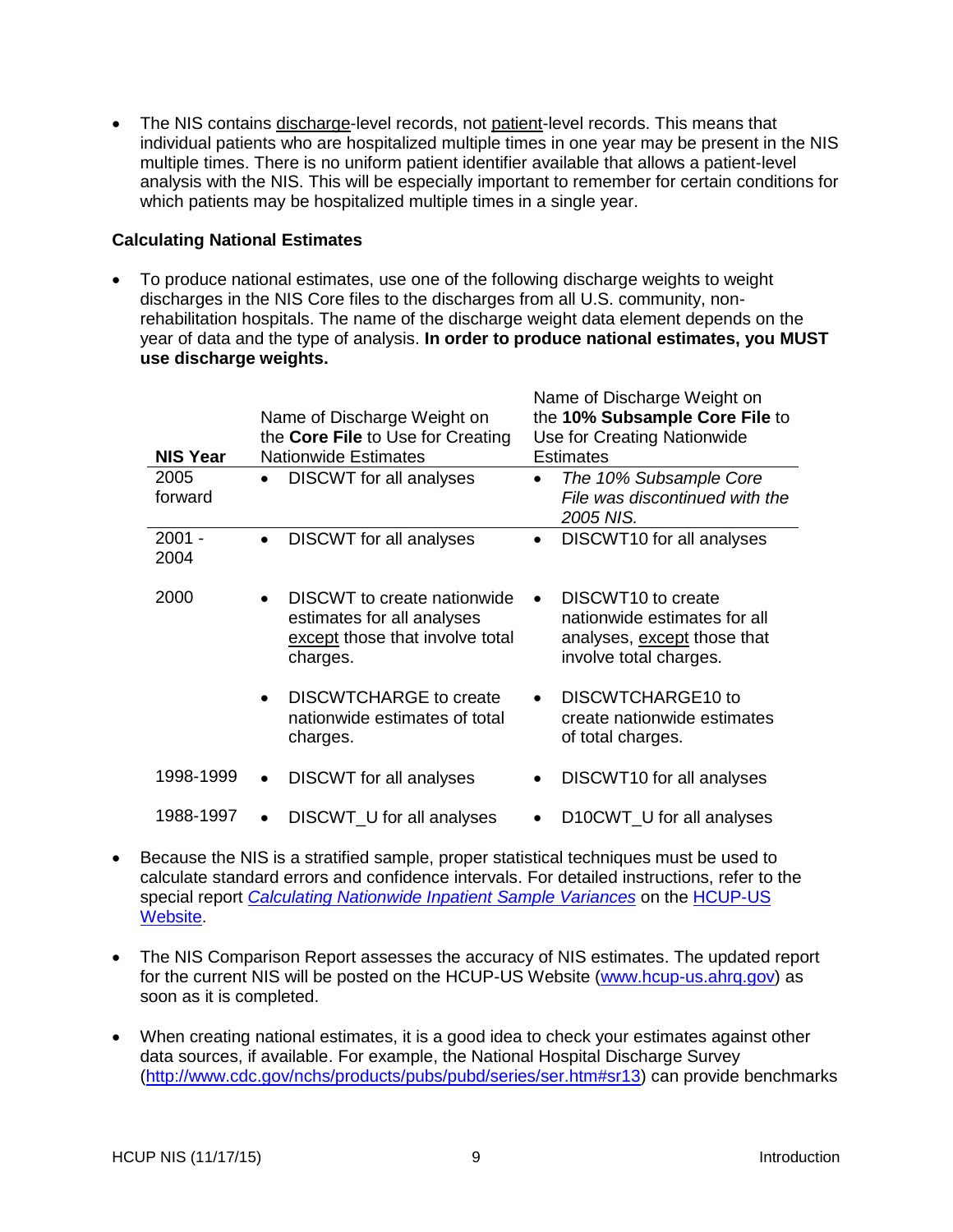against which to check your national estimates for hospitalizations with more than 5,000 discharges.

 To ensure that you are using the weights appropriately and calculating estimates and variances accurately, you can also use HCUPnet, the free online query system [\(http://www.hcupnet.ahrq.gov\)](http://www.hcupnet.ahrq.gov/). HCUPnet is a Web-based query tool for identifying, tracking, analyzing, and comparing statistics on hospitals at the national, regional, and State level. HCUPnet offers easy access to national statistics and trends and selected State statistics about hospital stays. This tool provides step-by-step guidance, helping researchers to quickly obtain the statistics they need. HCUPnet generates statistics using the NIS, KID, and SID for those States that have agreed to participate. In addition, HCUPnet provides Quick Statistics – ready-to-use tables on commonly requested information – as well as national statistics based on the AHRQ Quality Indicators.

### <span id="page-12-0"></span>**Why the NIS Should Not Be Used to Make State-Level Estimates**

AHRQ strongly advises researchers against using the NIS to estimate State-specific statistics. Prior to 2012, State is available as a NIS data element. However, these NIS samples were not designed to yield a representative sample of hospitals at the State level. AHRQ recommends that researchers employ the SID for State-level estimates.

Each NIS sample is drawn from the sampling frame consisting of discharge data submitted by HCUP Partners-statewide data organizations that agree to participate in the NIS. Data from non-Partner States are missing completely from the sampling frame, and data from Partner States are sometimes incomplete because of different State reporting requirements, different State restrictions, or other data omissions. The NIS is designed to represent hospitals and discharges nationally, including those outside the sampling frame.

To accomplish this, within each hospital sampling stratum the NIS draws a number of hospitals from the sampling frame required to net a total of 20 percent of hospitals nationally. The sampling strata are defined by census region (4 regions), hospital ownership (3 categories), urban-rural location, teaching status, and bed size (3 categories). As a result, the proportion of NIS hospitals in a stratum that are from a given State is unlikely to equal the State's actual proportion of hospitals in that stratum. Consequently, the sample of NIS hospitals is unlikely to be representative of hospitals in the State, and the NIS sample weights will not be appropriate at the State level.

The level of this "misrepresentation" varies across the States in any given year of the NIS, which further confounds State-to-State comparisons on the basis of State-specific estimates from the NIS. Moreover, for a given State the level of misrepresentation changes from year to year as States (and hospitals) enter and exit the sampling frame over time. This further confounds State-specific trends on the basis of State-specific estimates from the NIS.

Finally, because the NIS was not designed to be representative at the State level, design-based estimates of standard errors are not possible, which severely hampers State-level inferences. Moreover, the NIS is composed of all discharges from a sample of hospitals (a cluster sample). The hospital-to-hospital variation and the small number of hospitals available in the NIS for many States make Statelevel estimates very imprecise at best and biased at worst.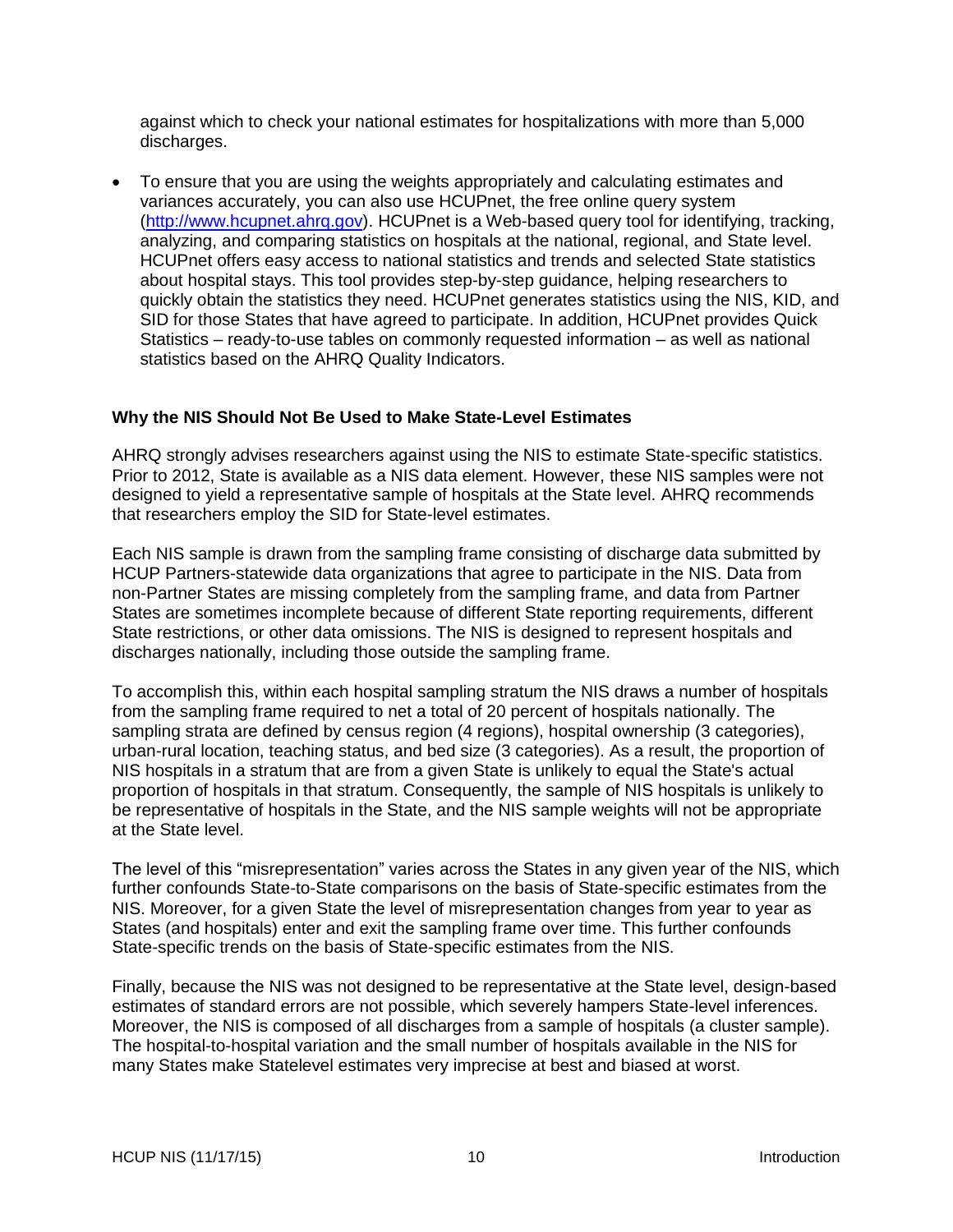## <span id="page-13-0"></span>**Studying Trends**

- When studying trends over time using the NIS, be aware that the sampling frame for the NIS changes almost annually (i.e., more States have been added over time). Estimates from earlier years of the NIS may be subject to more sampling bias than later years of the NIS. In order to facilitate analysis of trends using multiple years of NIS data, an alternate set of NIS discharge and hospital weights for the 1988-1997 HCUP NIS were developed. These alternative weights were calculated in the same way as the weights for the 1998 and later years of the NIS. The report, *[Using the HCUP Nationwide Inpatient Sample to Estimate](http://hcup-us.ahrq.gov/reports/2006_05_NISTrendsReport_1988-2004.pdf)  [Trends](http://hcup-us.ahrq.gov/reports/2006_05_NISTrendsReport_1988-2004.pdf)* includes details regarding the alternate weights and other recommendations for trends analysis. Both the NIS trends report and the alternate weights are available on the HCUP-US Website under Methods Series [\(http://www.hcup](http://www.hcup-us.ahrq.gov/reports/methods.jsp)[us.ahrq.gov/reports/methods.jsp\)](http://www.hcup-us.ahrq.gov/reports/methods.jsp).
- To ease the burden on researchers conducting analyses that span multiple years, NIS trends supplemental files (NIS-Trends) are available through the HCUP Central Distributor. The NIS-Trends annual files contain the alternate trend weights for data prior to 1997, in addition to renamed, recoded, and new data elements consistent with the later years of the NIS. More information on these files is available on the HCUP-US Website under NIS database documentation

[\(http://www.hcup-us.ahrq.gov/db/nation/nis/nisdbdocumentation.jsp\)](http://www.hcup-us.ahrq.gov/db/nation/nis/nisdbdocumentation.jsp).

 Short-term rehabilitation hospitals are included in the 1988-1997 NIS, but are excluded from the NIS beginning in 1998. Patients treated in short-term rehabilitation hospitals tend to have lower mortality rates and longer lengths of stay than patients in other community hospitals. The elimination of rehabilitation hospitals may impact trends but the effect is likely small since only about 3% of community hospitals are short-term rehabilitation hospitals and not all State data sources included these hospitals. The NIS-Trends weights account for this change in NIS sampling.

## <span id="page-13-1"></span>**Choosing Data Elements for Analysis**

- For all data elements you plan to use in your analysis, first perform descriptive statistics and examine the range of values, including the number of missing cases. Summary statistics for the entire NIS are provided on the Summary Statistics page of the HCUP-US Website [\(http://www.hcup-us.ahrq.gov/db/nation/nis/nissummstats.jsp\)](http://www.hcup-us.ahrq.gov/db/nation/nis/nissummstats.jsp). When you detect anomalies (such as large numbers of missing cases), perform descriptive statistics by State for that variable to detect if there are State-specific differences. Sometimes performing descriptive statistics by hospital can be helpful in detecting hospital-specific data anomalies.
- Not all data elements in the NIS are provided by each State data source. These data elements are provided on the NIS because they can be valuable for research purposes but they should be used cautiously. For example, RACE is missing for a number of States; thus, national estimates using RACE should be interpreted and reported with caveats. Check the documentation and run frequencies by State to identify if a data element is not available in one or more States.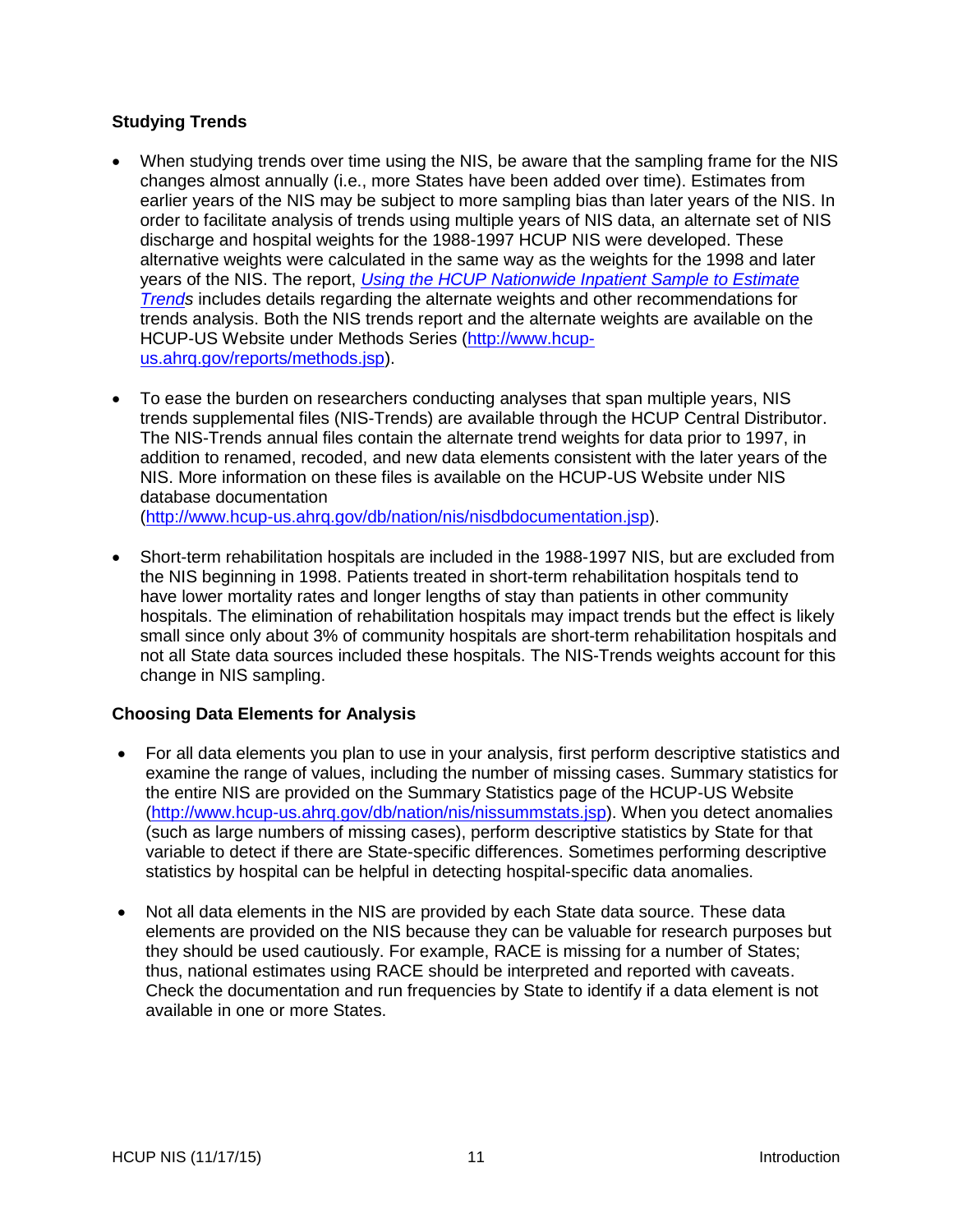- Differences exist across the State data sources in the collection of information that could not be accounted for during HCUP processing to make the data uniform. Be sure to read State-specific notes for each data element that you use in your analysis – this information can be found on the Description of Data Elements page on the HCUP-US Website [\(http://www.hcup-us.ahrq.gov/db/nation/nis/nisdde.jsp\)](http://www.hcup-us.ahrq.gov/db/nation/nis/nisdde.jsp).
- Data elements with " X" suffixes contain State-specific coding (i.e., these data elements are provided by the data sources and have not been altered in any way). For some data elements (e.g., LOS\_X and TOTCHG\_X) this means that no edit checks have been applied. For other data elements (e.g., PAY1\_X), the coding is specific to each State and may not be comparable to any other State.

## <span id="page-14-0"></span>**ICD-9-CM Diagnosis and Procedure Codes**

- ICD-9-CM diagnosis and procedure codes provide valuable insights into the reasons for hospitalization and what procedures patients receive, but these codes need to be carefully used and interpreted. ICD-9-CM codes change every October as new codes are introduced and some codes are retired. See the Conversion Table at <http://www.cdc.gov/nchs/datawh/ftpserv/ftpicd9/ftpicd9.htm> which shows ICD-9-CM code changes over time. **It is critical to check all ICD-9-CM code used for analysis to ensure the codes are in effect during the time period studied.**
- Although the NIS contains up to 15 diagnoses and 15 procedures, the number of diagnoses and procedures varies by State. Some States provide as many as 30 diagnoses and 21 procedures, while other States provide as few as 10 diagnoses and 6 procedures. Because very few cases have more than 15 diagnoses or procedures, the diagnosis and procedure vectors were truncated to save space in the NIS data files. Two variables are provided which tell you exactly how many diagnoses and procedures were on the original records (NDX and NPR).
- The collection and reporting of external cause of injury (E codes) varies greatly across States. Some States have laws or mandates for the collection of E codes; others do not. Some States do not require hospitals to report E codes in the range E870-E879 - "misadventures to patients during surgical and medical care" - which means that these occurrences will be underreported. Be sure to read the State-specific notes on diagnoses for more details; this information can be found on the Description of Data Elements page on the HCUP-US Website [\(http://www.hcup-us.ahrq.gov/db/nation/nis/nisdde.jsp\)](http://www.hcup-us.ahrq.gov/db/nation/nis/nisdde.jsp).

### <span id="page-14-1"></span>**Missing Values**

Missing data values can compromise the quality of estimates. If the outcome for discharges with missing values is different from the outcome for discharges with valid values, then sample estimates for that outcome will be biased and inaccurately represent the discharge population. There are several techniques available to help overcome this bias. One strategy is to use imputation to replace missing values with acceptable values. Another strategy is to use sample weight adjustments to compensate for missing values.**<sup>1</sup>** Descriptions of such data preparation and adjustment are outside the scope of this report; however, it is recommended that researchers evaluate and adjust for missing data, if necessary.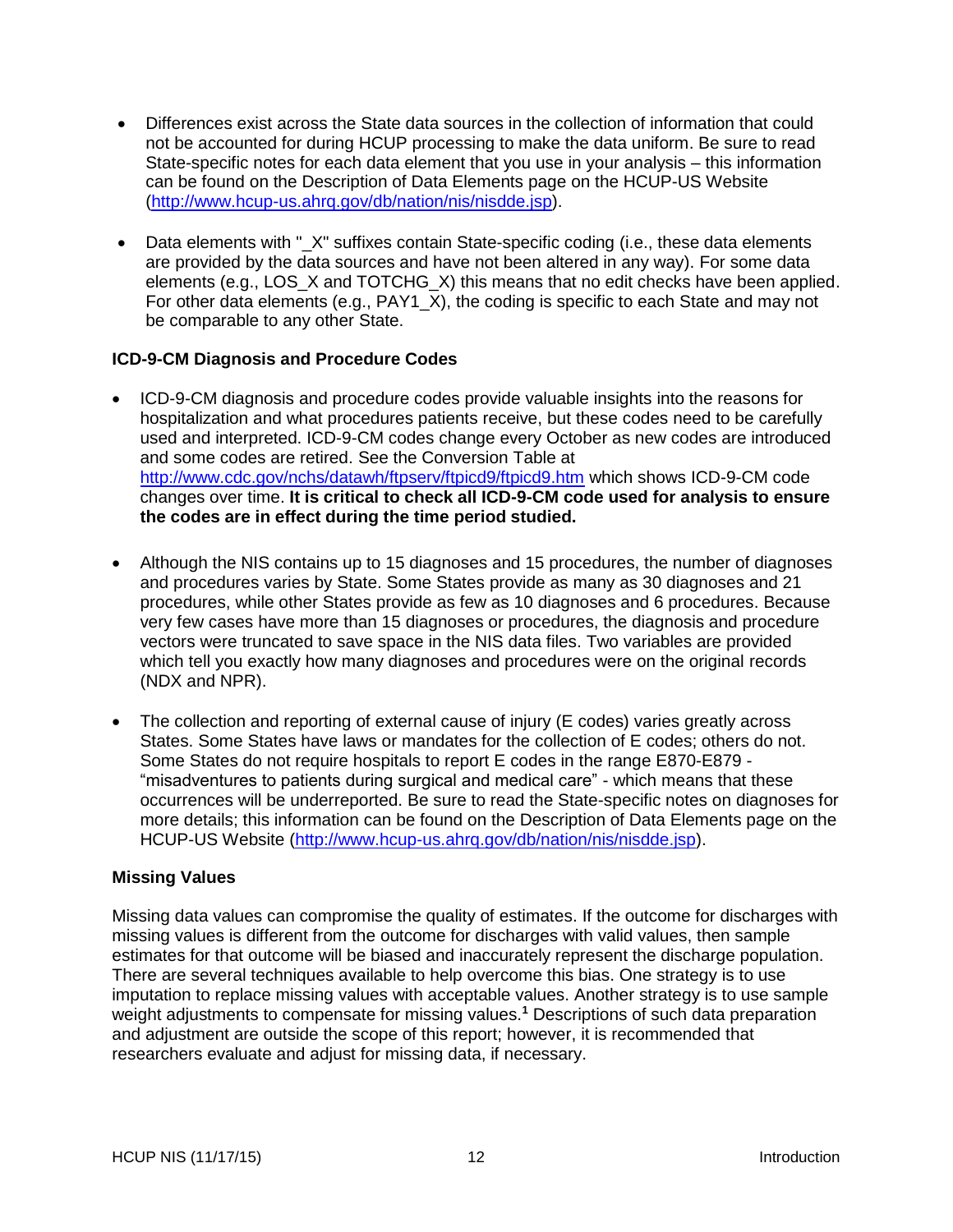On the other hand, if the cases with and without missing values are assumed to be similar with respect to their outcomes, no adjustment may be necessary for estimates of means and rates. This is because the non-missing cases would be representative of the missing cases. However, some adjustment may still be necessary for the estimates of totals. Sums of data elements (such as aggregate charges) containing missing values would be incomplete because cases with missing values would be omitted from the calculations.

#### <span id="page-15-0"></span>**Variance Calculations**

It may be important for researchers to calculate a measure of precision for some estimates based on the NIS sample data. Variance estimates must take into account both the sampling design and the form of the statistic. The sampling design consisted of a stratified, single-stage cluster sample. A stratified random sample of hospitals (clusters) was drawn and then *all* discharges were included from each selected hospital. **To accurately calculate variances from the NIS, you must use appropriate statistical software and techniques. For details,**  see the special report, *[Calculating Nationwide Inpatient Sample Variances](http://www.hcup-us.ahrq.gov/reports/CalculatingNISVariances200106092005.pdf)*. This report is available on the HCUP-US Website at [http://www.hcup-us.ahrq.gov/db/nation/nis/nisrelatedreports.jsp.](http://www.hcup-us.ahrq.gov/db/nation/nis/nisrelatedreports.jsp)

If hospitals inside the frame are similar to hospitals outside the frame, the sample hospitals can be treated as if they were randomly selected from the entire universe of hospitals within each stratum. Standard formulas for a stratified, single-stage cluster sample without replacement could be used to calculate statistics and their variances in most applications.

A multitude of statistics can be estimated from the NIS data. Several computer programs are listed below that calculate statistics and their variances from sample survey data. Some of these programs use general methods of variance calculations (e.g., the jackknife and balanced halfsample replications) that take into account the sampling design. However, it may be desirable to calculate variances using formulas specifically developed for some statistics.

These variance calculations are based on finite-sample theory, which is an appropriate method for obtaining cross-sectional, nationwide estimates of outcomes. According to finite-sample theory, the intent of the estimation process is to obtain estimates that are precise representations of the nationwide population at a specific point in time. In the context of the NIS, any estimates that attempt to accurately describe characteristics and interrelationships among hospitals and discharges during a specific year should be governed by finite-sample theory. Examples of this would be estimates of expenditure and utilization patterns or hospital market factors.

Alternatively, in the study of hypothetical population outcomes not limited to a specific point in time, the concept of a "superpopulation" may be useful. Analysts may be less interested in specific characteristics from the finite population (and time period) from which the *sample* was drawn than they are in hypothetical characteristics of a conceptual "superpopulation" from which any particular finite *population* in a given year might have been drawn. According to this superpopulation model, the nationwide population in a given year is only a snapshot in time of the possible interrelationships among hospital, market, and discharge characteristics. In a given year, all possible interactions between such characteristics may not have been observed, but analysts may wish to predict or simulate interrelationships that may occur in the future.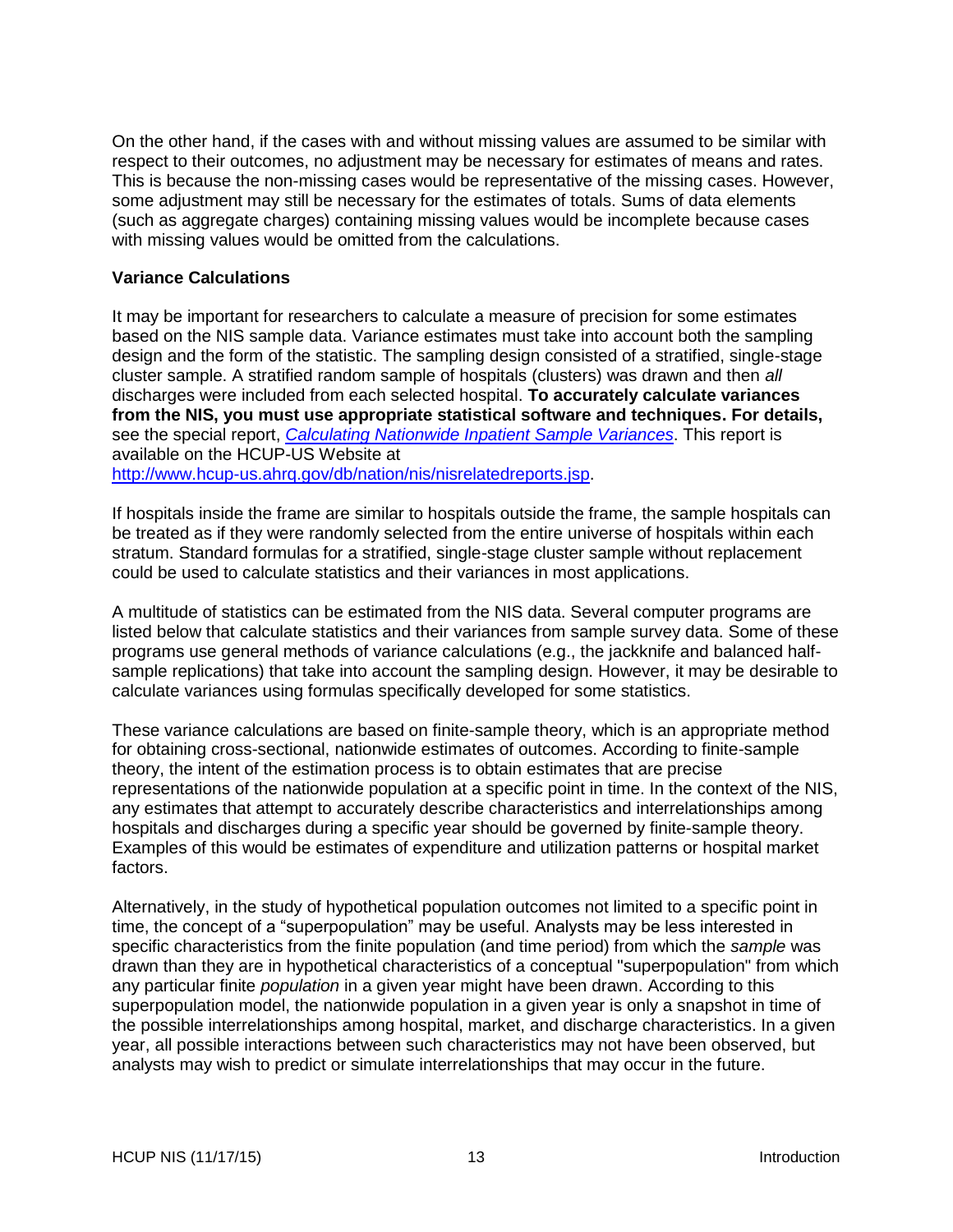Under the finite-population model, the variances of estimates approach zero as the sampling fraction approaches one. This is the case because the population is defined at that point in time, and because the estimate is for a characteristic as it existed when sampled. This is in contrast to the superpopulation model, which adopts a stochastic viewpoint rather than a deterministic viewpoint. That is, the nationwide population in a particular year is viewed as a random sample of some underlying superpopulation over time. Different methods are used for calculating variances under the two sample theories. The choice of an appropriate method for calculating variances for nationwide estimates depends on the type of measure and the intent of the estimation process.

#### <span id="page-16-0"></span>**Computer Software for Variance Calculations**

The hospital weights are useful for producing hospital-level statistics for analyses that use the *hospital* as the unit of analysis, while the discharge weights are useful for producing dischargelevel statistics for analyses that use the *discharge* as the unit of analysis. The discharge weights may be used to estimate nationwide population statistics.

In most cases, computer programs are readily available to perform these calculations. Several statistical programming packages allow weighted analyses.<sup>2</sup> For example, nearly all SAS procedures incorporate weights. In addition, several statistical analysis programs have been developed to specifically calculate statistics and their standard errors from survey data. Version eight or later of SAS contains procedures (PROC SURVEYMEANS and PROC SURVEYREG) for calculating statistics based on specific sampling designs. STATA and SUDAAN are two other common statistical software packages that perform calculations for numerous statistics arising from the stratified, single-stage cluster sampling design. Examples of the use of SAS, SUDAAN, and STATA to calculate NIS variances are presented in the special report, *[Calculating Nationwide Inpatient Sample Variances](http://www.hcup-us.ahrq.gov/reports/CalculatingNISVariances200106092005.pdf)*. This report is available on the HCUP-US Website at [http://www.hcup-us.ahrq.gov/db/nation/nis/nisrelatedreports.jsp.](http://www.hcup-us.ahrq.gov/db/nation/nis/nisrelatedreports.jsp) For an excellent review of programs to calculate statistics from survey data, visit the following Website: [http://www.hcp.med.harvard.edu/statistics/survey-soft/.](http://www.hcp.med.harvard.edu/statistics/survey-soft/)

The NIS database includes a Hospital Weights file with variables required by these programs to calculate finite population statistics. The file includes hospital identifiers (Primary Sampling Units or PSUs), stratification variables, and stratum-specific totals for the numbers of discharges and hospitals so that finite-population corrections can be applied to variance estimates.

In addition to these subroutines, standard errors can be estimated by validation and crossvalidation techniques. Given that a very large number of observations will be available for most analyses, it may be feasible to set aside a part of the data for validation purposes. Standard errors and confidence intervals can then be calculated from the validation data.

If the analytic file is too small to set aside a large validation sample, cross-validation techniques may be used. For example, ten-fold cross-validation would split the data into ten subsets of equal size. The estimation would take place in ten iterations. In each iteration, the outcome of interest is predicted for one-tenth of the observations by an estimate based on a model fit to the other nine-tenths of the observations. Unbiased estimates of error variance are then obtained by comparing the actual values to the predicted values obtained in this manner.

Finally, it should be noted that a large array of hospital-level variables are available for the entire universe of hospitals, including those outside the sampling frame. For instance, the variables from the AHA surveys and from the Medicare Cost Reports are available for nearly all hospitals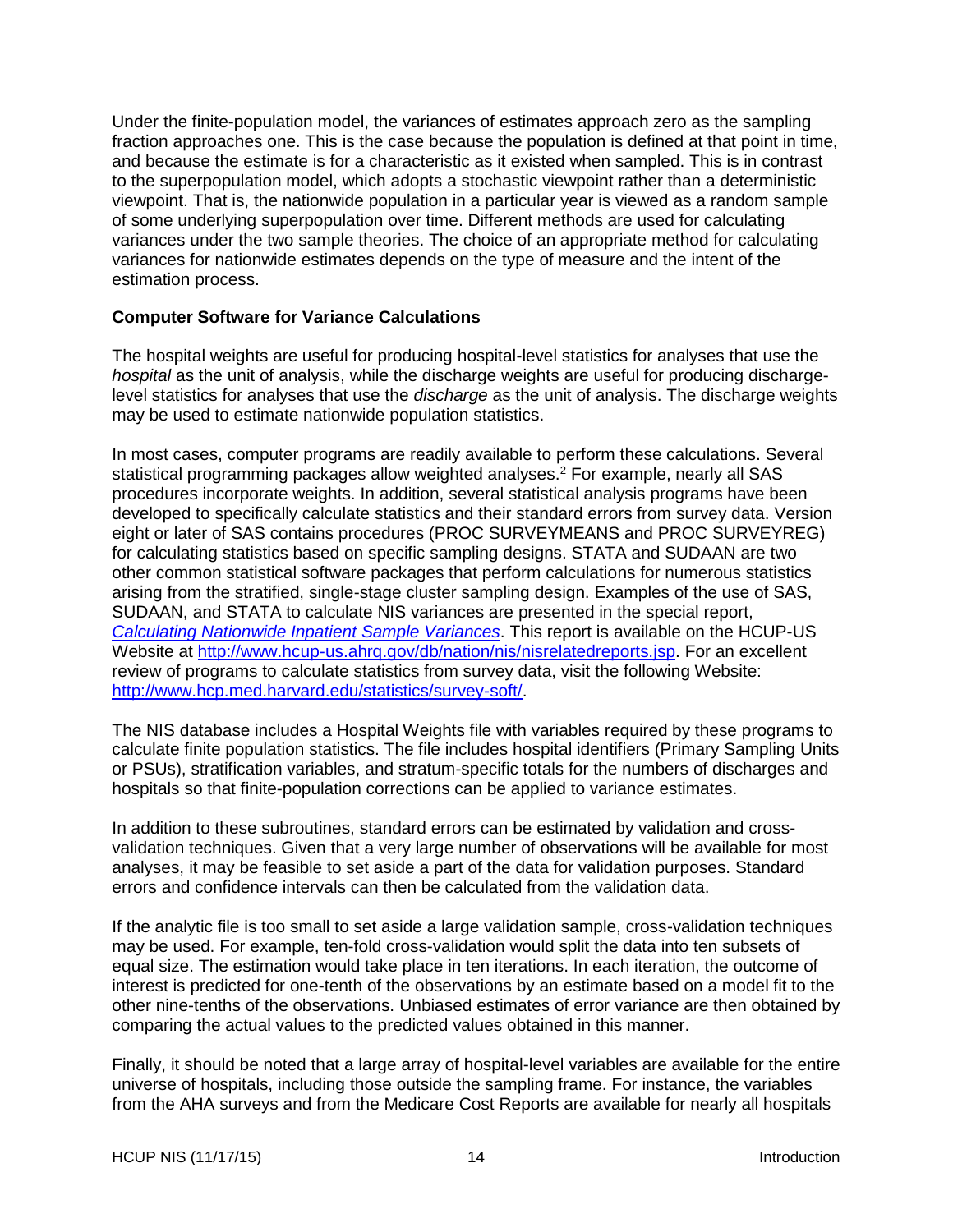in the U.S., although hospital identifiers are suppressed in the NIS for a number of States. For these States it will not be possible to link to outside hospital-level data sources. To the extent that hospital-level outcomes correlate with these variables, they may be used to sharpen regional and nationwide estimates.

As a simple example, the number of Cesarean sections performed in each hospital would be correlated with their total number of deliveries. The figure for Cesarean sections must be obtained from discharge data, but the number of deliveries is available from AHA data. Thus, if a regression model can be fit predicting this procedure from deliveries based on the NIS data, that regression model can then be used to obtain hospital-specific estimates of the number of Cesarean sections for all hospitals in the AHA universe.

### <span id="page-17-0"></span>**Longitudinal Analyses**

Hospitals that continue in the NIS for multiple consecutive years are a subset of the hospitals in the NIS for any one of those years. Consequently, longitudinal analyses of hospital-level outcomes may be biased, if they are based on any subset of NIS hospitals limited to continuous NIS membership. In particular, such subsets would tend to contain fewer hospitals that opened, closed, split, merged, or changed strata. Further, the sample weights were developed as annual, cross-sectional weights, rather than longitudinal weights. Therefore, different weights might be required, depending on the statistical methods employed by the analyst.

One approach to consider in hospital-level longitudinal analyses is to use repeated-measure models that allow hospitals to have missing values for some years. However, the data are not actually missing for some hospitals, such as those that closed during the study period. In any case, the analyses may be more efficient (e.g., produce more precise estimates) if they account for the potential correlation between repeated measures on the same hospital over time, yet incorporate data from all hospitals in the sample during the study period.

### <span id="page-17-1"></span>**Discharge Subsamples**

Prior to the 2005 NIS, two non-overlapping 10% subsamples of NIS discharges were provided each year for analytic purposes. Beginning with the 2005 NIS, 10% subsamples are no longer provided on the NIS CD-ROMs. However, users may still draw their own subsamples, if desired. One use of 10% subsamples would be to validate models and obtain unbiased estimates of standard errors. That is, one subsample may be used to estimate statistical models, while the other subsample may be used to test the fit of those models on new data. This is a very important analytical step, particularly in exploratory studies, where one runs the risk of fitting noise in the data.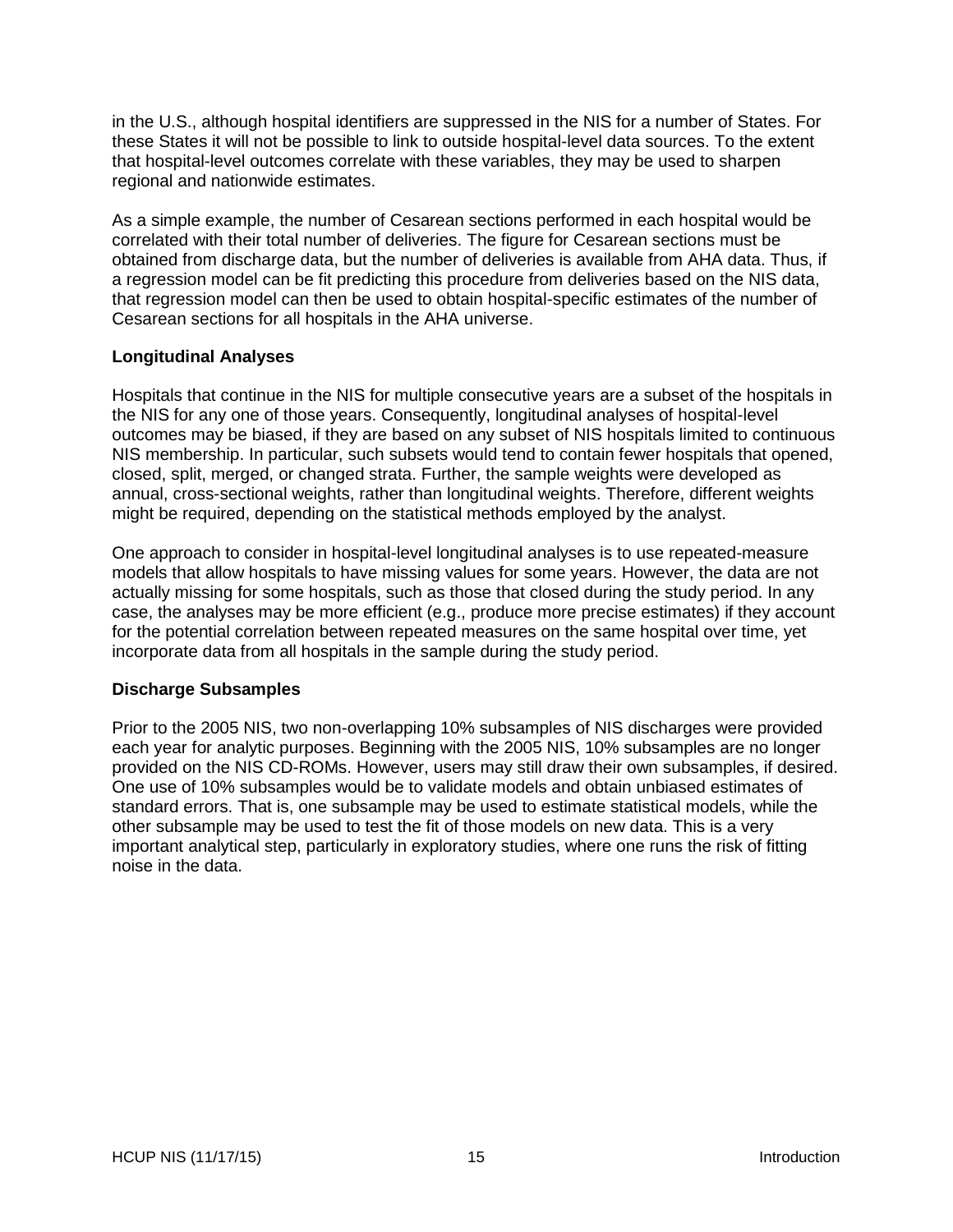It is well known that the percentage of variance explained by a regression,  $R^2$ , is generally overestimated by the data used to fit a model. The regression model could be estimated from the first subsample and then applied to the second subsample. The squared correlation between the actual and predicted value in the second subsample is an unbiased estimate of the model's true explanatory power when applied to new data.

## **SAMPLING OF HOSPITALS**

### <span id="page-18-1"></span><span id="page-18-0"></span>**Sampling of Hospitals Included in the NIS**

### <span id="page-18-2"></span>*The NIS Hospital Universe*

The hospital universe is defined as all hospitals located in the U.S. that are open during any part of the calendar year and designated as community hospitals in the AHA Annual Survey Database (Health Forum, LLC © 2007). The AHA defines community hospitals as follows: "All non-Federal, short-term, general, and other specialty hospitals, excluding hospital units of institutions." Starting in 2005, the AHA included long term acute care facilities in the definition of community hospitals. These facilities provide acute care services to patients who need long term hospitalization (stays of more than 25 days). Consequently, Veterans Hospitals and other Federal facilities (Department of Defense and Indian Health Service) are excluded. Beginning with the 1998 NIS, we excluded short-term rehabilitation hospitals from the universe because the type of care provided and the characteristics of the discharges from these facilities were markedly different from other short-term hospitals. [Figure 1](#page-34-0) in [Appendix I](#page-27-0) displays the number of universe hospitals for each year based on the AHA Annual Survey Database (Health Forum, LLC © 2007).

For more information on how hospitals in the data set were mapped to hospitals as defined by the AHA, refer to the special report, *HCUP Hospital Identifiers*. For a list of all data sources, refer to [Table 1](#page-27-1) in [Appendix I.](#page-27-0) Detailed information on the design of the NIS prior to 2006 is available in the year-specific special reports on *Design of the Nationwide Inpatient Sample* found on the **HCUP-US Website**. Starting with the 2006 NIS, the design information was incorporated into this report.

### <span id="page-18-3"></span>*Hospital Merges, Splits, and Closures*

All U.S. hospital entities designated as community hospitals in the AHA hospital file, except short-term rehabilitation hospitals, were included in the hospital universe. Therefore, when two or more community hospitals merged to create a new community hospital, the original hospitals and the newly-formed hospital were all considered separate hospital entities in the universe during the year they merged. Similarly, if a community hospital split, the original hospital and all newly-created community hospitals were treated as separate entities in the universe during the year this occurred. Finally, community hospitals that closed during a given year were included in the hospital universe, as long as they were in operation during some part of the calendar year.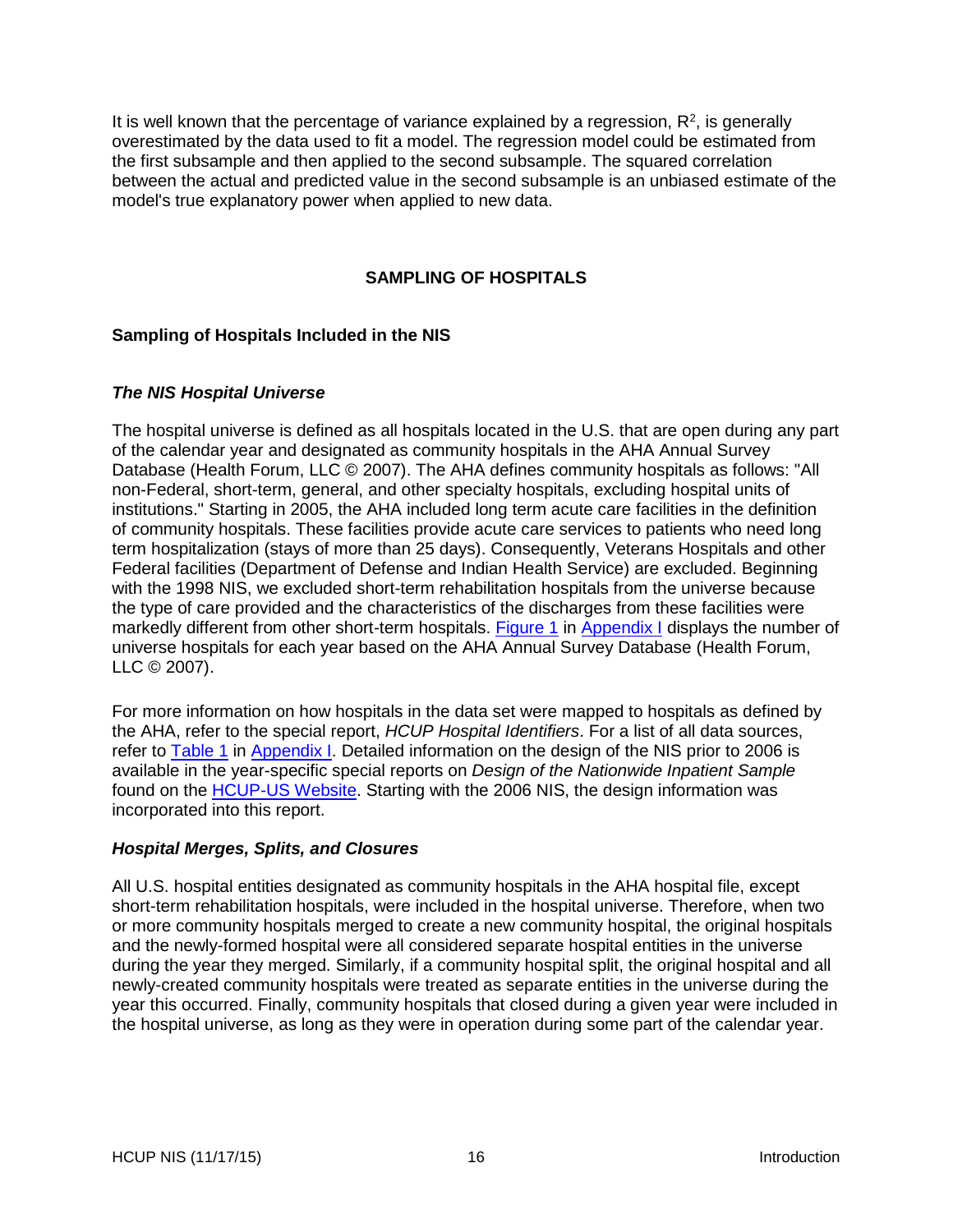### <span id="page-19-0"></span>*Stratification Variables*

Given the increase in the number of contributing States, the NIS team evaluated and revised the sampling and weighting strategy for 1998 and subsequent data years, in order to best represent the U.S. This included changes to the definitions of the strata variables, the exclusion of rehabilitation hospitals from the NIS hospital universe, and a change to the calculation of hospital universe discharges for the weights. A full description of this process can be found in the special report on [Changes in NIS Sampling and Weighting Strategy for 1998](http://hcup-us.ahrq.gov/db/nation/nis/reports/Changes_in_NIS_Design_1998.pdf)*.* This report is available on the HCUP-US Website at [http://www.hcup-us.ahrq.gov/db/nation/nis/nisrelatedreports.jsp.](http://www.hcup-us.ahrq.gov/db/nation/nis/nisrelatedreports.jsp) (A description of the sampling procedures and definitions of strata variables used from 1988 through 1997 can be found in the special report: *[Design of the HCUP Nationwide Inpatient Sample, 1997.](http://hcup-us.ahrq.gov/db/nation/nis/reports/NIS_1997_Design_Report.pdf)* This report is also available on the HCUP-US Website.)

The NIS sampling strata were defined based on five hospital characteristics contained in the AHA hospital files. Beginning with the 1998 NIS, the stratification variables were defined as follows:

- 1. *Geographic Region – Northeast, Midwest, West, and South*. This is an important stratification variable because practice patterns have been shown to vary substantially by region. For example, lengths of stay tend to be longer in East Coast hospitals than in West Coast hospitals. [Figure 2](#page-35-0) highlights the NIS States by region, and [Table 6](#page-36-0) lists the States that comprise each region. Both can be found in [Appendix I.](#page-27-0)
- 2. *Control – government non-Federal (public), private not-for-profit (voluntary), and private investor-owned (proprietary)*. Depending on their control, hospitals tend to have different missions and different responses to government regulations and policies. When there were enough hospitals of each type to allow it, we stratified hospitals as public, voluntary, and proprietary. We used this stratification for Southern rural, Southern urban non-teaching, and Western urban non-teaching hospitals. For smaller strata – the Midwestern rural and Western rural hospitals – we used a collapsed stratification of public versus private, with the voluntary and proprietary hospitals combined to form a single "private" category. For all other combinations of region, location, and teaching status, no stratification based on control was advisable, given the number of hospitals in these cells.
- 3. *Location – urban or rural.* Government payment policies often differ according to this designation. Also, rural hospitals are generally smaller and offer fewer services than urban hospitals. Beginning with the 2004 NIS, we changed the classification of urban or rural hospital location for the sampling strata to use the newer Core Based Statistical Area (CBSA) codes, rather than the older Metropolitan Statistical Area (MSA) codes. The CBSA groups are based on 2000 Census data, whereas the MSA groups were based on 1990 Census data. Also, the criteria for classifying the counties differ. For more information on the difference between CBSAs and MSAs, refer to the U.S. Census Bureau Website [\(http://www.census.gov/population/www/estimates/metroarea.html\)](http://www.census.gov/population/www/estimates/metroarea.html).

Previously, we classified hospitals in a MSA as urban hospitals, while we classified hospitals outside a MSA as rural hospitals. Beginning with the 2004 NIS, we categorized hospitals with a CBSA type of *Metropolitan* or *Division* as urban, while we designated hospitals with a CBSA type of *Micropolitan* or *Rural* as rural. This change contributed to a slight decline in the number of hospitals that were classified as rural and a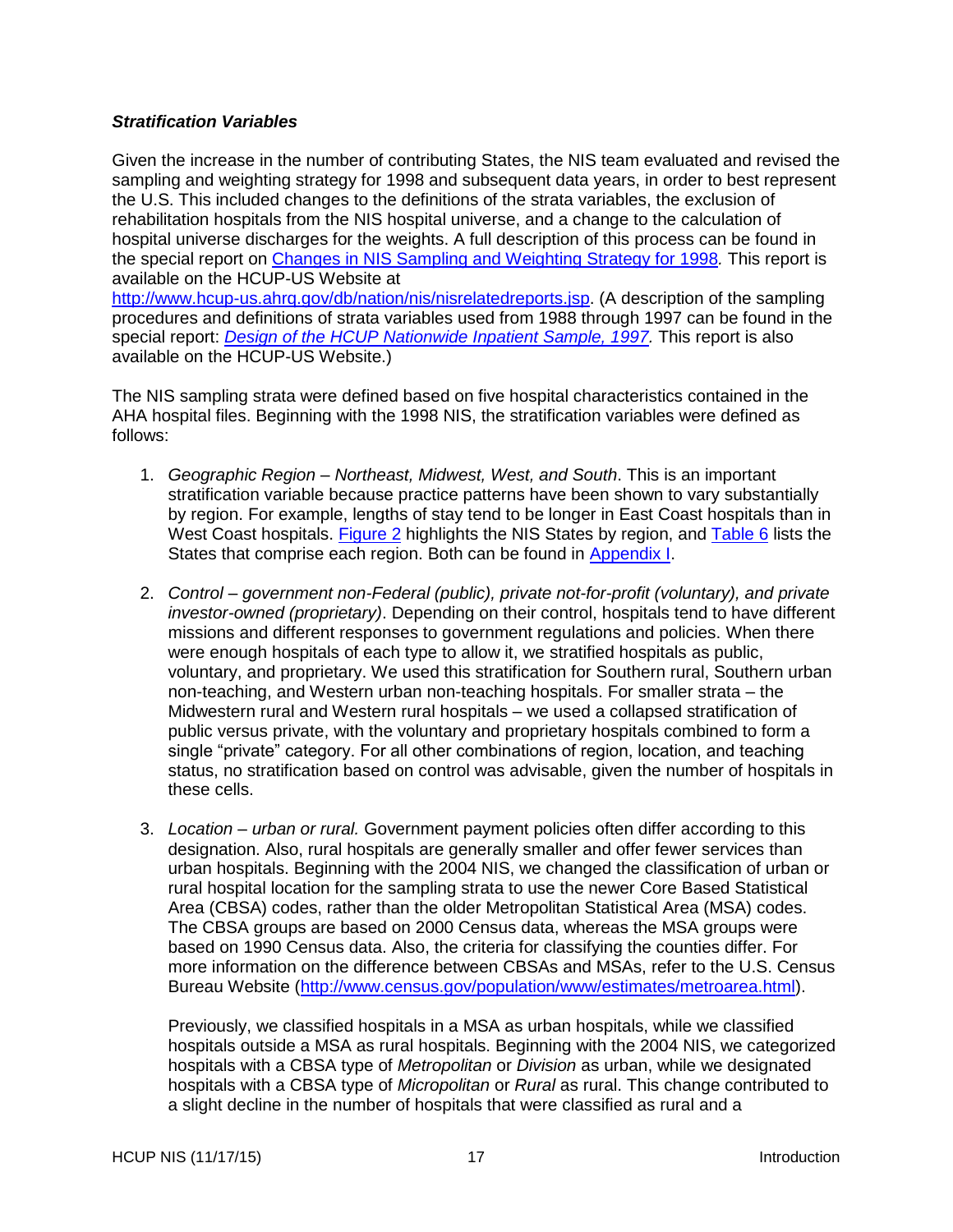corresponding increase in the number of hospitals categorized as urban. For the 2003 NIS, 44.9% of hospitals in the AHA universe were classified as rural hospitals; for 2004, only 41.3% of AHA universe hospitals were classified as rural.

- 4. *Teaching Status – teaching or non-teaching.* The missions of teaching hospitals differ from non-teaching hospitals. In addition, financial considerations differ between these two hospital groups. Currently, the Medicare Diagnosis Related Group (DRG) payments are uniformly higher to teaching hospitals. Prior to the 1998 NIS, we considered a hospital to be a teaching hospital if it had any residents or interns and met one of the following two criteria:
	- Residency training approval by the Accreditation Council for Graduate Medical Education (ACGME)
	- Membership in the Council of Teaching Hospitals (COTH).

Beginning with the 1998 NIS, we considered a hospital to be a teaching hospital if it met any one of the following three criteria:

- Residency training approval by the Accreditation Council for Graduate Medical Education (ACGME)
- Membership in the Council of Teaching Hospitals (COTH)
- A ratio of full-time equivalent interns and residents to beds of .25 or higher.<sup>3</sup>
- 5. *Bed Size – small, medium, and large.* Bed size categories were based on the number of hospital beds and were specific to the hospital's region, location, and teaching status, as shown in [Table 7](#page-37-0) in [Appendix I.](#page-27-0) We chose the bed size cutoff points so that approximately one-third of the hospitals in a given region, location, and teaching status combination would fall within each bed size category (small, medium, or large). We used different cutoff points for rural, urban non-teaching, and urban teaching hospitals because hospitals in those categories tend to be small, medium, and large, respectively. For example, a medium-sized teaching hospital would be considered a rather large rural hospital. Further, the size distribution is different among regions for each of the urban/teaching categories. For example, teaching hospitals tend to be smaller in the West than they are in the South. Using differing cutoff points in this manner avoids strata containing small numbers of hospitals.

We did not split rural hospitals according to teaching status, because rural teaching hospitals were rare. For example, in 2006, rural teaching hospitals comprised less than 2% of the total hospital universe. We defined the bed size categories within location and teaching status because they would otherwise have been redundant. Rural hospitals tend to be small; urban non-teaching hospitals tend to be medium-sized; and urban teaching hospitals tend to be large. Yet it was important to recognize gradations of size within these types of hospitals. For example, in serving rural discharges, the role of "large" rural hospitals (particularly rural referral centers) often differs from the role of "small" rural hospitals.

To further ensure geographic representativeness, implicit stratification variables included State and three-digit ZIP Code (the first three digits of the hospital's five-digit ZIP Code). The hospitals were sorted according to these variables prior to systematic random sampling. Detailed information on the design of the NIS prior to 2006 is available in the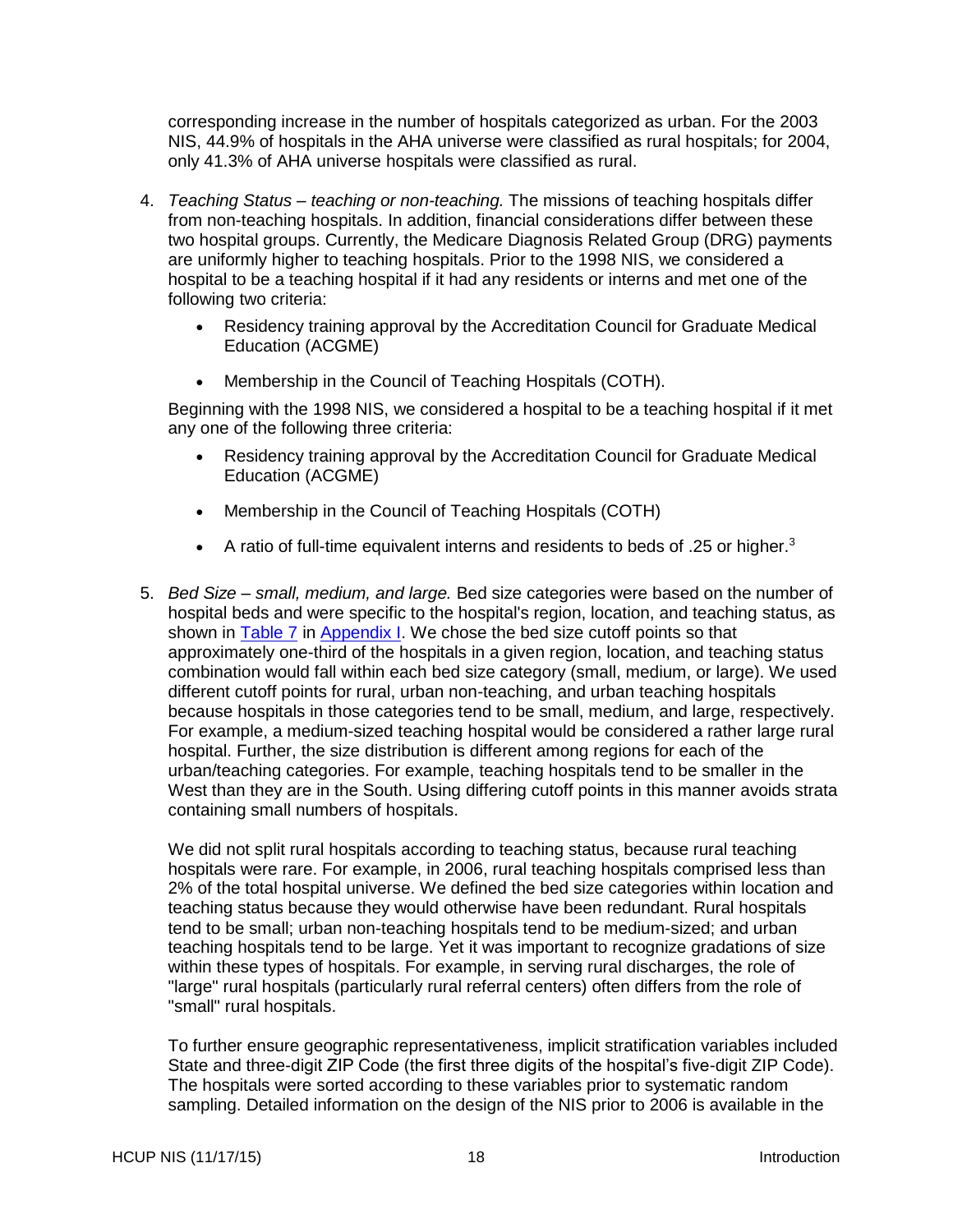year-specific special reports on *Design of the Nationwide Inpatient Sample* found on the [HCUP-US Website.](http://www.hcup-us.ahrq.gov/db/nation/nis/nisrelatedreports.jsp) Starting with the 2006 NIS, the design information was incorporated into this report.

### <span id="page-21-0"></span>**Hospital Sampling Frame**

The *universe* of hospitals was established as all community hospitals located in the U.S. with the exception, beginning in 1998, of short-term rehabilitation hospitals. However, some hospitals do not supply data to HCUP. Therefore, we constructed the NIS *sampling frame* from the subset of universe hospitals that released their discharge data to AHRQ for research use. The number of State Partners contributing data to the NIS has expanded over the years, as shown in [Table 2](#page-29-0) of [Appendix](#page-27-0) I. As a result, the number of hospitals included in the NIS sampling frame has also increased over the years, as depicted in **Figure 3**, also in **Appendix I**.

The list of the entire frame of hospitals was composed of all AHA community hospitals in each of the frame States *that could be matched to the discharge data provided to HCUP*. If an AHA community hospital could not be matched to the discharge data provided by the data source, it was eliminated from the sampling frame (but not from the target universe).

[Figure 4](#page-39-0) in [Appendix](#page-27-0) I illustrates the number of hospitals in the universe, frame, and sample and the percentage of universe hospitals in the frame for each State in the sampling frame for 2006. In most cases, the difference between the universe and the frame represents the difference in the number of community, non-rehabilitation hospitals in the 2006 AHA Annual Survey Database (Health Forum, LLC © 2007) and the hospitals for which data were supplied to HCUP that could be matched to the AHA data.

The largest discrepancy between HCUP data and AHA data is in Texas. As is evident in Figure [4](#page-39-0) [\(Appendix I\)](#page-27-0). Certain Texas State-licensed hospitals are exempt from statutory reporting requirements. Exempt hospitals include:

- $\Box$  Hospitals that do not seek insurance payment or government reimbursement
- $\Box$  Rural providers.

The Texas statute that exempts rural providers from the requirement to submit data defines a hospital as a rural provider if it:

- (I) Is located in a county that:
	- (A) Has a population estimated by the United States Bureau of the Census to be not more than 35,000 as of July 1 of the most recent year for which county population estimates have been published; or
	- (B) Has a population of more than 35,000, but does not have more than 100 licensed hospital beds and is not located in an area that is delineated as an urbanized area by the United States Bureau of the Census; and
- (II) Is not a State-owned hospital or a hospital that is managed or directly or indirectly owned by an individual, association, partnership, corporation, or other legal entity that owns or manages one or more other hospitals.

These exemptions apply primarily to smaller rural public hospitals and, as a result, these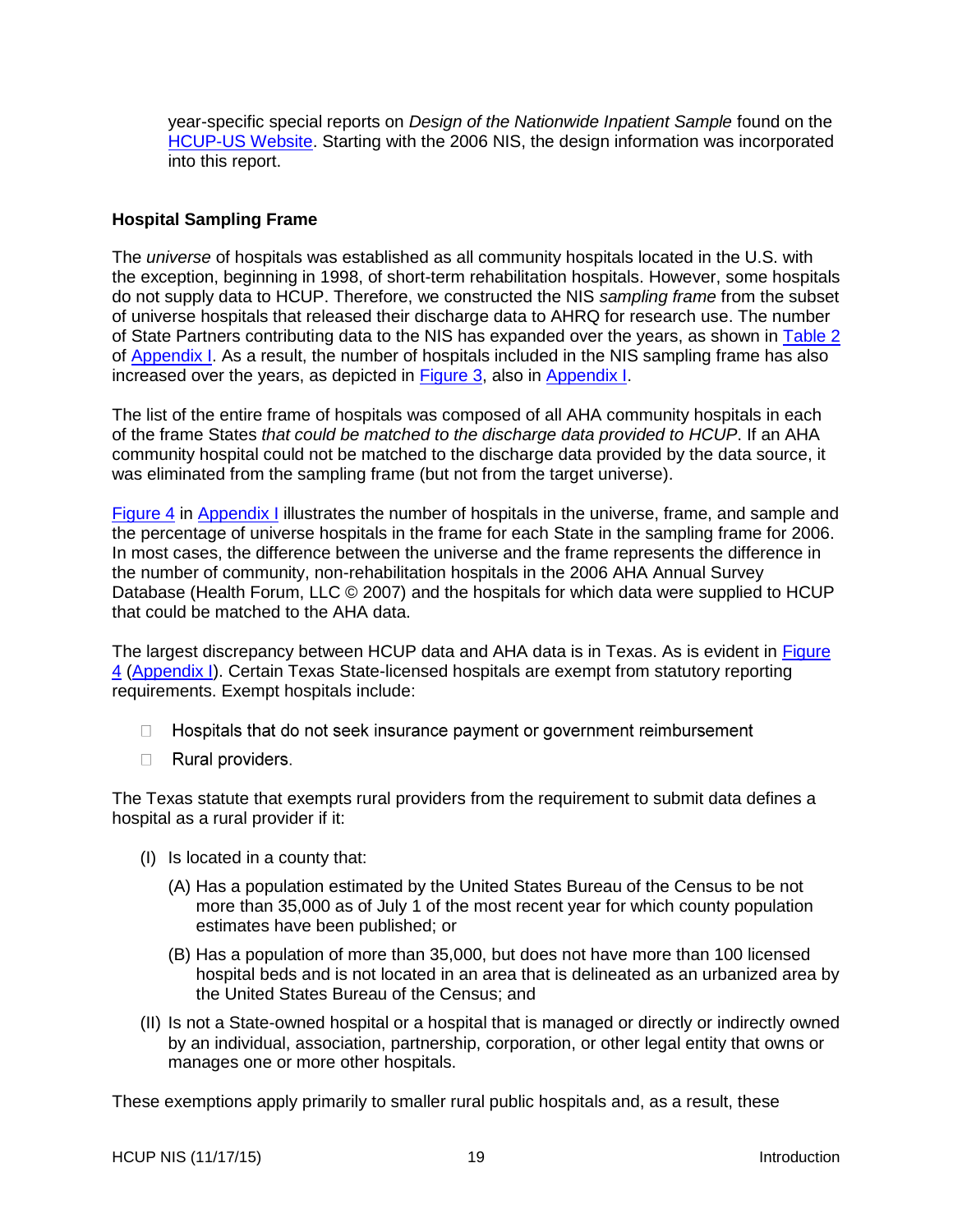facilities are less likely to be included in the sampling frame than other Texas hospitals. While the number of hospitals omitted appears sizable, those available for the NIS include more than 93% of inpatient discharges from Texas universe hospitals because excluded hospitals tended to have relatively few discharges.

Refer to [Table](#page-41-0) 8 of [Appendix I](#page-27-0) for a full list of the number of hospitals, and discharges included in the 2006 AHA universe, frame, and NIS by State. Fewer hospitals may be in a State's frame than in the universe because data is not always received from every hospital and hospitals are sometimes excluded because of State requirements.

## <span id="page-22-0"></span>**Hospital Sample Design**

### <span id="page-22-1"></span>*Design Considerations*

The NIS is a stratified probability sample of hospitals in the frame, with sampling probabilities calculated to select 20% of the universe of U.S. community, non-rehabilitation hospitals contained in each stratum. This sample size was determined by AHRQ based on their experience with similar research databases. The overall design objective was to select a sample of hospitals that accurately represents the target universe, which includes hospitals outside the frame (i.e., having zero probability of selection). Moreover, this sample was to be geographically dispersed, yet drawn only from data supplied by HCUP Partners.

It should be possible, for example, to estimate DRG-specific average lengths of stay across all U.S. hospitals using weighted average lengths of stay, based on averages or regression coefficients calculated from the NIS. Ideally, relationships among outcomes and their correlates estimated from the NIS should accurately represent all U.S. hospitals. It is advisable to verify your estimates against other data sources, if available, because not all States contribute data to the NIS. [Table 2](#page-29-0) in [Appendix I](#page-27-0) lists the number of NIS States, hospitals, and discharges by year. For example, the National Hospital Discharge Survey [\(http://www.cdc.gov/nchs/about/major/hdasd/nhds.htm\)](http://www.cdc.gov/nchs/about/major/hdasd/nhds.htm) can provide benchmarks against which

to check your national estimates for hospitalizations with more than 5,000 cases.

The *NIS Comparison Report* assesses the accuracy of NIS estimates by providing a comparison of the NIS with other data sources. The most recent report is available on the HCUP-US Website [\(http://www.hcup-us.ahrq.gov/db/nation/nis/nisrelatedreports.jsp\)](http://www.hcup-us.ahrq.gov/db/nation/nis/nisrelatedreports.jsp).

The NIS team considered alternative stratified sampling allocation schemes. However, allocation proportional to the number of hospitals was preferred for several reasons:

- AHRQ researchers wanted a simple, easily understood sampling methodology. The concept that the NIS sample could represent a "miniaturization" of the hospital universe was appealing. There were, however, obvious geographic limitations imposed by data availability.
- AHRQ statisticians considered other optimal allocation schemes, including sampling hospitals with probabilities proportional to size (number of discharges). They ultimately concluded that sampling with probability proportional to the number of hospitals was preferable. While this approach was admittedly less efficient, the extremely large sample sizes yield reliable estimates. Furthermore, because the data are to be used for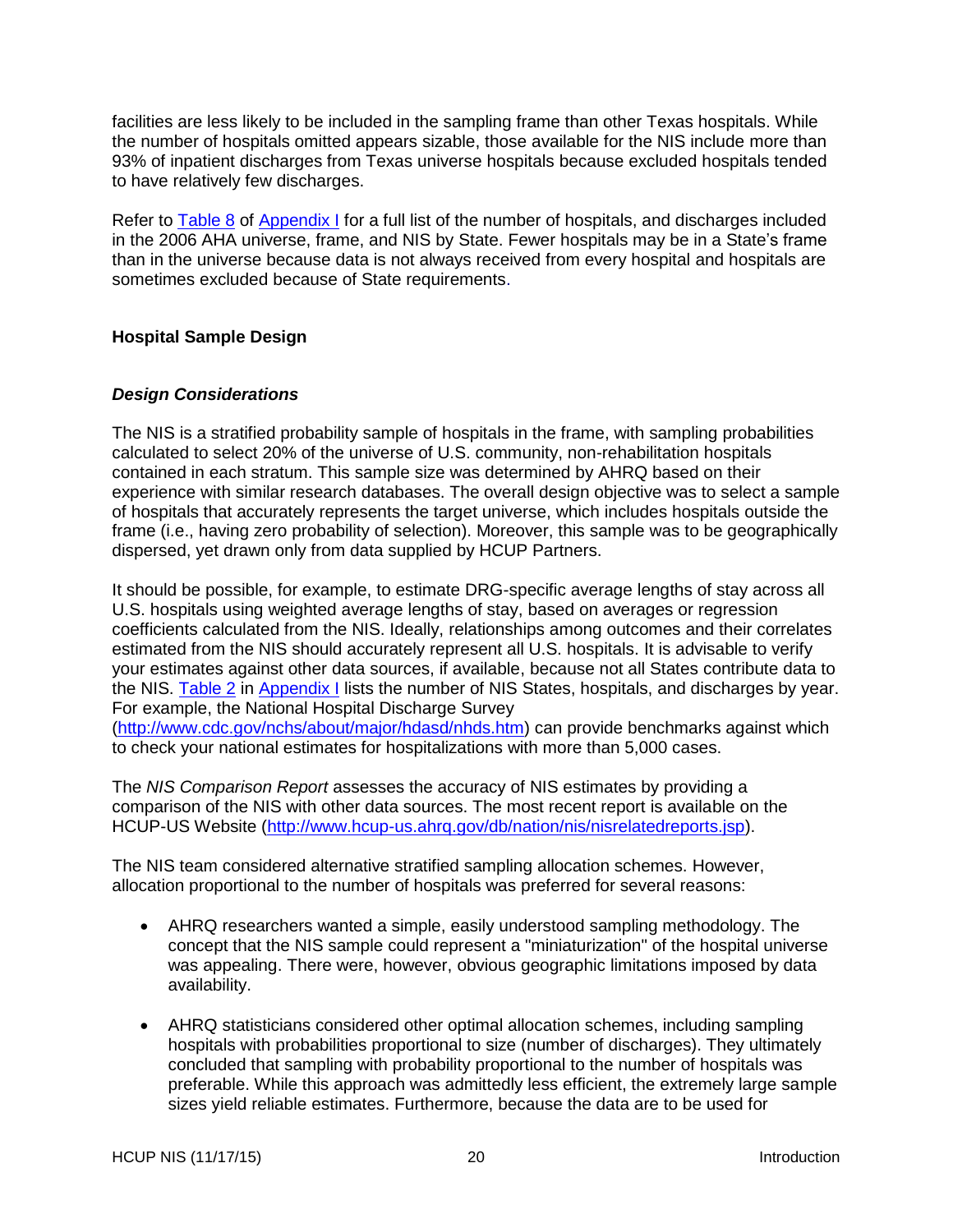purposes other than producing nationwide estimates, (e.g., regression modeling), it is critical that all hospital types, including small hospitals, are adequately represented.

#### <span id="page-23-0"></span>*Overview of the Sampling Procedure*

To further ensure accurate geographic representation, we implicitly stratified the hospitals by State and three-digit ZIP Code (the first three digits of the hospital's five-digit ZIP Code). This was accomplished by sorting by three-digit ZIP Code within each stratum prior to drawing a systematic random sample of hospitals.

After stratifying the universe of hospitals, we sorted hospitals by stratum, the three-digit ZIP Code within each stratum, and by a random number within each three-digit ZIP Code. These sorts ensured further geographic generalizability of hospitals within the frame States, as well as random ordering of hospitals within three-digit ZIP Codes. Generally, three-digit ZIP Codes that are proximal in value are geographically near one another within a State. Furthermore, the U.S. Postal Service locates regional mail distribution centers at the three-digit level. Thus, the boundaries tend to be a compromise between geographic size and population size.

We then drew a systematic random sample of up to 20% of the total number of U.S. hospitals within each stratum. If too few frame hospitals appeared in a cell, we selected all frame hospitals for the NIS, subject to sampling restrictions specified by States. To simplify variance calculations, we drew at least two hospitals from each stratum. If fewer than two frame hospitals were available in a stratum, we merged it with an "adjacent" cell containing hospitals with similar characteristics.

#### <span id="page-23-1"></span>*Subsamples*

Prior to the 2005 NIS, we drew two non-overlapping 10% subsamples of discharges from the NIS file for each year. The subsamples were selected by drawing every tenth discharge, starting with two different starting points (randomly selected between 1 and 10). Having a different starting point for each of the two subsamples guaranteed that they would not overlap. Discharges were sampled so that 10% of each hospital's discharges in each quarter were selected for each of the subsamples. The two samples could be combined to form a single, generalizable 20% subsample of discharges. Beginning with the 2005 NIS, 10% subsamples are no longer provided on the NIS CD-ROMs. However, users may still draw their own subsamples, if desired.

### <span id="page-23-2"></span>*Change to Hospital Sampling Procedure Beginning with the 1998 NIS*

Beginning with the 1998 NIS sampling procedures, all frame hospitals within a stratum have an equal probability of selection for the sample, regardless of whether they appeared in prior NIS samples. This deviates from the procedure used for earlier samples, which maximized the longitudinal component of the NIS series.

Further description of the sampling procedures for earlier releases of the NIS can be found in the special report: *[Design of the HCUP Nationwide Inpatient Sample, 1997](http://www.hcup-us.ahrq.gov/db/nation/nis/reports/NIS_1997_Design_Report.pdf)*. This report is available on the HCUP-US Website at [http://www.hcup-us.ahrq.gov/db/nation/nis/nisrelatedreports.jsp.](http://www.hcup-us.ahrq.gov/db/nation/nis/nisrelatedreports.jsp) For a description of the development of the new sample design for 1998 and subsequent data years, see the special report: *[Changes in NIS Sampling and Weighting Strategy for 1998.](http://www.hcup-us.ahrq.gov/db/nation/nis/reports/Changes_in_NIS_Design_1998.pdf)* This report is available on the HCUP-US Website.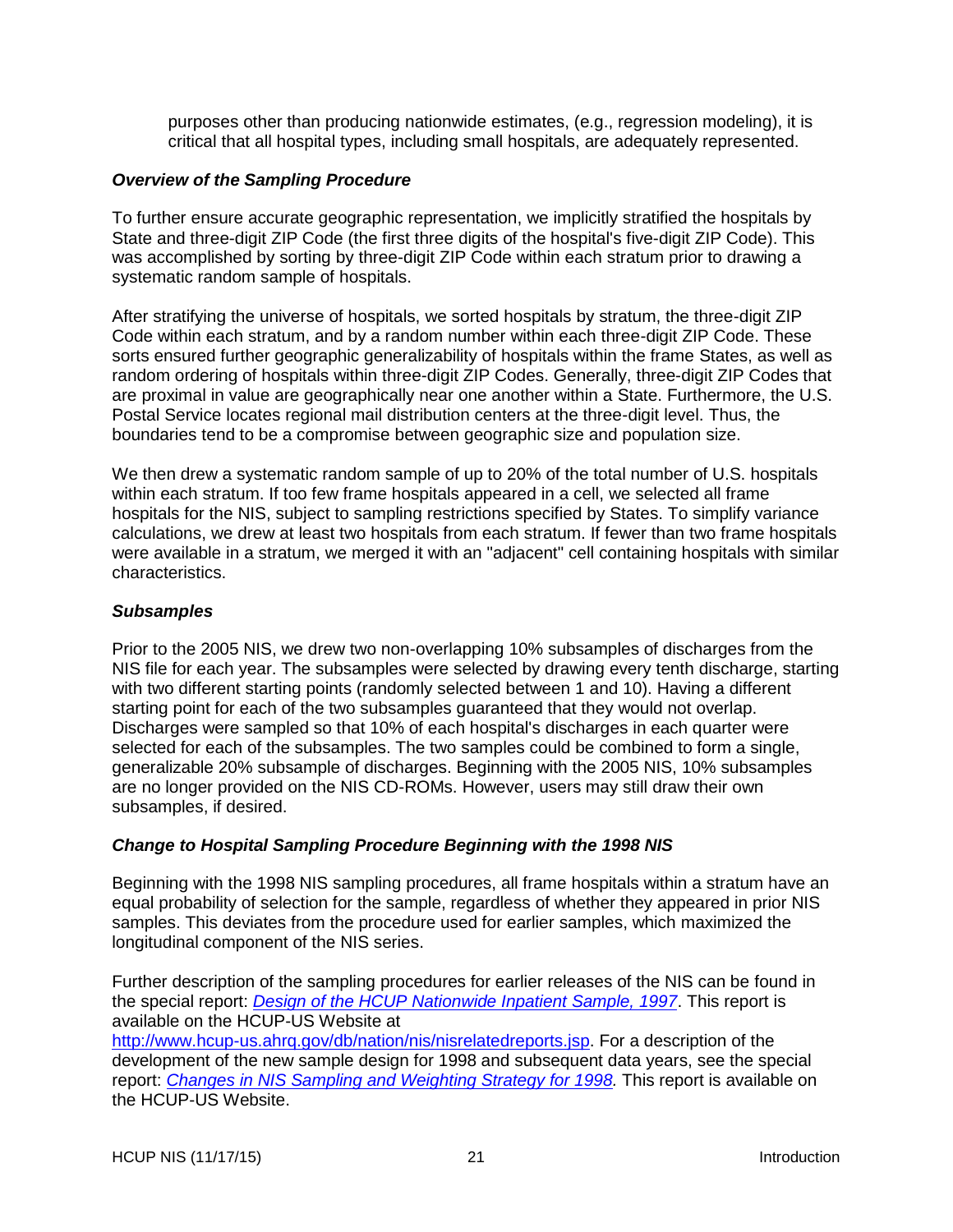### <span id="page-24-0"></span>*Zero-Weight Hospitals*

Beginning with the 1993 NIS, the NIS samples no longer contain zero-weight hospitals. For a description of zero-weight hospitals in the 1988-1992 samples, refer to the special report: *[Design of the HCUP Nationwide Inpatient Sample, Release 1.](http://www.hcup-us.ahrq.gov/db/nation/nis/reports/TS_5.pdf)* This report is available on the HCUP-US Website at [http://www.hcup-us.ahrq.gov/db/nation/nis/nisrelatedreports.jsp.](http://www.hcup-us.ahrq.gov/db/nation/nis/nisrelatedreports.jsp)

#### <span id="page-24-1"></span>**Final Hospital Sample**

In [Appendix](#page-27-0) I, we present three figures describing the final hospital sample. [Figure 5](#page-43-0) depicts the numbers of hospitals sampled each year, while [Figure 6](#page-44-0) presents the numbers of discharges in each year of the NIS. For the 1988-1992 NIS, zero-weight hospitals were maintained to provide a longitudinal sample. Therefore, two figures exist for each of these years: one number for the regular NIS sample and another number for the total sample.

[Figure 7](#page-45-0) displays the weighted number of discharges sampled each year. Note that this number decreased from 35,408,207 in 1997 to 34,874,001 in 1998, a difference of 534,206 (1.5%). This slight decline is associated with two changes to the 1998 NIS design: the exclusion of community, rehabilitation hospitals from the hospital universe, and a change to the calculation of hospital universe discharges for the weights. Prior to 1998, we calculated discharges as the sum of total facility admissions (AHA data element ADMTOT), which includes long-term care admissions, plus births (AHA data element BIRTHS) reported for each U.S. community hospital in the AHA Annual Survey Database (Health Forum, LLC © 2007).

Beginning in 1998, we calculate discharges as the sum of hospital admissions (AHA data element ADMH) plus births for each U.S. community, non-rehabilitation hospital. This number is more consistent with the number of discharges we receive from the State data sources. We also substitute total facility admissions, if the number of hospital admissions is missing. Without these changes, the weighted number of discharges for 1998 would have been 35,622,743. The exclusion of community, rehabilitation hospitals reduced the number of universe hospitals by 177 and the number of weighted discharges by 214,490. The change in the calculation of discharges reduced the weighted number of discharges by 534,252.

[Figure 8](#page-46-0) presents a summary of the 2006 NIS hospital sample by geographic region and the number of:

- Universe hospitals (Universe)
- Frame hospitals (Frame)
- Sampled hospitals (Sample)
- Target hospitals (Target  $= 20\%$  of the universe)
- $\bullet$  Surplus hospitals (Surplus = Sample Target).

[Figure 9](#page-47-0) summarizes the estimated U.S. population by geographic region. For each region, the figure reveals:

- The estimated U.S. population
- The estimated population of States in the 2006 NIS
- The percentage of estimated U.S. population included in NIS States.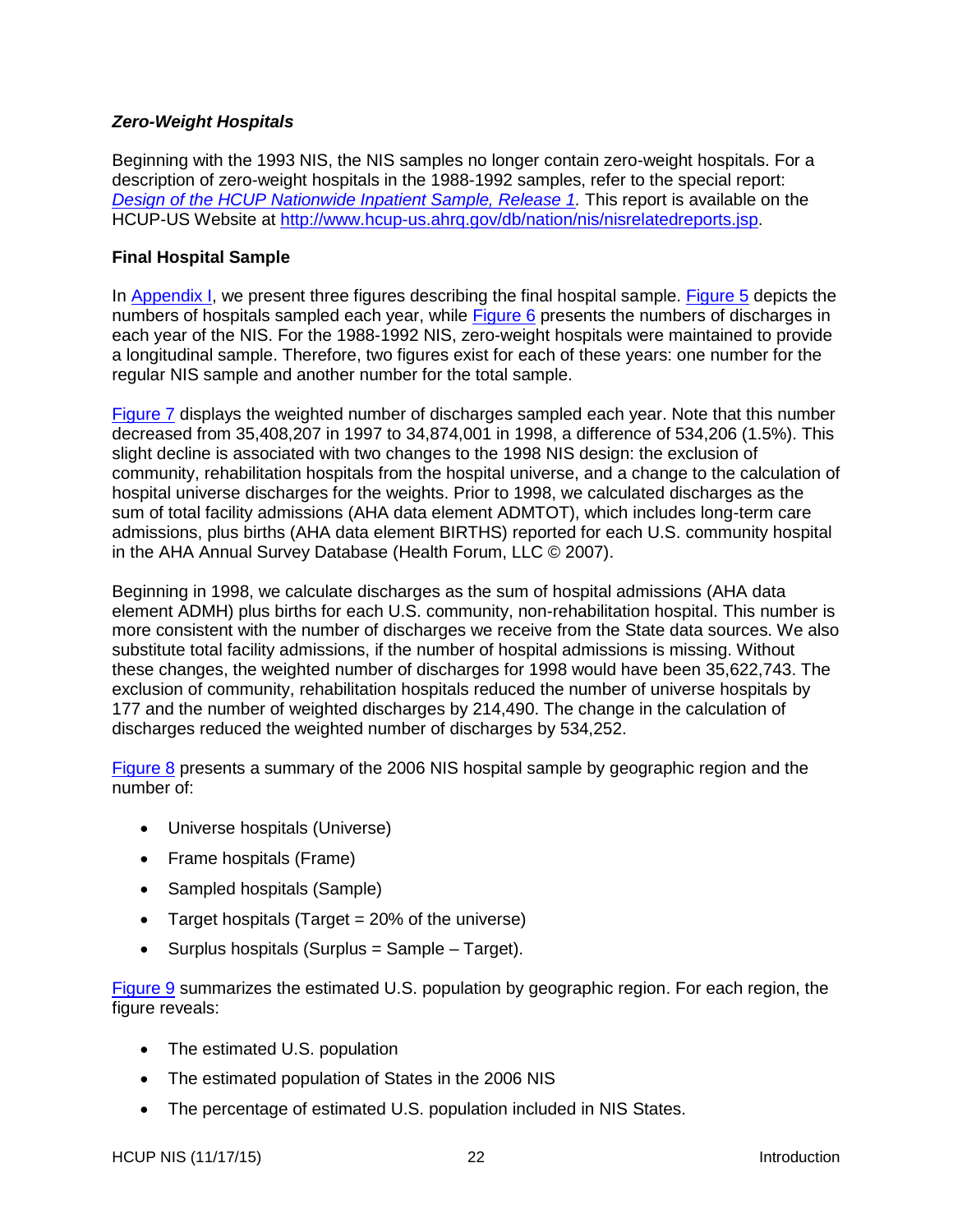[Figure 10](#page-48-0) depicts the number of discharges in the 2006 sample for each State.

Special consideration was needed to handle the Massachusetts data in the 2006 NIS. Fourth quarter data from sampled hospitals in Massachusetts were unavailable for inclusion in the 2006 NIS. To account for the missing quarter of data, we sampled one fourth of the Massachusetts NIS discharges from the first three quarters and modified the records to represent the fourth quarter. To ensure a representative sample, we sorted the Massachusetts NIS discharges by hospital, discharge quarter, Clinical Classifications Software (CCS) diagnosis group for the principal diagnosis, gender, age, and a random number before selecting every fourth record. The following describes the adjustments made to the selected Massachusetts NIS records:

- 1. We relabeled the discharge quarter (DQTR) to four and saved the original discharge quarter in a new data element (DQTR\_X).
- 2. We adjusted the admission month (AMONTH) by the number of months corresponding to the change in the discharge quarter.
- 3. We adjusted the total charges (TOTCHG and TOTCHG\_X) using quarter-specific adjustment factors calculated as the mean total charges in the fourth quarter for all Northeastern NIS States (excluding Massachusetts) divided by the mean total charges in the first, second, or third quarter for all Northeastern NIS States (excluding Massachusetts).

We then adjusted the discharge weights for the Massachusetts records to appropriately account for the shifting of quarter one through three discharges to quarter four.

## **SAMPLE WEIGHTS**

<span id="page-25-0"></span>To obtain nationwide estimates, we developed discharge weights using the AHA universe as the standard. These were developed separately for hospital- and discharge-level analyses. Hospital-level weights were developed to extrapolate NIS sample hospitals to the hospital universe. Similarly, discharge-level weights were developed to extrapolate NIS sample discharges to the discharge universe.

## <span id="page-25-1"></span>**Hospital Weights**

Hospital weights to the universe were calculated by post-stratification. For each year, hospitals were stratified on the same variables that were used for sampling: geographic region, urban/rural location, teaching status, bed size, and control. The strata that were collapsed for sampling were also collapsed for sample weight calculations. Within each stratum *s*, each NIS sample hospital's universe weight was calculated as:

 $W_s$ (universe) =  $N_s$ (universe) ÷  $N_s$ (sample)

where  $W_s$ (universe) was the hospital universe weight, and  $N_s$ (universe) and  $N_s$ (sample) were the number of community hospitals within stratum *s* in the universe and sample, respectively. Thus, each hospital's universe weight (HOSPWT) is equal to the number of universe hospitals it represents during that year. Because 20% of the hospitals in each stratum were sampled when possible, the hospital weights are usually near five.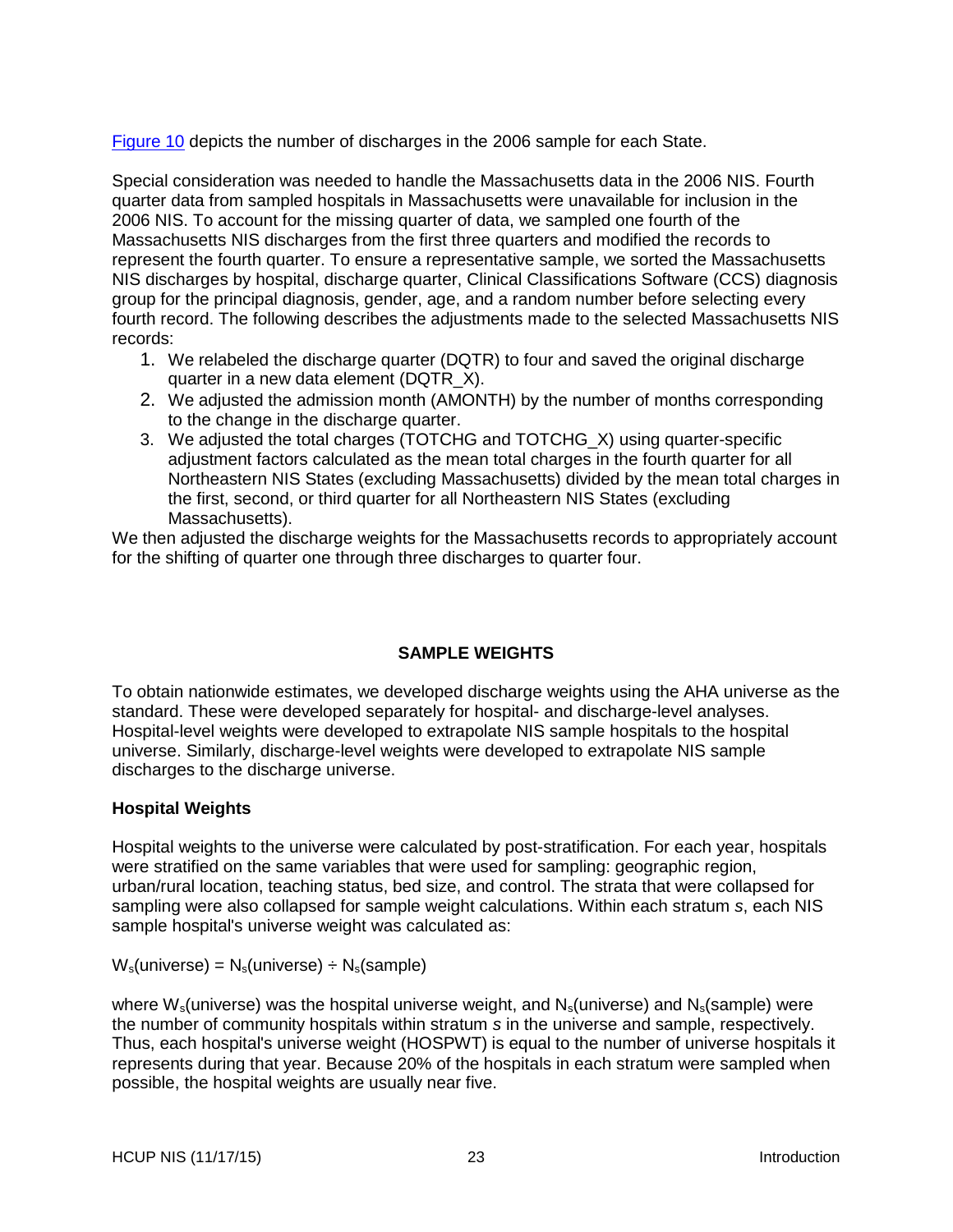### <span id="page-26-0"></span>**Discharge Weights**

The calculations for discharge-level sampling weights were similar to the calculations for hospital-level sampling weights. The discharge weights are usually constant for all discharges within a stratum. The only exceptions are for strata with sample hospitals that, according to the AHA files, were open for the entire year but contributed less than a full year of data to the NIS. For those hospitals, we *adjusted* the number of observed discharges by a factor of  $4 \div Q$ , where Q was the number of calendar quarters for which the hospital contributed discharges to the NIS. For example, when a sample hospital contributed only two quarters of discharge data to the NIS, the *adjusted* number of discharges was double the observed number. This adjustment was performed only for weighting purposes. The NIS data set includes only the actual (unadjusted) number of observed discharges.

With that minor adjustment, each discharge weight is essentially equal to the number of AHA universe discharges that each sampled discharge represents in its stratum. This calculation was possible because the number of total discharges was available for every hospital in the universe from the AHA files. Each universe hospital's AHA discharge total was calculated as the sum of newborns and hospital discharges.

Discharge weights to the universe were calculated by post-stratification. Hospitals were stratified just as they were for universe hospital weight calculations. Within stratum *s*, for hospital *i*, each NIS sample discharge's universe weight was calculated as:

 $DW_{is}$ (universe) =  $[DN_s$ (universe) ÷ ADN<sub>s</sub>(sample)] \*  $(4 \div Q_i)$ 

where DW<sub>is</sub>(universe) was the discharge weight;  $DN_s$ (universe) represented the number of discharges from community hospitals in the universe within stratum *s*; ADN<sub>s</sub>(sample) was the number of *adjusted* discharges from sample hospitals selected for the NIS; and Q<sup>i</sup> represented the number of quarters of discharge data contributed by hospital *i* to the NIS (usually  $Q_i = 4$ ). Thus, each discharge's weight (DISCWT) is equal to the number of universe discharges it represents in stratum *s* during that year. Because all discharges from 20% of the hospitals in each stratum were sampled when possible, the discharge weights are usually near five.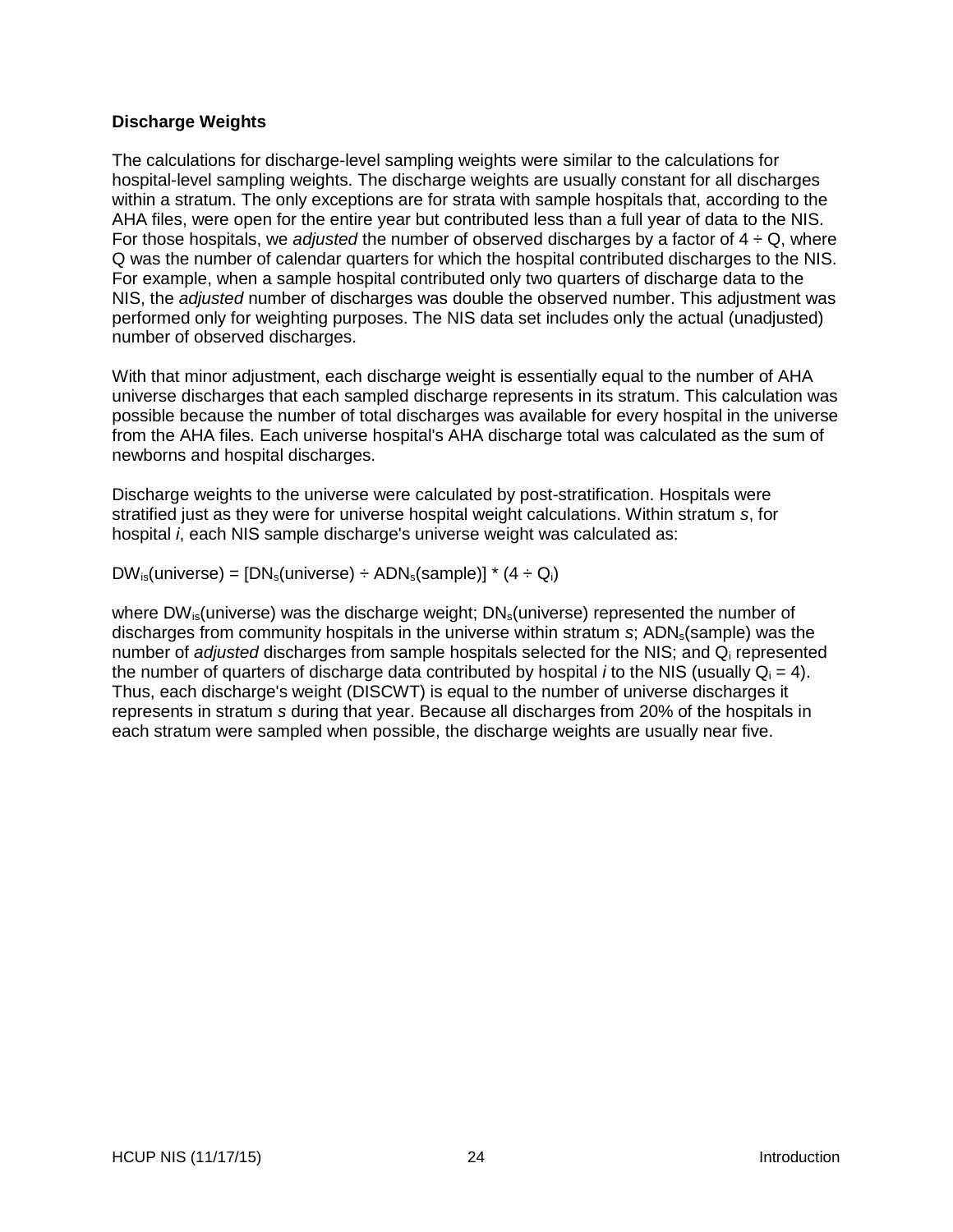# **Appendix I: Tables and Figures**

## <span id="page-27-1"></span><span id="page-27-0"></span>**Table 1: 2006 Data Sources**

| <b>State</b> | <b>Data Organization</b>                               |
|--------------|--------------------------------------------------------|
| AR.          | Arkansas Department of Health & Human Services         |
| AZ           | Arizona Department of Health Services                  |
| CA           | Office of Statewide Health Planning & Development      |
| CO           | Colorado Hospital Association                          |
| СT           | Chime, Inc.                                            |
| FL           | Florida Agency for Health Care Administration          |
| GA           | Georgia Hospital Association                           |
| HI           | Hawaii Health Information Corporation                  |
| IA           | Iowa Hospital Association                              |
| IL           | Illinois Department of Public Health                   |
| ΙN           | Indiana Hospital Association                           |
| KS           | Kansas Hospital Association                            |
| KY.          | Kentucky Cabinet for Health and Family Services        |
| MA           | Division of Health Care Finance and Policy             |
| MD           | <b>Health Services Cost Review Commission</b>          |
| MI           | Michigan Health & Hospital Association                 |
| ΜN           | Minnesota Hospital Association                         |
| <b>MO</b>    | Hospital Industry Data Institute                       |
| <b>NC</b>    | North Carolina Department of Health and Human Services |
| <b>NE</b>    | Nebraska Hospital Association                          |
| <b>NH</b>    | New Hampshire Department of Health & Human Services    |
| <b>NJ</b>    | New Jersey Department of Health & Senior Services      |
| <b>NV</b>    | Nevada Department of Health and Human Services         |

HCUP NIS (11/17/15) I-1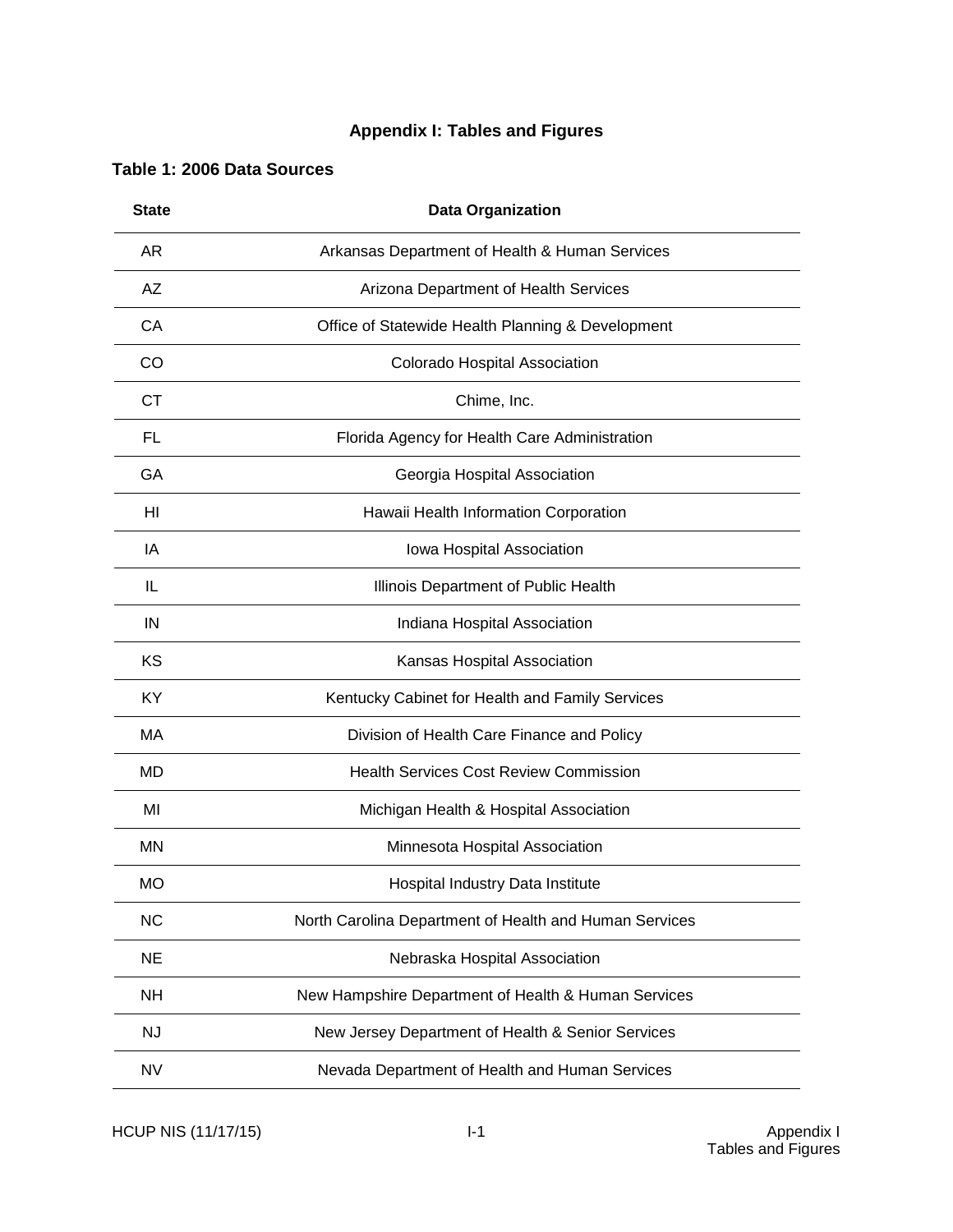| <b>State</b> | <b>Data Organization</b>                             |
|--------------|------------------------------------------------------|
| <b>NY</b>    | New York State Department of Health                  |
| <b>OH</b>    | Ohio Hospital Association                            |
| OK           | Oklahoma State Department of Health                  |
| <b>OR</b>    | Oregon Association of Hospitals and Health Systems   |
| RI           | Rhode Island Department of Health                    |
| <b>SC</b>    | South Carolina State Budget & Control Board          |
| SD           | South Dakota Association of Healthcare Organizations |
| ΤN           | <b>Tennessee Hospital Association</b>                |
| ТX           | <b>Texas Department of State Health Services</b>     |
| UT           | Utah Department of Health                            |
| VT           | Vermont Association of Hospitals and Health Systems  |
| VA           | Virginia Health Information                          |
| WA           | Washington State Department of Health                |
| WI           | Wisconsin Department of Health & Family Services     |
| <b>WV</b>    | West Virginia Health Care Authority                  |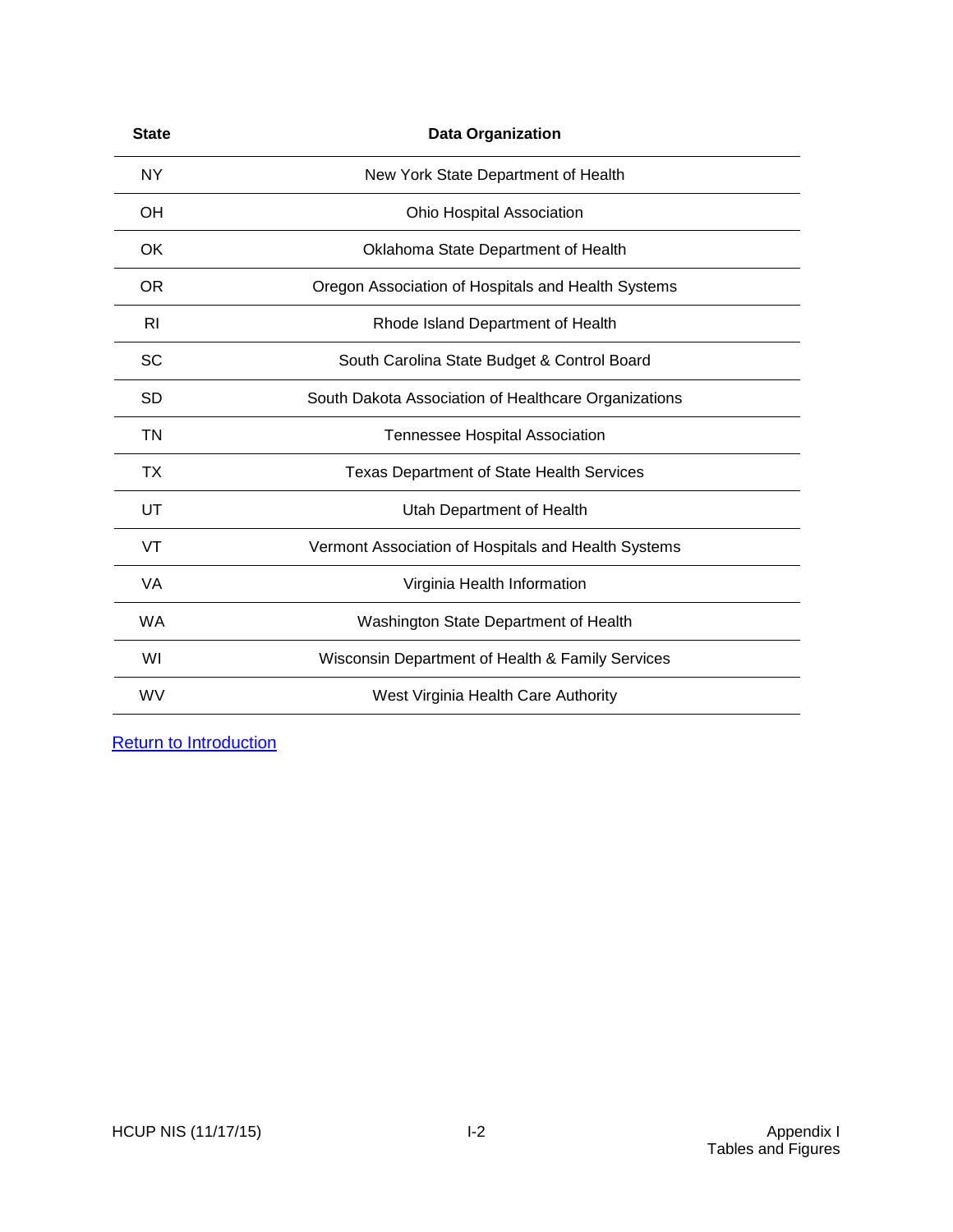| <b>Calendar</b><br>Year | <b>States in the Frame</b>                                                                     | <b>Number of</b><br><b>States</b> | <b>Sample</b><br><b>Hospitals</b> | <b>Sample</b><br><b>Discharges</b> |
|-------------------------|------------------------------------------------------------------------------------------------|-----------------------------------|-----------------------------------|------------------------------------|
| 1988                    | California, Colorado, Florida, Iowa,<br>Illinois, Massachusetts, New Jersey,<br>and Washington |                                   | 758                               | 5,265,756                          |
| 1989                    | Added Arizona, Pennsylvania, and<br>Wisconsin                                                  | 11                                | 875                               | 6,110,064                          |
| 1990                    | No new additions                                                                               | 11                                | 861                               | 6,268,515                          |
| 1991                    | No new additions                                                                               | 11                                | 847                               | 6,156,188                          |
| 1992                    | No new additions                                                                               | 11                                | 838                               | 6,195,744                          |
| 1993                    | Added Connecticut, Kansas, Maryland,<br>New York, Oregon, and South Carolina                   | 17                                | 913                               | 6,538,976                          |
| 1994                    | No new additions                                                                               | 17                                | 904                               | 6,385,011                          |
| 1995                    | <b>Added Missouri and Tennessee</b>                                                            | 19                                | 938                               | 6,714,935                          |
| 1996                    | No new additions                                                                               | 19                                | 906                               | 6,542,069                          |
| 1997                    | Added Georgia, Hawaii, and Utah                                                                | 22                                | 1012                              | 7,148,420                          |
| 1998                    | No new additions                                                                               | 22                                | 984                               | 6,827,350                          |
| 1999                    | Added Maine and Virginia                                                                       | 24                                | 984                               | 7,198,929                          |
| 2000                    | Added Kentucky, North Carolina, Texas,<br>and West Virginia                                    | 28                                | 994                               | 7,450,992                          |
| 2001                    | Added Michigan, Minnesota, Nebraska,<br>Rhode Island, and Vermont                              | 33                                | 986                               | 7,452,727                          |
| 2002                    | Added Nevada, Ohio, and South<br>Dakota; Dropped Arizona                                       | 35                                | 995                               | 7,853,982                          |
| 2003                    | Added Arizona, Indiana, and New<br>Hampshire; Dropped Maine                                    | 37                                | 994                               | 7,977,728                          |
| 2004                    | Added Arkansas; Dropped Pennsylvania                                                           | 37                                | 1,004                             | 8,004,571                          |
| 2005                    | Added Oklahoma; Dropped Virginia                                                               | 37                                | 1,054                             | 7,995,048                          |
| 2006                    | Added Virginia                                                                                 | 38                                | 1,045                             | 8,074,825                          |

# <span id="page-29-0"></span>**Table 2: Number of NIS States, Hospitals, and Discharges, by Year**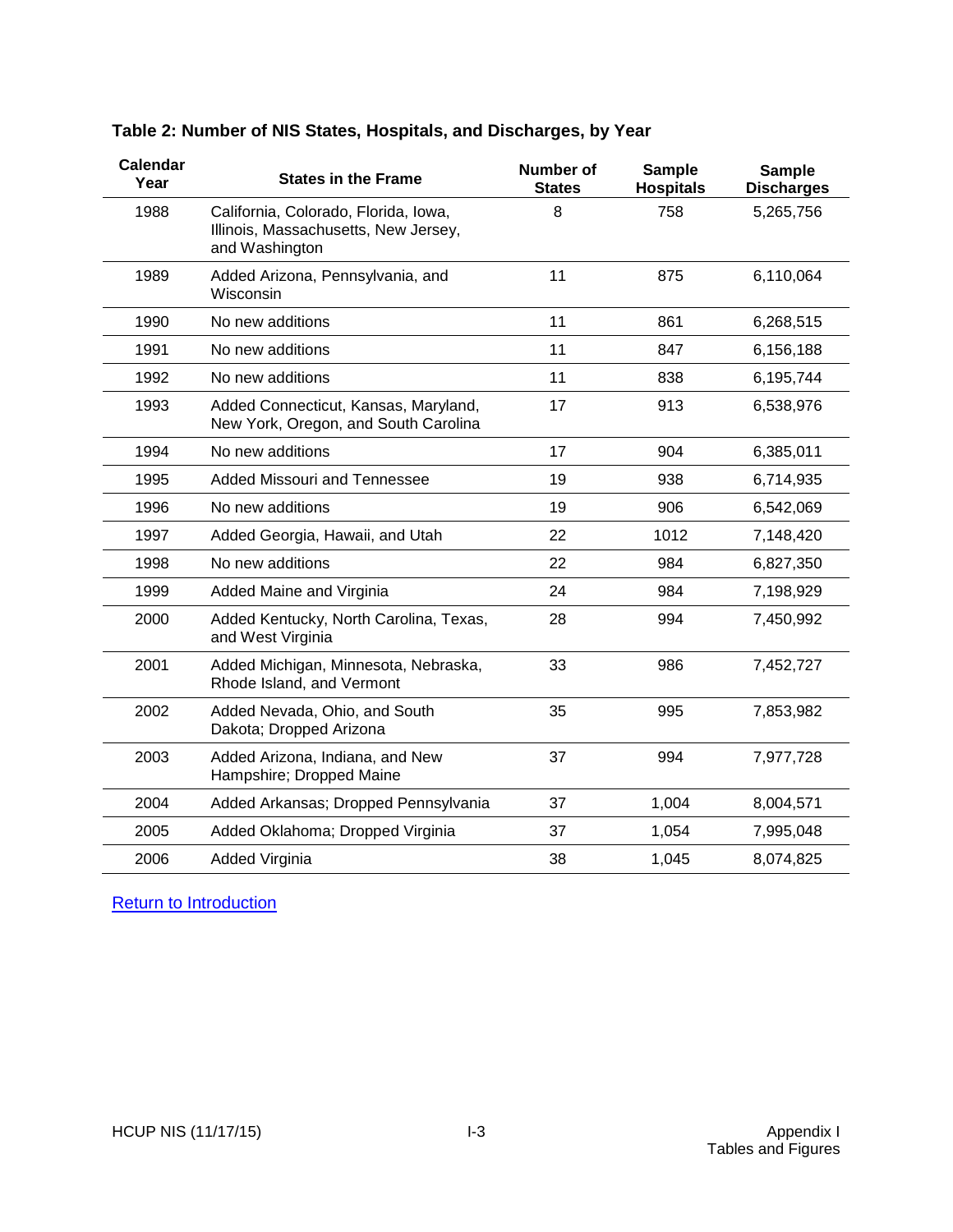| Data from                       | <b>Media/format options</b>                                      | <b>Structure of Releases</b>                                                                                  |
|---------------------------------|------------------------------------------------------------------|---------------------------------------------------------------------------------------------------------------|
| 1988-1992<br>• 8 States in 1988 | 5 years of data in a 6-CD set,<br>compressed files<br>On CD-ROM, |                                                                                                               |
| • 11 States in 1989-1992        | In ASCII format                                                  | Two 10% subsamples of discharges for<br>each year                                                             |
| 1993<br>$\bullet$ 17 states     |                                                                  |                                                                                                               |
| 1994<br>$\bullet$ 17 states     |                                                                  |                                                                                                               |
| 1995<br>$\bullet$ 19 states     |                                                                  |                                                                                                               |
| 1996<br>$\bullet$ 19 states     |                                                                  | 1 year of data in a 2-CD set,<br>compressed files                                                             |
| 1997<br>$\bullet$ 22 states     | On CD-ROM,<br>In ASCII format                                    | Two 10% subsamples of discharges for<br>each year                                                             |
| 1998<br>$\bullet$ 22 states     |                                                                  |                                                                                                               |
| 1999<br>$\bullet$ 24 states     |                                                                  |                                                                                                               |
| 2000<br>$\bullet$ 28 states     |                                                                  |                                                                                                               |
| 2001<br>• 33 states             |                                                                  |                                                                                                               |
| 2002<br>35 states               |                                                                  | 1 year of data in a 2-CD set,<br>compressed files                                                             |
| 2003<br>37 states<br>$\bullet$  | On CD-ROM,<br>In ASCII format                                    | Two 10% subsamples of discharges for<br>each year                                                             |
| 2004<br>• 37 states             |                                                                  | A companion file with four different sets<br>of severity measures                                             |
| 2005<br>• 37 states             | On CD-ROM,                                                       | 1 year of data in a 2-CD set,<br>compressed files                                                             |
| 2006<br>38 states               | In ASCII format                                                  | A companion file with four different sets<br>of severity measures, and also<br>diagnosis and procedure groups |

# <span id="page-30-0"></span>**Table 3. Summary of NIS Releases**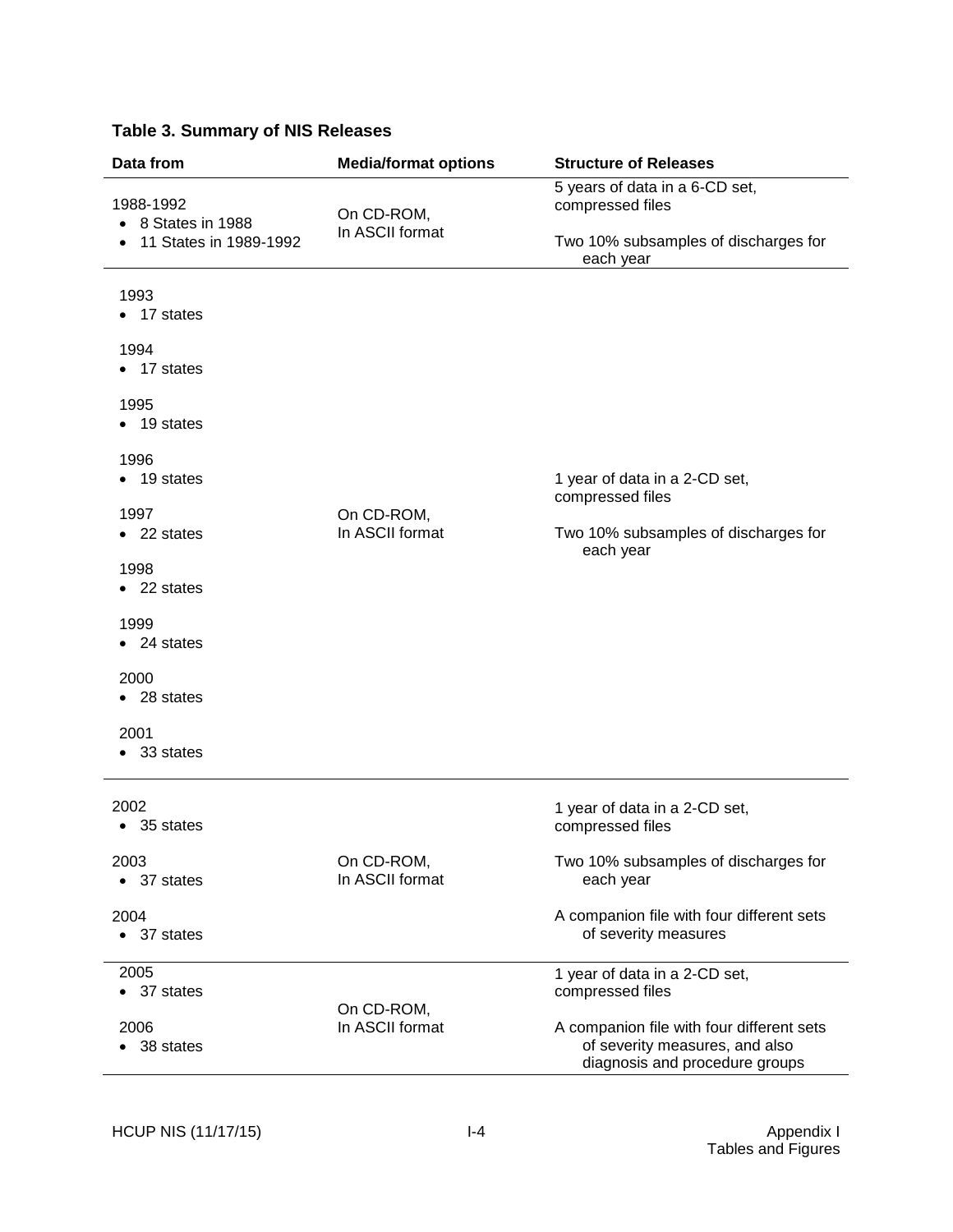| Year | Data sources                                                                                                        | <b>Number</b><br>of<br>hospitals | Number of<br>discharges<br>in the NIS,<br>unweighted | <b>Number of</b><br>discharges<br>in the NIS,<br>weighted for<br>national<br>estimates |
|------|---------------------------------------------------------------------------------------------------------------------|----------------------------------|------------------------------------------------------|----------------------------------------------------------------------------------------|
| 1988 | CA CO FL IL IA MA NJ WA                                                                                             | 759                              | 5,265,756                                            | 35, 171, 448                                                                           |
| 1989 | AZ CA CO FL IL IA MA NJ PA WA WI<br>(Added AZ, PA, WI)                                                              | 882                              | 6,110,064                                            | 35,104,645                                                                             |
| 1990 | AZ CA CO FL IL IA MA NJ PA WA WI<br>(No change)                                                                     | 871                              | 6,268,515                                            | 35,215,397                                                                             |
| 1991 | AZ CA CO FL IL IA MA NJ PA WA WI<br>(No change)                                                                     | 859                              | 6,156,188                                            | 35,036,492                                                                             |
| 1992 | AZ CA CO FL IL IA MA NJ PA WA WI<br>(No change)                                                                     | 856                              | 6,195,744                                            | 35,011,385                                                                             |
| 1993 | AZ CA CO CT FL IL IA KS MD MA<br>NJ NY OR PA SC WA WI<br>(Added CT, KS, MD, NY, OR, SC)                             | 913                              | 6,538,976                                            | 34,714,530                                                                             |
| 1994 | AZ CA CO CT FL IL IA KS MD MA<br>NJ NY OR PA SC WA WI<br>(No change)                                                | 904                              | 6,385,011                                            | 34,622,203                                                                             |
| 1995 | AZ CA CO CT FL IL IA KS MD MA<br>MO NJ NY OR PA SC TN WA WI<br>(Added MO, TN)                                       | 938                              | 6,714,935                                            | 34,791,998                                                                             |
| 1996 | AZ CA CO CT FL IL IA KS MD MA<br>MO NJ NY OR PA SC TN WA WI<br>(No change)                                          | 906                              | 6,542,069                                            | 34,874,386                                                                             |
| 1997 | AZ CA CO CT FL GA HI IL IA KS MD MA<br>MO NJ NY OR PA SC TN UT WA WI<br>(Added GA, HI, UT)                          | 1,012                            | 7,148,420                                            | 35,408,207                                                                             |
| 1998 | AZ CA CO CT FL GA HI IL IA KS MD MA<br>MO NJ NY OR PA SC TN UT WA WI<br>(No change)                                 | 984                              | 6,827,350                                            | 34,874,001                                                                             |
| 1999 | AZ CA CO CT FL GA HI IL IA KS MD MA ME<br>MO NJ NY OR PA SC TN UT VA WA WI<br>(Added ME, VA)                        | 984                              | 7,198,929                                            | 35,467,673                                                                             |
| 2000 | AZ CA CO CT FL GA HI IL IA KS KY MD<br>MA ME MO NC NJ NY OR PA SC TN TX<br>UT VA WA WI WV<br>(Added KY, NC, TX, WV) | 994                              | 7,450,992                                            | 36,417,565                                                                             |

# <span id="page-31-0"></span>**Table 4. Summary of NIS Data Sources, Hospitals, and Inpatient Stays, 1988-2006**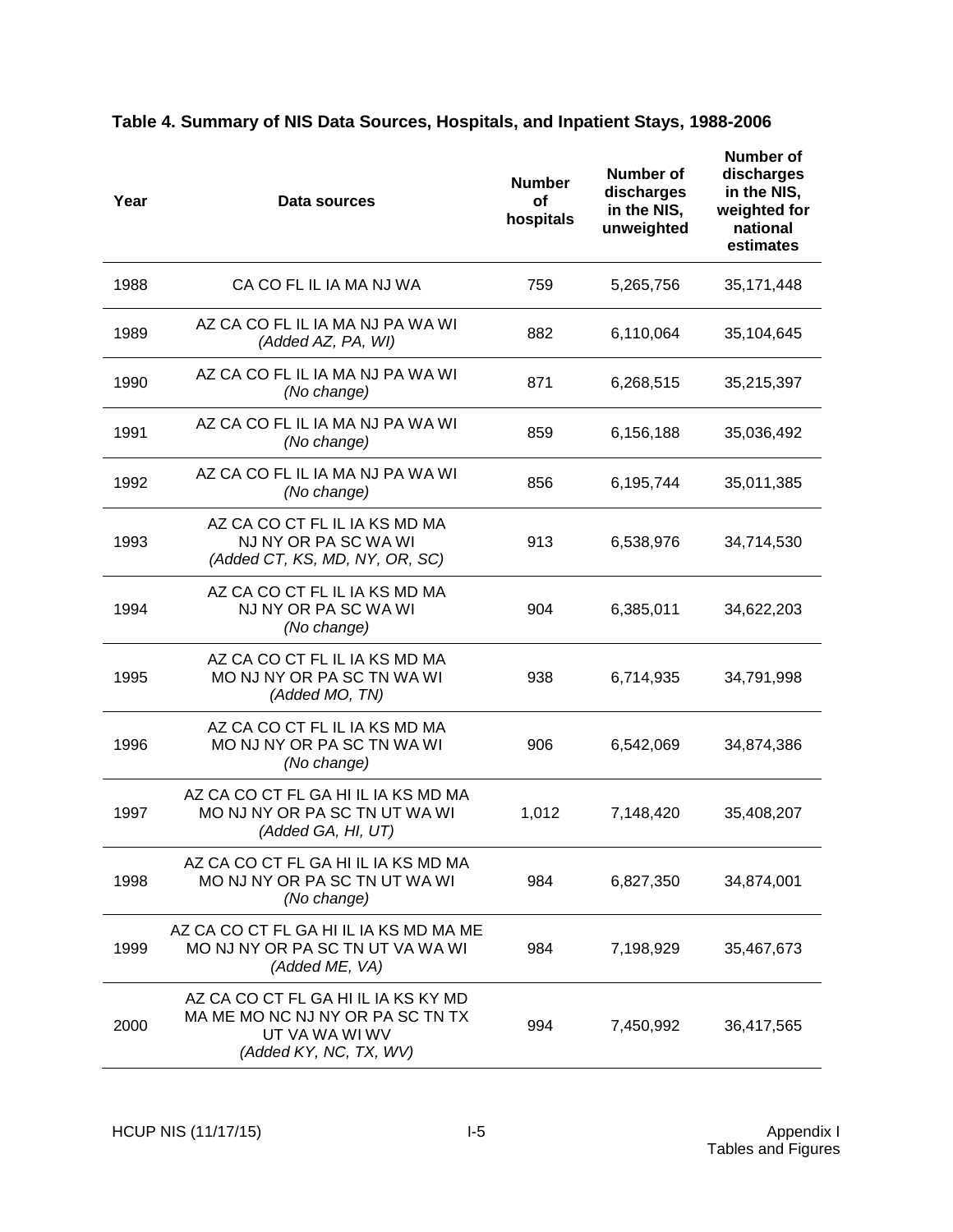| Year | Data sources                                                                                                                                                             | <b>Number</b><br>οf<br>hospitals | Number of<br>discharges<br>in the NIS,<br>unweighted | <b>Number of</b><br>discharges<br>in the NIS,<br>weighted for<br>national<br>estimates |
|------|--------------------------------------------------------------------------------------------------------------------------------------------------------------------------|----------------------------------|------------------------------------------------------|----------------------------------------------------------------------------------------|
| 2001 | AZ CA CO CT FL GA HI IL IA KS KY MD MA<br>ME MI MN MO NC NE NJ NY OR PA RISC<br>TN TX UT VA VT WA WI WV<br>(Added MI, MN, NE, RI, VT)                                    | 986                              | 7,452,727                                            | 37, 187, 641                                                                           |
| 2002 | CA CO CT FL GA HI IL IA KS KY MD MA ME<br>MI MN MO NC NE NJ NY NV OH OR PA RI<br>SC SD TN TX UT VA VT WA WI WV<br>(Added NV, OH, SD; AZ data were not<br>available)      | 995                              | 7,853,982                                            | 37,804,021                                                                             |
| 2003 | AZ CA CO CT FL GA HI IL IN IA KS KY MD<br>MA MI MN MO NC NE NH NJ NY NV OH OR<br>PA RISC SD TN TX UT VA VT WA WI WV<br>(Added AZ, IN, NH; ME data were not<br>available) | 994                              | 7,977,728                                            | 38,220,659                                                                             |
| 2004 | AR AZ CA CO CT FL GA HI IL IN IA KS<br>KY MD MA MI MN MO NC NE NH NJ NY<br>NV OH OR RISC SD TN TX UT VA<br>VT WA WI WV<br>(Added AR; PA data were not available)         | 1,004                            | 8,004,571                                            | 38,661,786                                                                             |
| 2005 | AR AZ CA CO CT FL GA HI IL IN IA<br>KS KY MD MA MI MN MO NC NE NH<br>NJ NY NV OH OK OR RISC SD TN<br>TX UT VT WA WI WV<br>(Added OK; VA data were not available)         | 1,054                            | 7,995,048                                            | 39,163,834                                                                             |
| 2006 | AR AZ CA CO CT FL GA HI IL IN IA<br>KS KY MD MA MI MN MO NC NE NH<br>NJ NY NV OH OK OR RISC SD TN<br>TX UT VA VT WA WI WV<br>(Added VA)                                  | 1,045                            | 8,074,825                                            | 39,450,216                                                                             |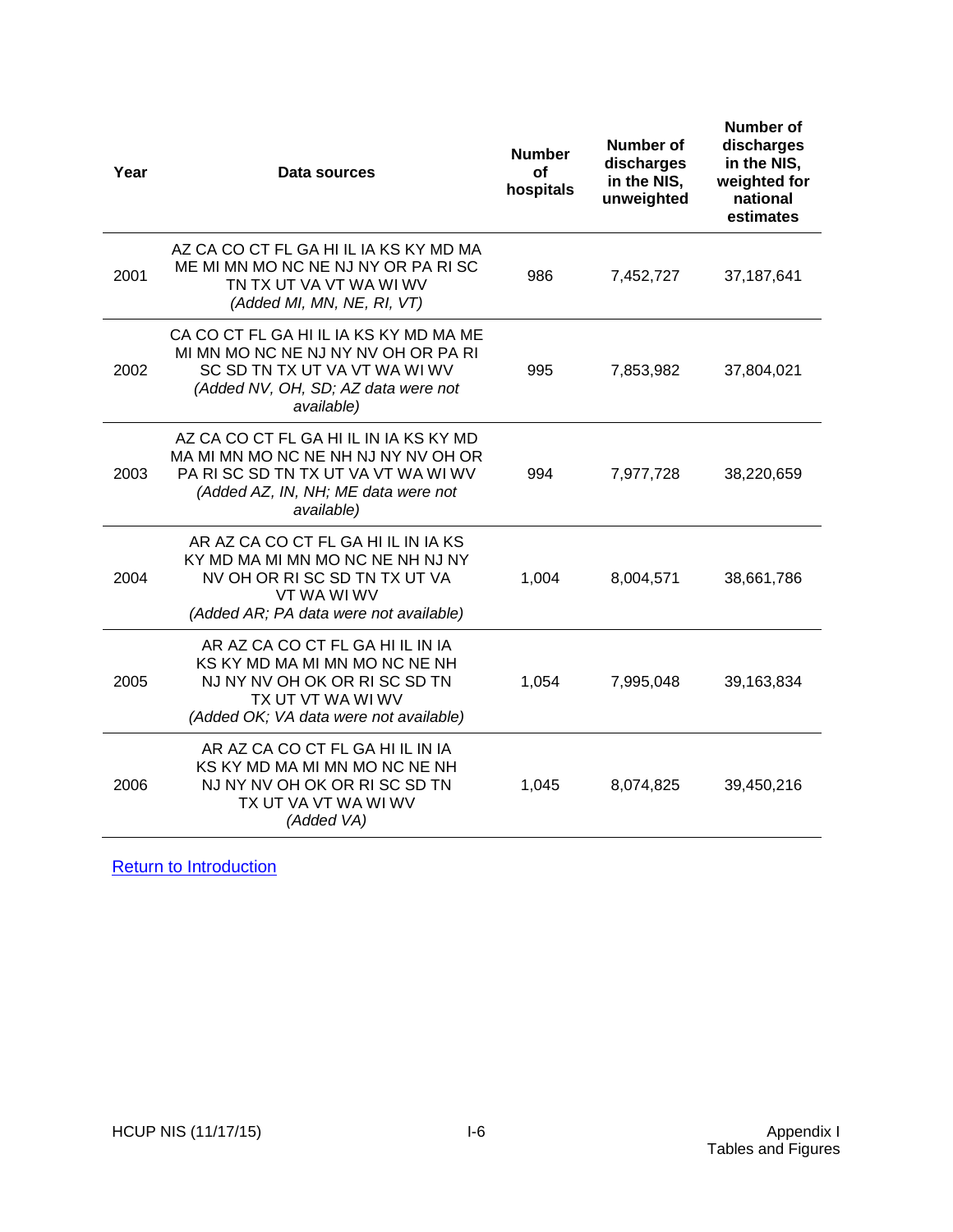| <b>Restrictions on the Use of the NIS</b><br>Data Use Agreement for the NIS                                                                                                                                                                                                                                                                                                                                                                                                                                                                        | <b>Corrections to the NIS</b><br>Information on corrections to the NIS data<br>sets<br>Link to NIS Trends Weights Files                                                                                                                                                                                                                                                                                                                                                                                                                                                                                                                                                                                                                                                                       |
|----------------------------------------------------------------------------------------------------------------------------------------------------------------------------------------------------------------------------------------------------------------------------------------------------------------------------------------------------------------------------------------------------------------------------------------------------------------------------------------------------------------------------------------------------|-----------------------------------------------------------------------------------------------------------------------------------------------------------------------------------------------------------------------------------------------------------------------------------------------------------------------------------------------------------------------------------------------------------------------------------------------------------------------------------------------------------------------------------------------------------------------------------------------------------------------------------------------------------------------------------------------------------------------------------------------------------------------------------------------|
| <b>Description of the NIS Files</b><br>Introduction to the NIS, 2006 - this<br>document<br><b>HCUP Quality Control Procedures -</b><br>$\bullet$<br>describes procedures used to assess data<br>quality<br>File Specifications - details data file<br>$\bullet$                                                                                                                                                                                                                                                                                    | <b>Load Programs</b><br>Programs to load the ASCII data files into statistical<br>software:<br>SAS<br><b>SPSS</b><br><b>Stata</b>                                                                                                                                                                                                                                                                                                                                                                                                                                                                                                                                                                                                                                                             |
| names, number of records, record length,<br>and record layout<br>Sources of NIS Data and State-Specific<br>٠<br>Restrictions (included in this document<br>beginning in 2006) - identifies the NIS data<br>sources and restrictions on sampling and<br>the release of data elements                                                                                                                                                                                                                                                                | <b>HCUP Tools: Labels and Formats</b><br>Overview of Clinical Classifications<br>Software (CCS), a categorization scheme<br>that groups ICD-9-CM diagnosis and<br>procedure codes into mutually exclusive<br>categories<br>Labels file for CCS categories<br>$\bullet$<br>Labels file for multiple versions of<br>$\bullet$                                                                                                                                                                                                                                                                                                                                                                                                                                                                   |
| <b>Availability of Data Elements</b><br>Availability of NIS data elements from<br>1988-2006                                                                                                                                                                                                                                                                                                                                                                                                                                                        | Diagnosis Related Groups (DRGs) and<br>Major Diagnostic Categories (MDCs)<br>NIS SAS format library program to create a<br>$\bullet$<br>value labels<br>NIS ICD-9-CM formats to label ICD-9-CM<br>$\bullet$<br>diagnoses and procedures<br>NIS Severity formats to label severity data<br>$\bullet$<br>elements                                                                                                                                                                                                                                                                                                                                                                                                                                                                               |
| Description of Data Elements in the NIS<br>Description of Data Elements - details<br>$\bullet$<br>uniform coding and state-specific<br>idiosyncrasies<br>Summary Statistics - lists means and<br>$\bullet$<br>frequencies on nearly all data elements<br>NIS Severity Measures - provides detailed<br>documentation on the different types of<br>measures<br>HCUP Coding Practices - describes how<br>HCUP data elements are coded<br>HCUP Hospital Identifiers - explains data<br>$\bullet$<br>elements that characterize individual<br>hospitals | <b>NIS Related Reports</b><br>Links to HCUP-US page with various NIS related<br>reports such as the following:<br>Design of the Nationwide Inpatient Sample<br>for 1988 to 2005 (included in this document<br>beginning in 2006)<br>Changes in NIS Sampling and Weighting<br>Strategy for 1998<br><b>Calculating Nationwide Inpatient Sample</b><br>Variances<br>Using the HCUP Nationwide Inpatient<br>Sample to Estimate Trends<br>NIS Comparison Reports (available for<br>years in which the NIS sample changed)<br>HCUP Data Quality Reports for 1988-2006<br><b>HCUP E-Code Evaluation Report</b><br>$\bullet$<br><b>HCUP Supplemental Files</b><br>Cost-to-Charge Ratio files<br>$\bullet$<br>Hospital Market Structure (HMS) files<br>$\bullet$<br>NIS Trends Supplemental files<br>٠ |

# <span id="page-33-0"></span>**Table 5. NIS Related Reports and Database Documentation Available on HCUP-US**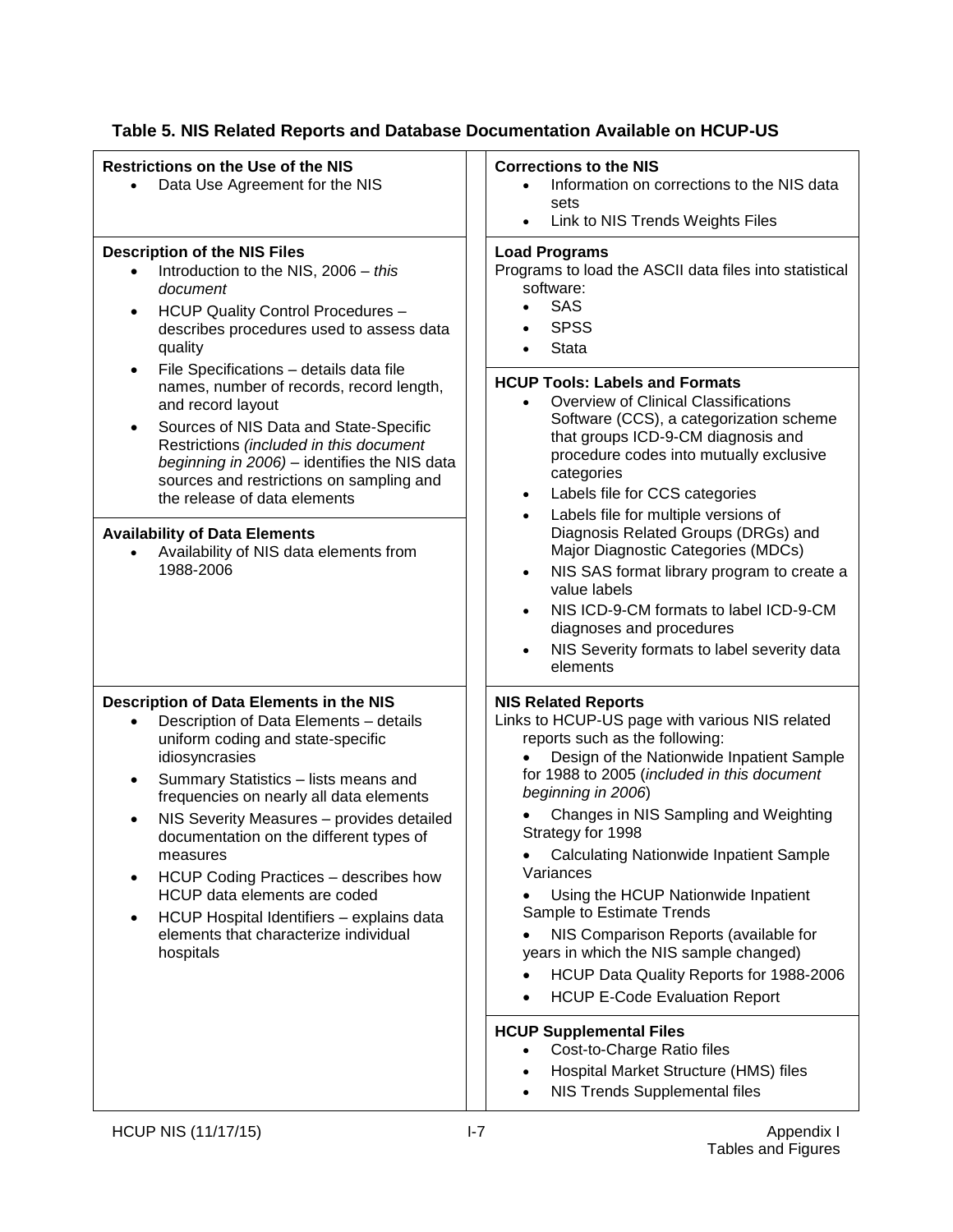<span id="page-34-0"></span>

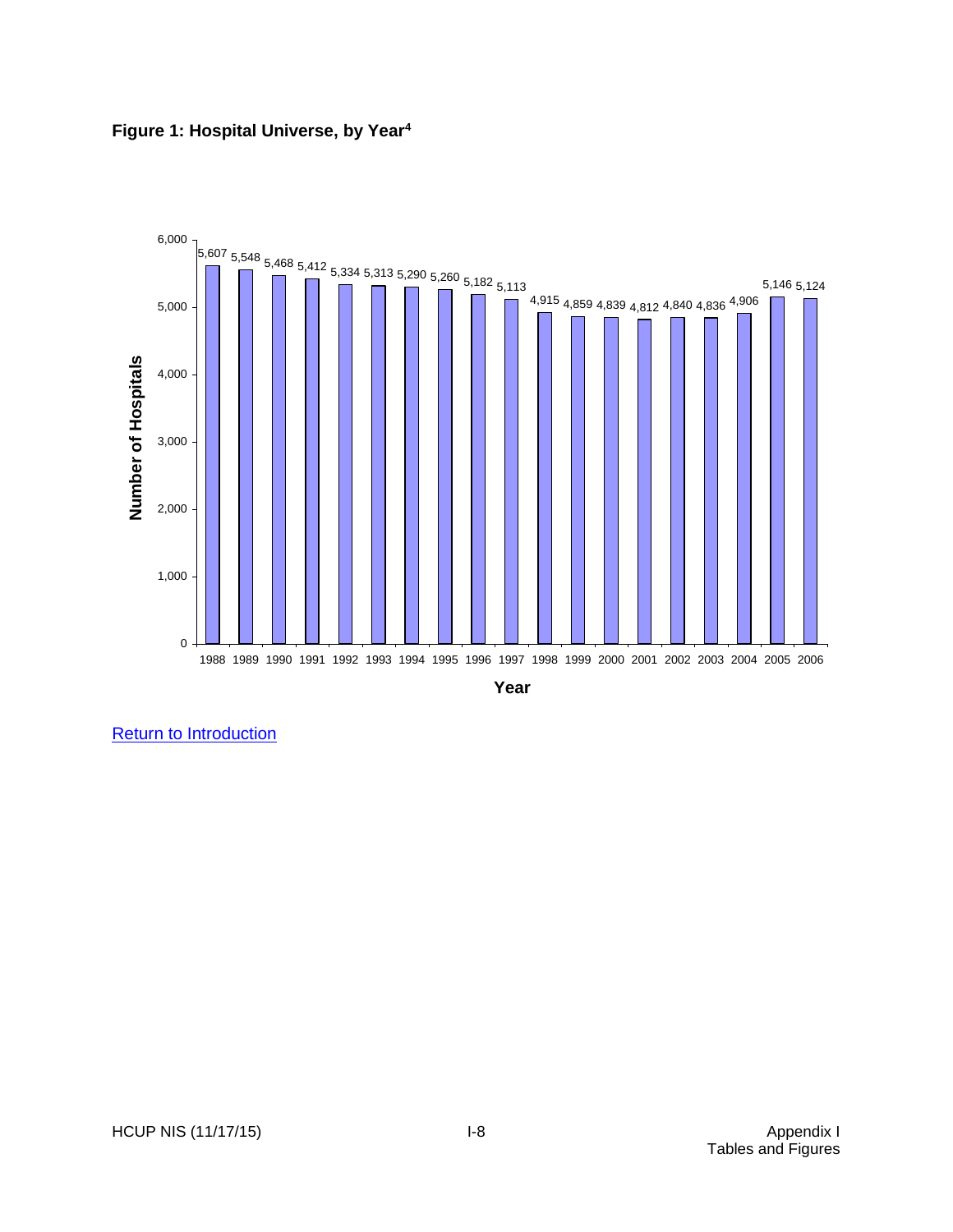## <span id="page-35-0"></span>**Figure 2: NIS States, by Region**

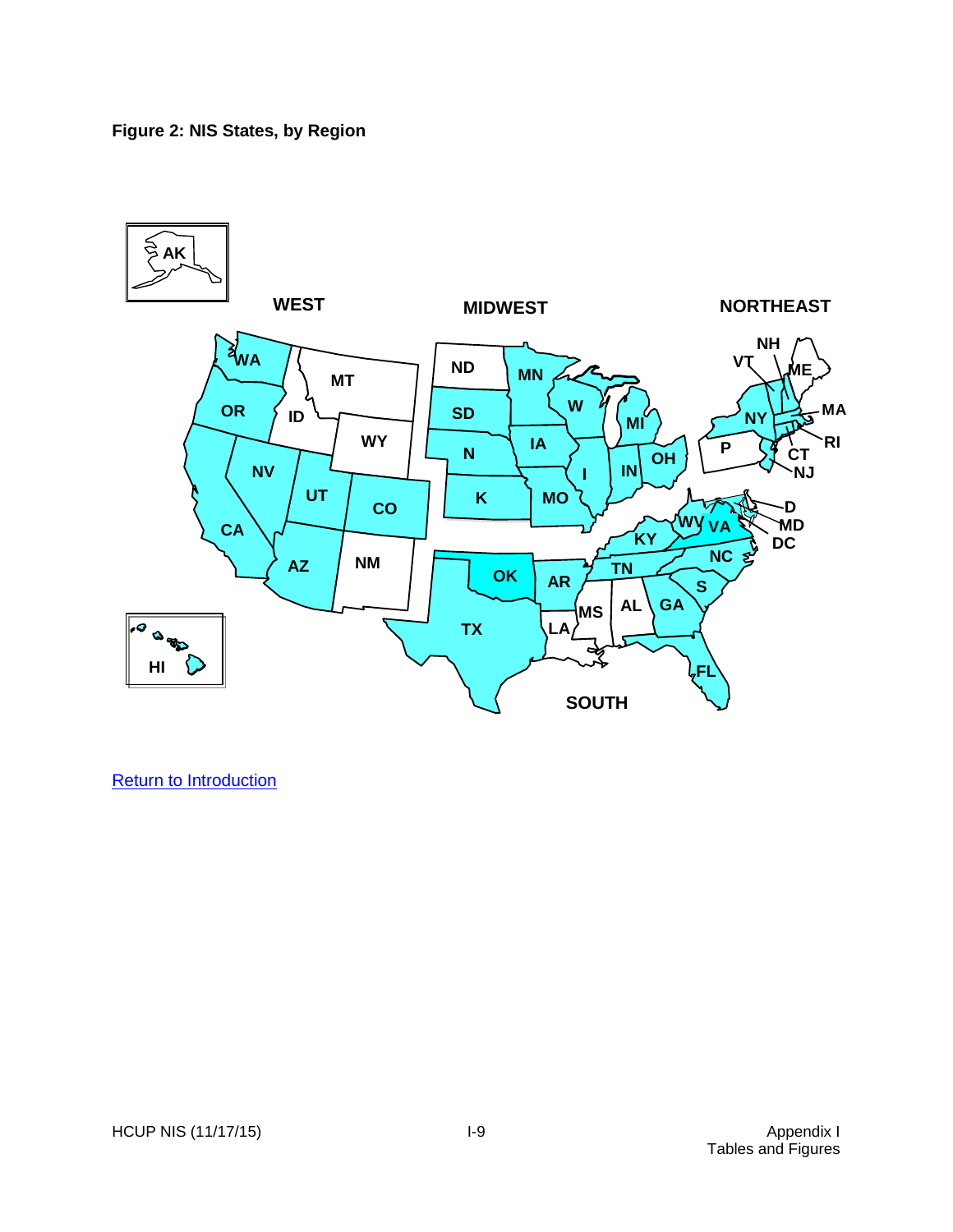# <span id="page-36-0"></span>**Table 6: All States, by Region**

| <b>Region</b> | <b>States</b>                                                                                                                                                                                               |
|---------------|-------------------------------------------------------------------------------------------------------------------------------------------------------------------------------------------------------------|
| 1: Northeast  | Connecticut, Maine, Massachusetts, New Hampshire, New Jersey, New<br>York, Pennsylvania, Rhode Island, Vermont.                                                                                             |
| 2: Midwest    | Illinois, Indiana, Iowa, Kansas, Michigan, Minnesota, Missouri, Nebraska,<br>North Dakota, Ohio, South Dakota, Wisconsin.                                                                                   |
| 3: South      | Alabama, Arkansas, Delaware, District of Columbia, Florida, Georgia,<br>Kentucky, Louisiana, Maryland, Mississippi, North Carolina, Oklahoma,<br>South Carolina, Tennessee, Texas, Virginia, West Virginia. |
| 4: West       | Alaska, Arizona, California, Colorado, Hawaii, Idaho, Montana, Nevada, New<br>Mexico, Oregon, Utah, Washington, Wyoming.                                                                                    |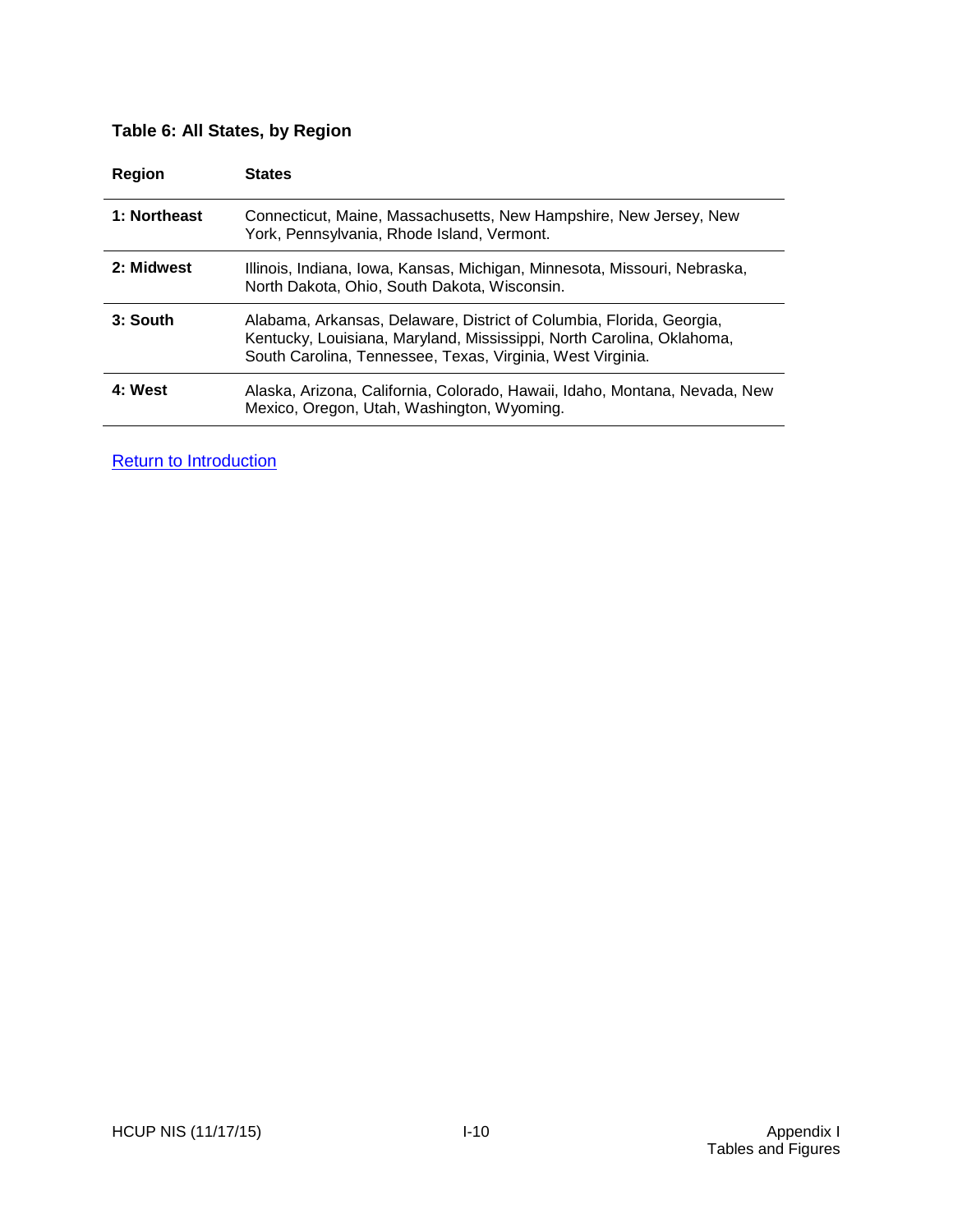| <b>Location and Teaching</b> | <b>Hospital Bed Size</b>       |               |        |  |  |
|------------------------------|--------------------------------|---------------|--------|--|--|
| <b>Status</b>                | <b>Small</b>                   | <b>Medium</b> | Large  |  |  |
|                              | <b>NORTHEAST</b>               |               |        |  |  |
| <b>Rural</b>                 | $1 - 49$                       | 50-99         | $100+$ |  |  |
| Urban, non-teaching          | $1 - 124$                      | 125-199       | $200+$ |  |  |
| Urban, teaching              | $1 - 249$                      | 250-424       | $425+$ |  |  |
|                              | <b>MIDWEST</b>                 |               |        |  |  |
| <b>Rural</b>                 | $1 - 29$                       | $30 - 49$     | $50+$  |  |  |
| Urban, non-teaching          | $1 - 74$                       | 75-174        | $175+$ |  |  |
| Urban, teaching              | $1 - 249$<br>250-374<br>$375+$ |               |        |  |  |
|                              | <b>SOUTH</b>                   |               |        |  |  |
| <b>Rural</b>                 | $1 - 39$                       | $40 - 74$     | $75+$  |  |  |
| Urban, non-teaching          | $1 - 99$                       | 100-199       | $200+$ |  |  |
| Urban, teaching              | $1 - 249$                      | 250-449       | $450+$ |  |  |
| <b>WEST</b>                  |                                |               |        |  |  |
| <b>Rural</b>                 | $1 - 24$                       | $25 - 44$     | $45+$  |  |  |
| Urban, non-teaching          | $1 - 99$                       | 100-174       | $175+$ |  |  |
| Urban, teaching              | 1-199                          | 200-324       | $325+$ |  |  |

# <span id="page-37-0"></span>**Table 7: Bed Size Categories, by Region**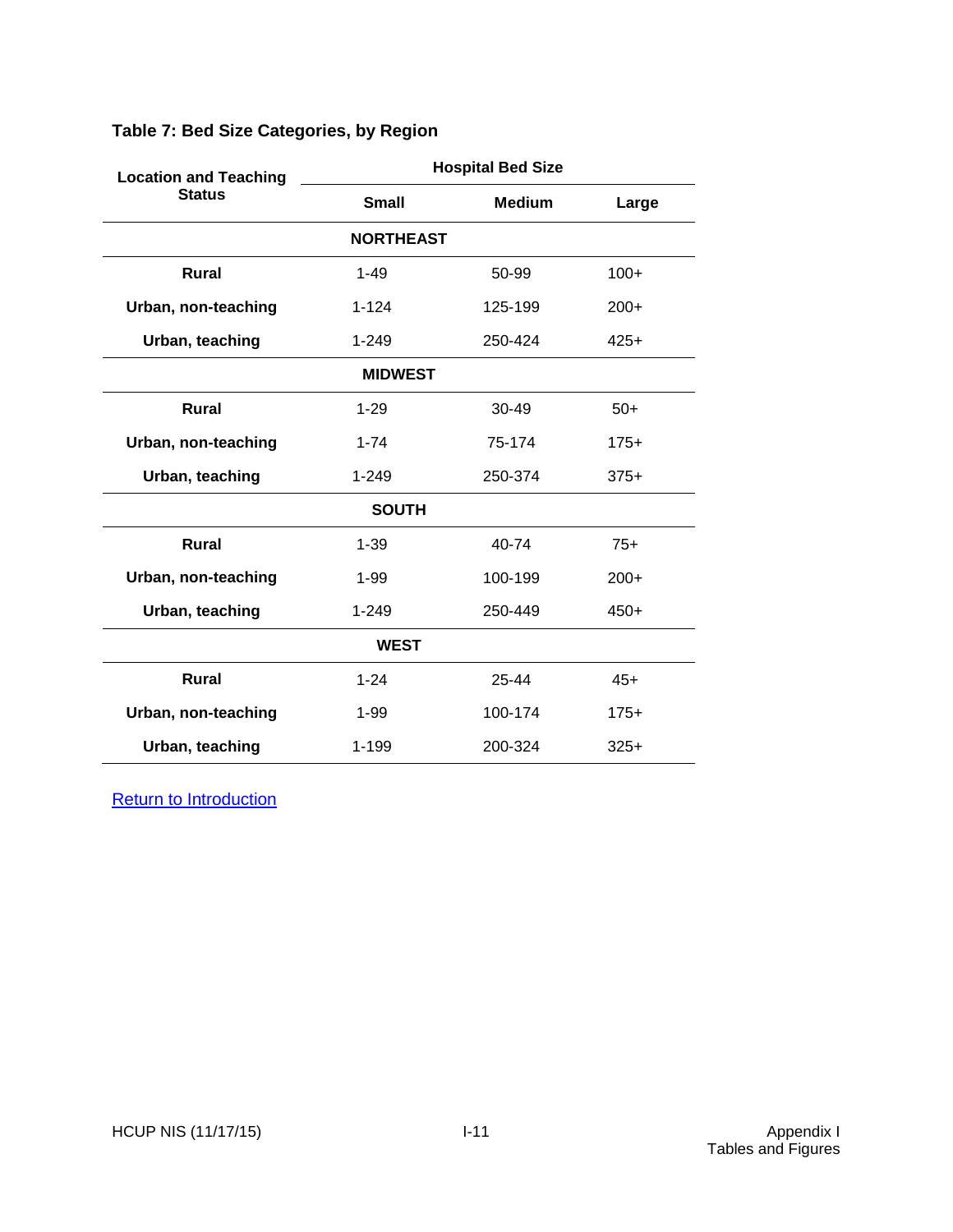

<span id="page-38-0"></span>**Figure 3: NIS Hospital Sampling Frame, by Year**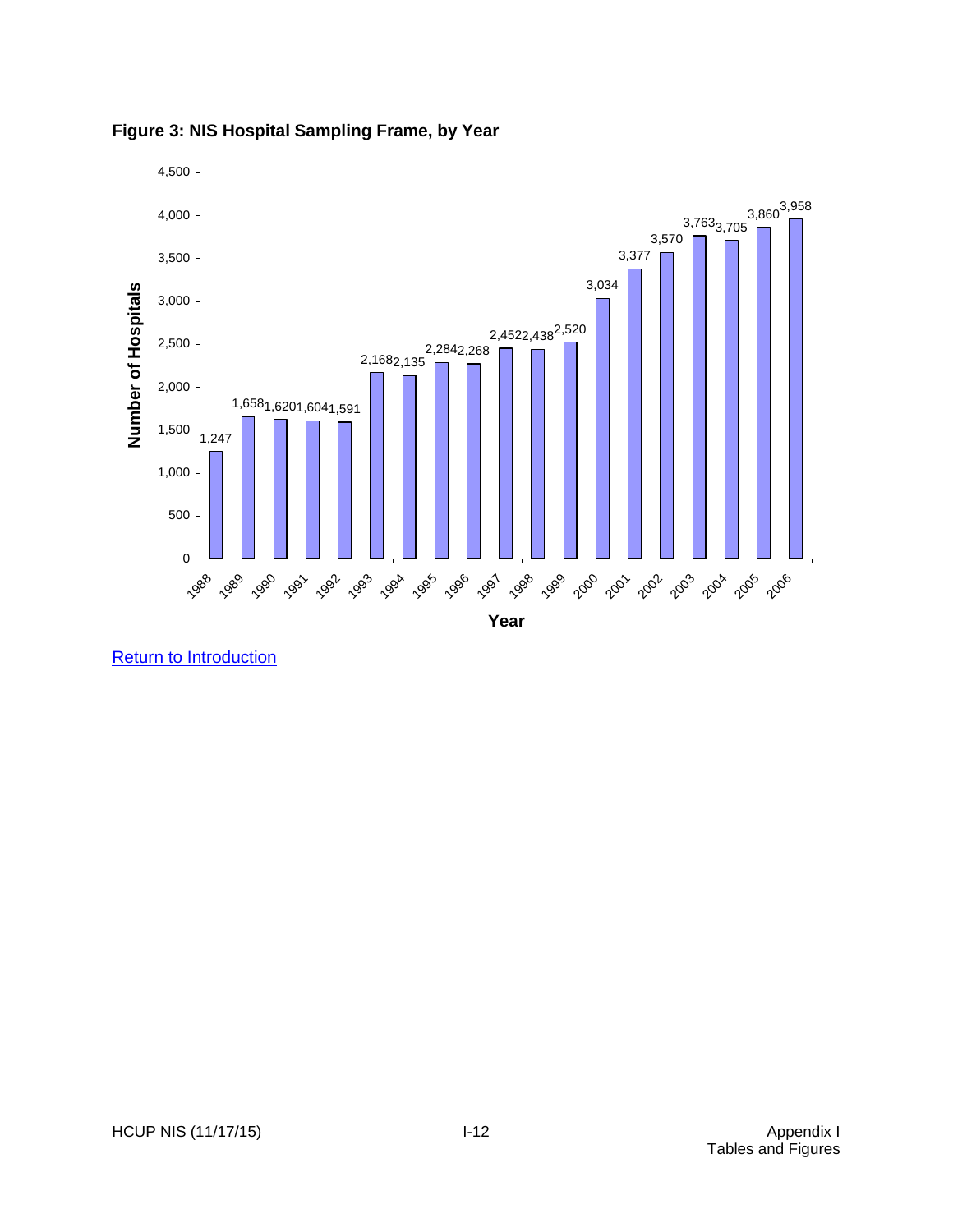# <span id="page-39-0"></span>**Figure 4: Number of Hospitals in the 2006 Universe, Frame, and Sample for Frame States**

<span id="page-39-1"></span>

#### **Part A: Arkansas – North Carolina**

HCUP NIS (11/17/15) **I-13** I-13 Appendix I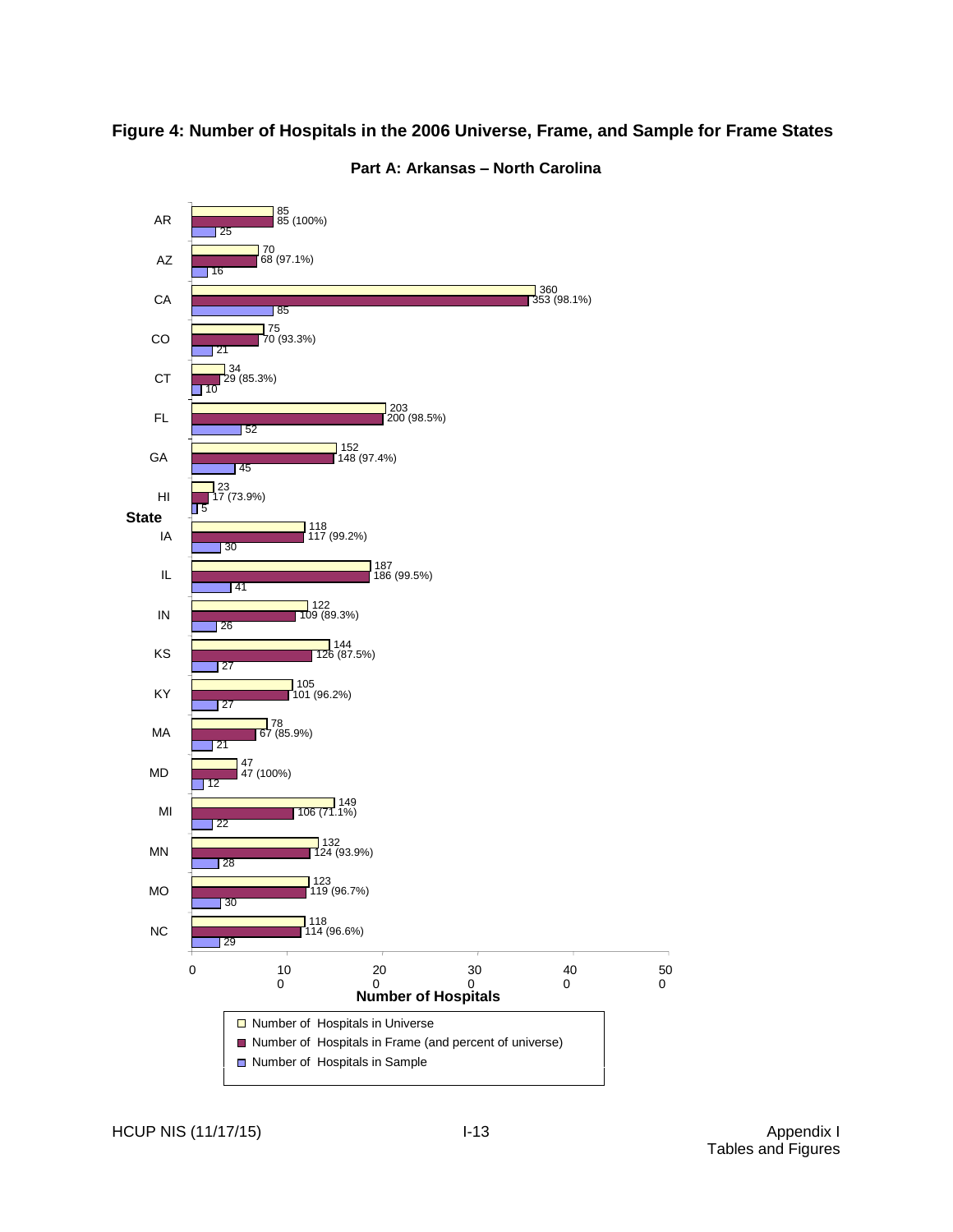## <span id="page-40-0"></span>**Figure 4: Number of Hospitals in the 2006 Universe, Frame, and Sample for Frame States**



**Part B: Nebraska – West Virginia**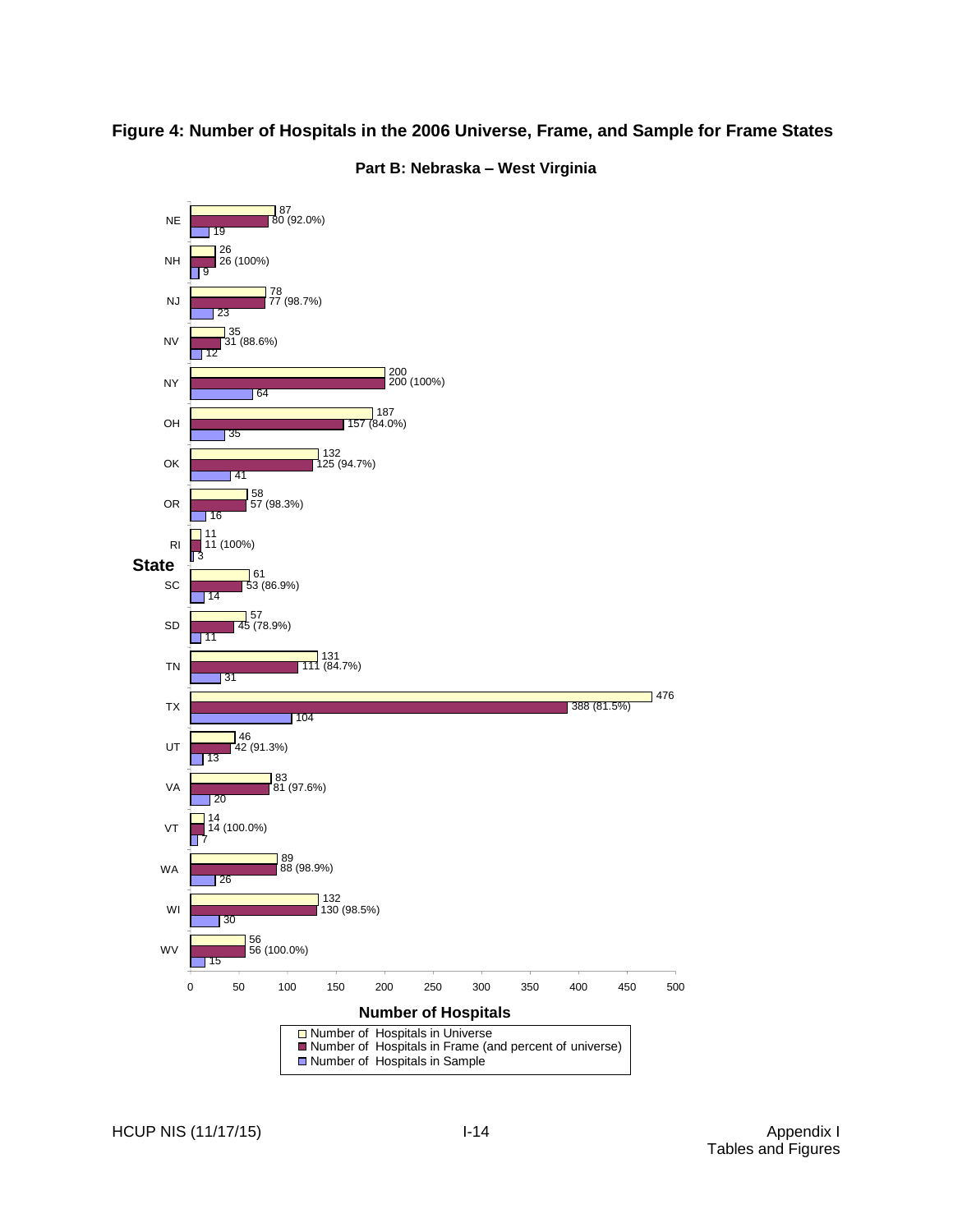<span id="page-41-0"></span>**Table 8: Number of Hospitals and Discharges in 2006 AHA Universe, Frame, and NIS, by State**

|                                   | NIS, by State    |                   |                  |                   |                  |                   |  |  |
|-----------------------------------|------------------|-------------------|------------------|-------------------|------------------|-------------------|--|--|
| <b>State</b>                      |                  | <b>AHA</b>        |                  | <b>Frame</b>      |                  | <b>NIS</b>        |  |  |
|                                   | <b>Hospitals</b> | <b>Discharges</b> | <b>Hospitals</b> | <b>Discharges</b> | <b>Hospitals</b> | <b>Discharges</b> |  |  |
| <b>Non-Frame</b><br><b>States</b> | 840              | 4,993,113         | $\boldsymbol{0}$ | $\pmb{0}$         | 0                | 0                 |  |  |
| <b>Arkansas</b>                   | 85               | 409,270           | 85               | 408,458           | 25               | 99,813            |  |  |
| Arizona                           | 70               | 764,945           | 68               | 749,955           | 16               | 172,669           |  |  |
| California                        | 360              | 3,950,635         | 353              | 3,840,964         | 85               | 856,488           |  |  |
| Colorado                          | 75               | 487,984           | 70               | 473,850           | 21               | 107,801           |  |  |
| <b>Connecticut</b>                | 34               | 446,658           | 29               | 425,240           | 10               | 154,047           |  |  |
| <b>Florida</b>                    | 203              | 2,597,761         | 200              | 2,519,588         | 52               | 673,665           |  |  |
| Georgia                           | 152              | 1,102,671         | 148              | 1,065,886         | 45               | 285,592           |  |  |
| Hawaii                            | 23               | 119,748           | 17               | 95,319            | 5                | 18,503            |  |  |
| lowa                              | 118              | 394,288           | 117              | 366,662           | 30               | 101,321           |  |  |
| <b>Illinois</b>                   | 187              | 1,732,464         | 186              | 1,679,905         | 41               | 348,310           |  |  |
| Indiana                           | 122              | 814,316           | 109              | 773,198           | 26               | 176,487           |  |  |
| <b>Kansas</b>                     | 144              | 384,182           | 126              | 344,456           | 27               | 61,153            |  |  |
| <b>Kentucky</b>                   | 105              | 657,228           | 101              | 633,534           | 27               | 160,788           |  |  |
| <b>Massachusetts</b>              | 78               | 917,083           | 67               | 632,160           | 21               | 168,259           |  |  |
| <b>Maryland</b>                   | 47               | 744,032           | 47               | 747,184           | 12               | 172,690           |  |  |
| Michigan                          | 149              | 1,332,242         | 106              | 891,026           | 22               | 154,827           |  |  |
| <b>Minnesota</b>                  | 132              | 701,463           | 124              | 597,348           | 28               | 156,746           |  |  |
| <b>Missouri</b>                   | 123              | 901,593           | 119              | 900,522           | 30               | 229,201           |  |  |

**Number of Hospitals and Discharges in 2006 AHA Universe, Frame, and** 

HCUP NIS (11/17/15) I-15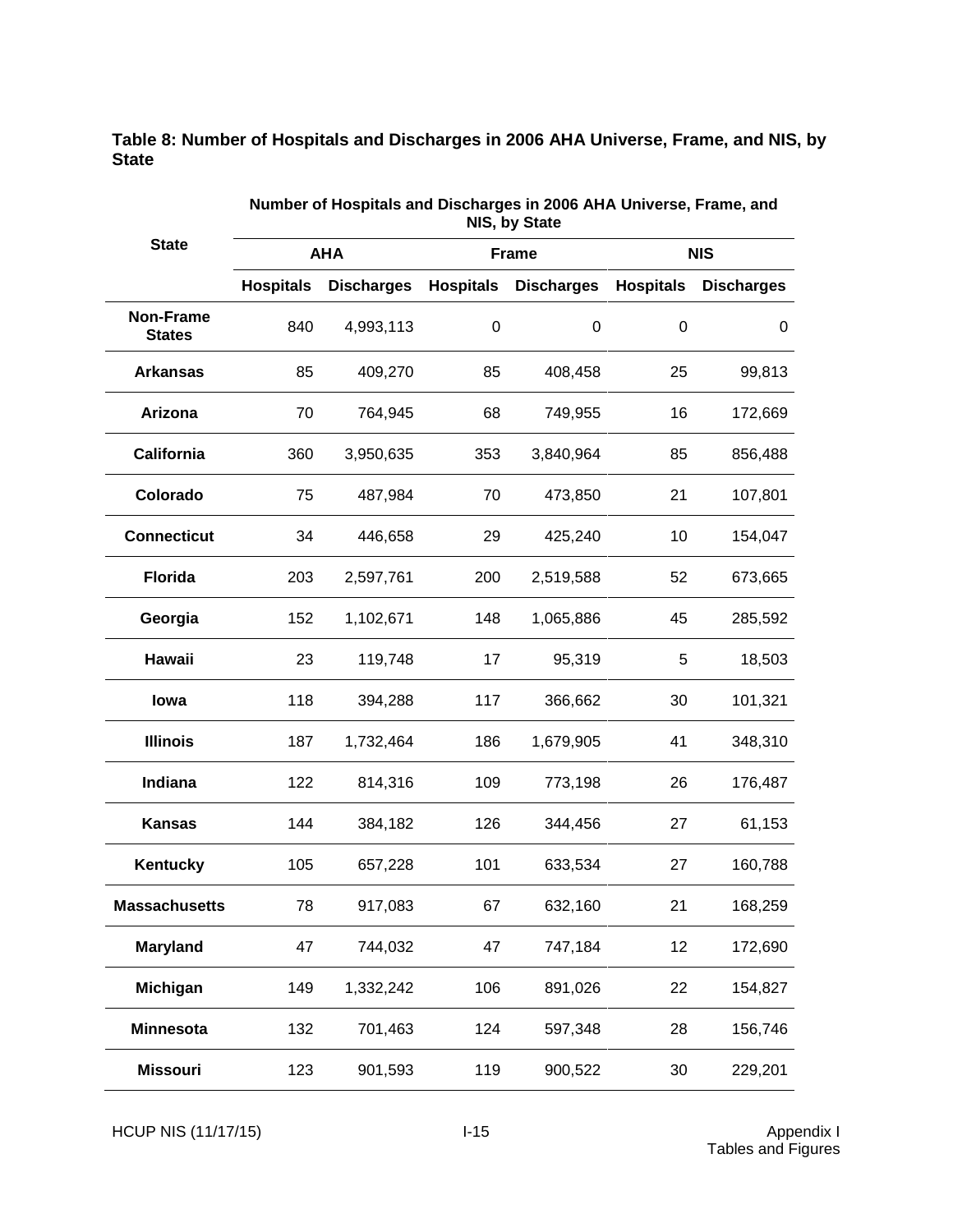| <b>State</b>            |                  | <b>AHA</b>        | <b>Frame</b>     |                   |                  | <b>NIS</b>        |
|-------------------------|------------------|-------------------|------------------|-------------------|------------------|-------------------|
|                         | <b>Hospitals</b> | <b>Discharges</b> | <b>Hospitals</b> | <b>Discharges</b> | <b>Hospitals</b> | <b>Discharges</b> |
| <b>North Carolina</b>   | 118              | 1,124,678         | 114              | 1,106,005         | 29               | 296,444           |
| <b>Nebraska</b>         | 87               | 241,987           | 80               | 163,932           | 19               | 39,191            |
| <b>New</b><br>Hampshire | 26               | 129,542           | 26               | 126,364           | 9                | 43,189            |
| <b>New Jersey</b>       | 78               | 1,199,416         | 77               | 1,123,919         | 23               | 285,237           |
| <b>Nevada</b>           | 35               | 291,116           | 31               | 284,742           | 12               | 89,061            |
| <b>New York</b>         | 200              | 2,799,866         | 200              | 2,630,180         | 64               | 776,115           |
| Ohio                    | 187              | 1,688,462         | 157              | 1,587,287         | 35               | 356,498           |
| <b>Oklahoma</b>         | 132              | 526,879           | 125              | 485,082           | 41               | 191,179           |
| Oregon                  | 58               | 388,611           | 57               | 377,019           | 16               | 100,552           |
| <b>Rhode Island</b>     | 11               | 139,497           | 11               | 139,533           | 3                | 25,446            |
| <b>South Carolina</b>   | 61               | 563,964           | 53               | 479,446           | 14               | 145,123           |
| <b>South Dakota</b>     | 57               | 107,926           | 45               | 82,556            | 11               | 11,459            |
| <b>Tennessee</b>        | 131              | 990,367           | 111              | 857,561           | 31               | 260,565           |
| <b>Texas</b>            | 476              | 2,994,670         | 388              | 2,791,722         | 104              | 648,712           |
| <b>Utah</b>             | 46               | 274,838           | 42               | 262,636           | 13               | 79,658            |
| Virginia                | 83               | 870,856           | 81               | 857,990           | 20               | 234,573           |
| Vermont                 | 14               | 56,044            | 14               | 54,335            | $\overline{7}$   | 34,898            |
| Washington              | 89               | 632,823           | 88               | 625,373           | 26               | 161,846           |
| Wisconsin               | 132              | 681,511           | 130              | 650,321           | 30               | 144,123           |
| <b>West Virginia</b>    | 56               | 295,487           | 56               | 283,651           | 15               | 52,596            |
| <b>Total</b>            | 5,124            | 39,450,216        | 3,958            | 32,114,909        | 1,045            | 8,074,825         |

**Number of Hospitals and Discharges in 2006 AHA Universe, Frame, and NIS, by State**

HCUP NIS (11/17/15) I-16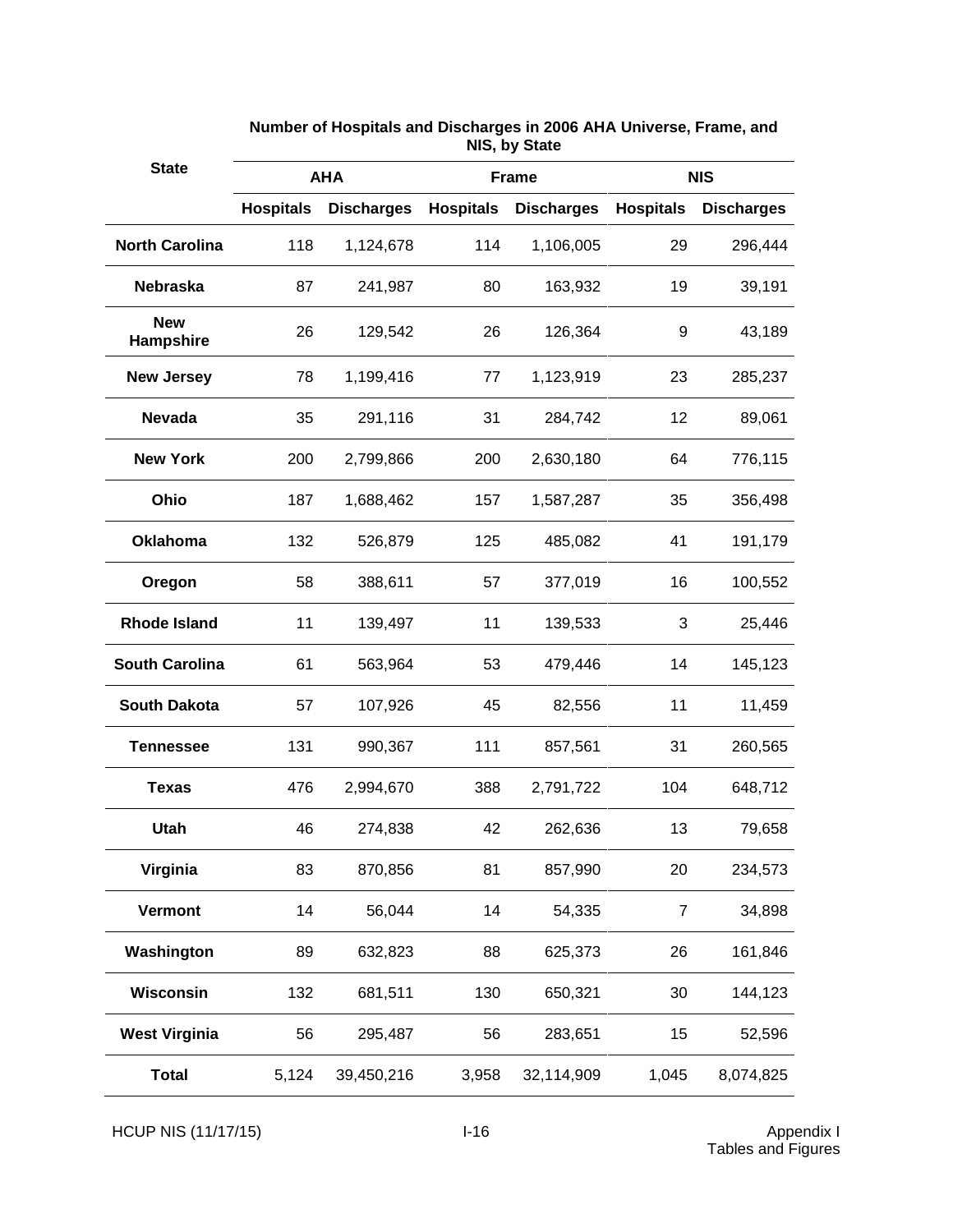

<span id="page-43-0"></span>**Figure 5: Number of Hospitals Sampled, by Year**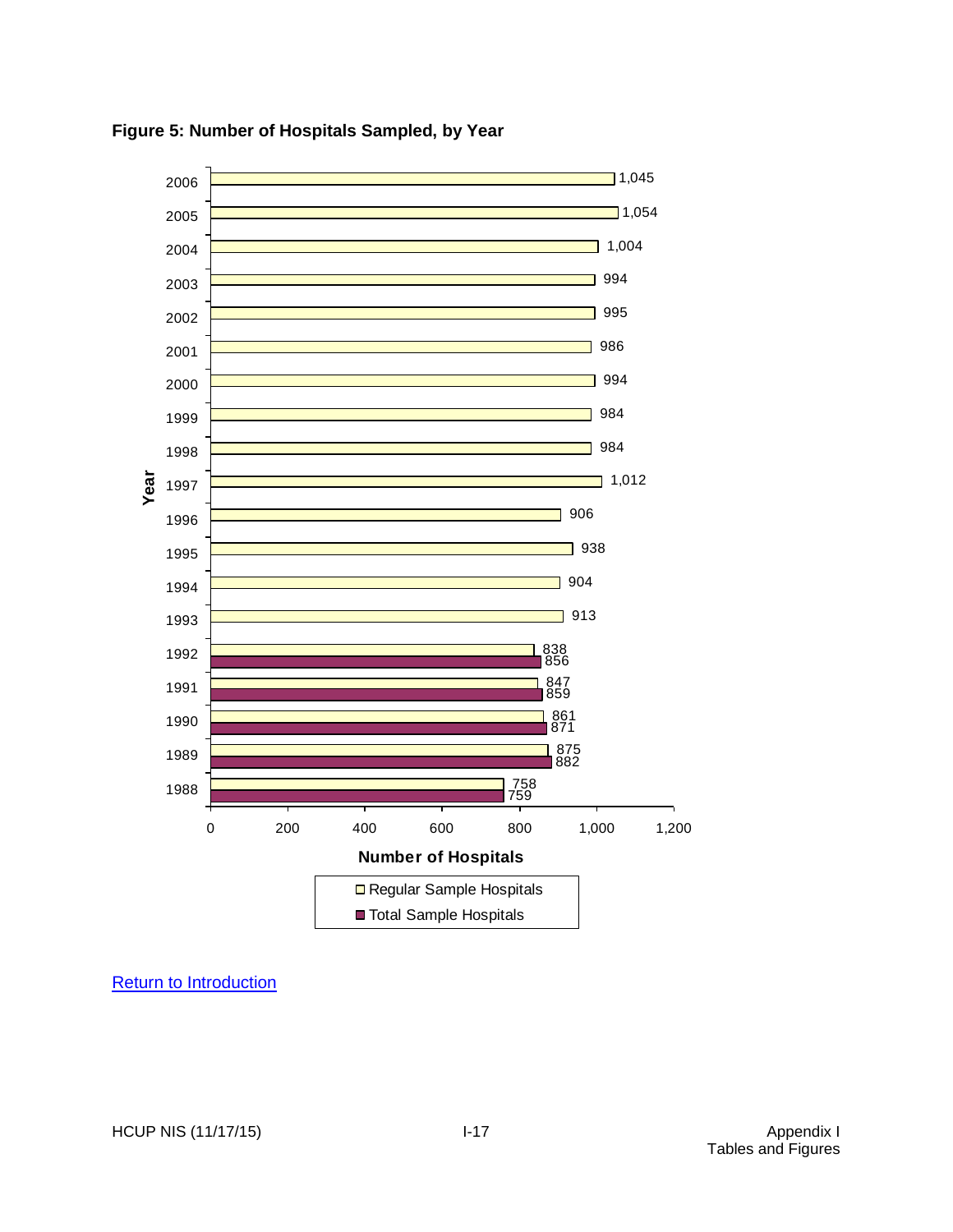

### <span id="page-44-0"></span>**Figure 6: Number of NIS Discharges, Unweighted, by Year**

**Number of Discharges in Millions, Unweighted**

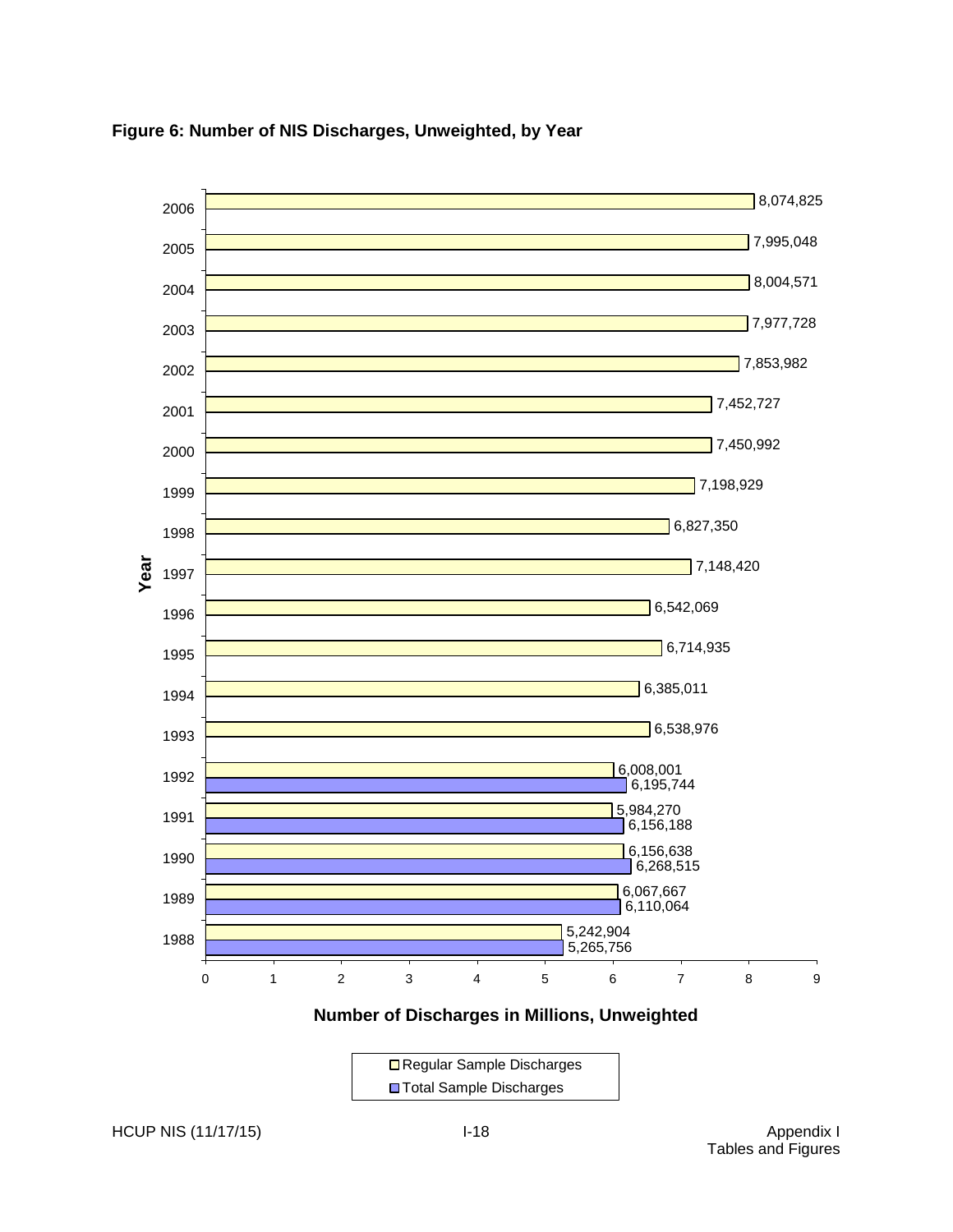

<span id="page-45-0"></span>**Figure 7: Number of NIS Discharges, Weighted, by Year**

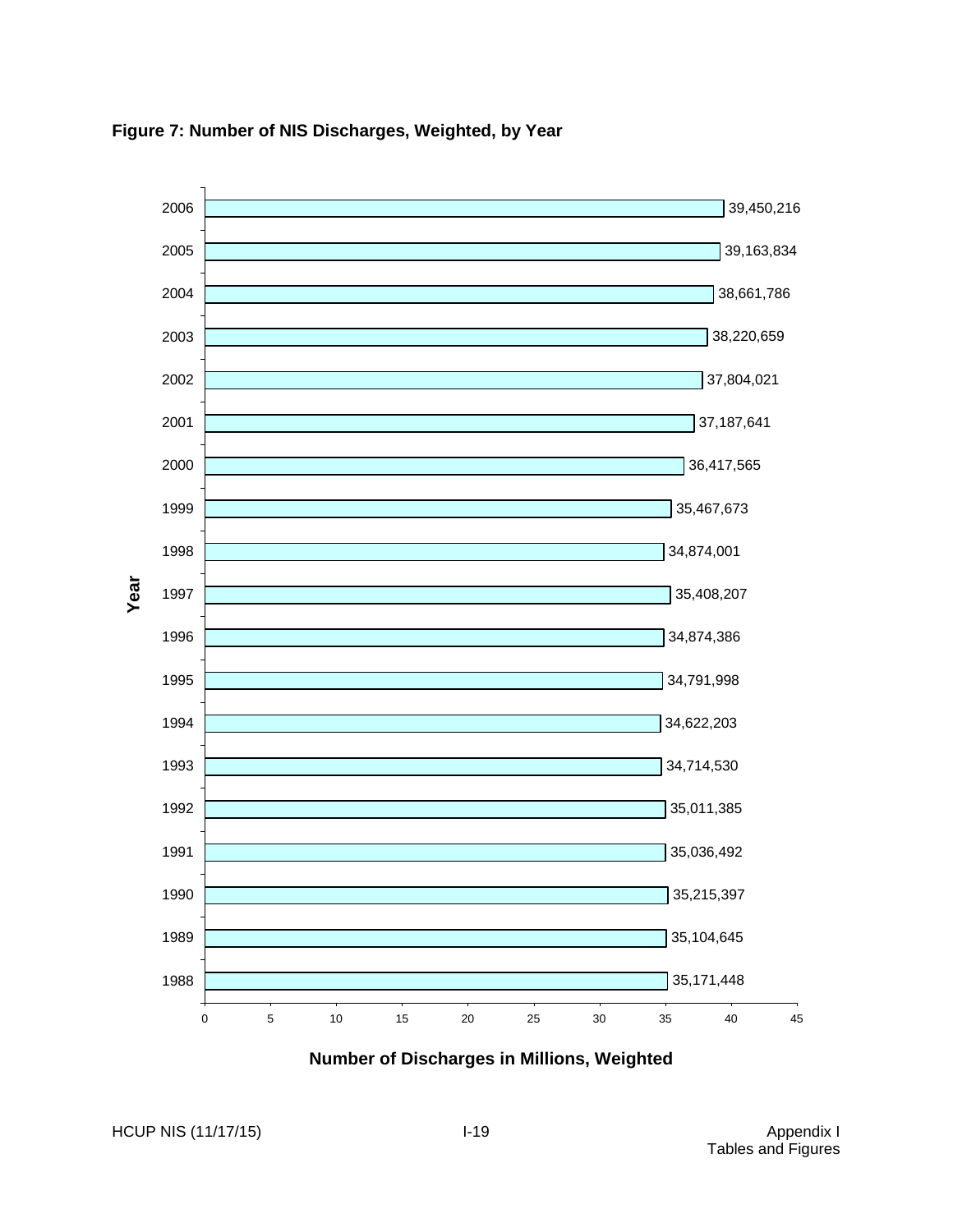## <span id="page-46-0"></span>**Figure 8: Number of Hospitals in the 2006 Universe, Frame, Sample, Target, and Surplus, by Region**

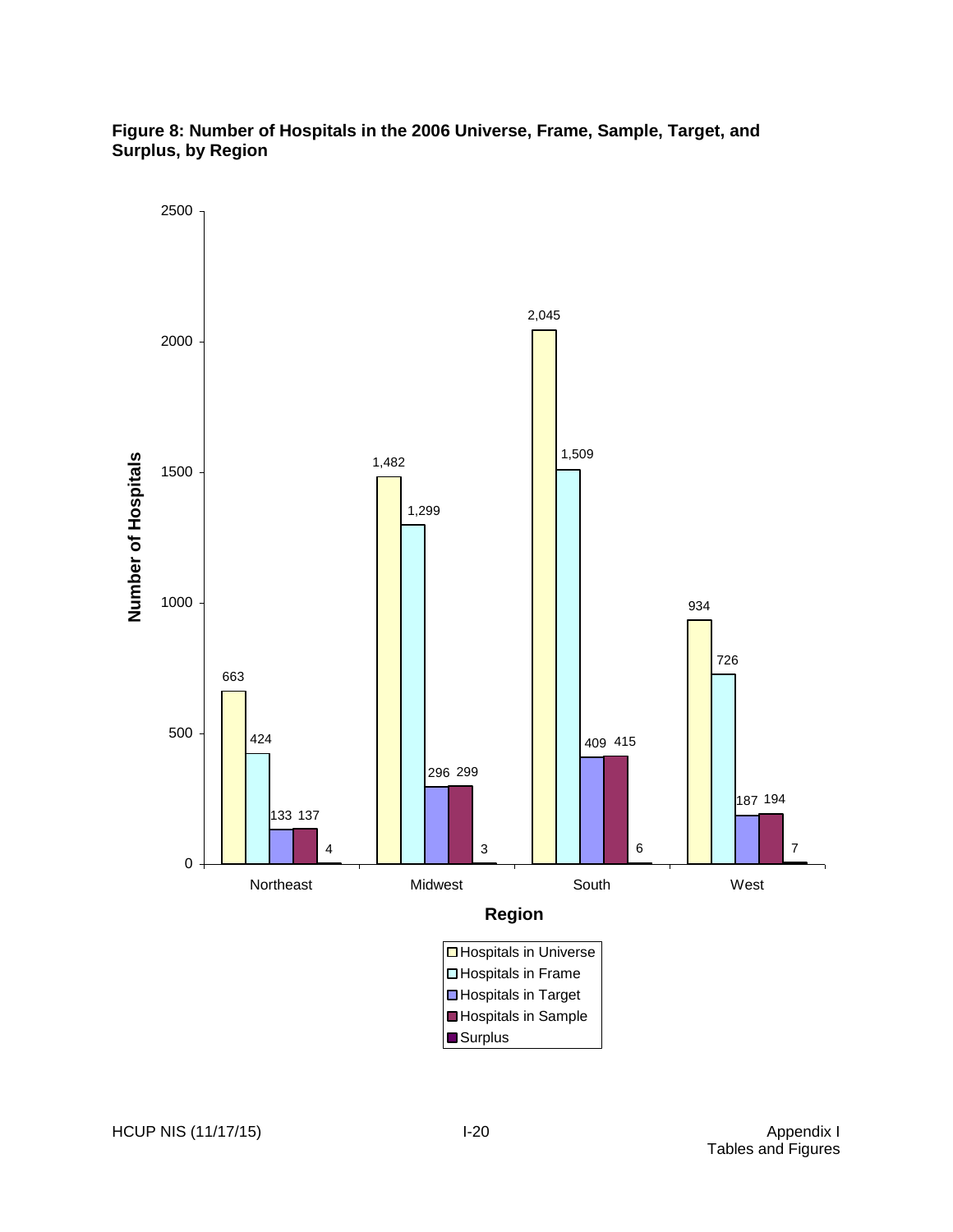<span id="page-47-0"></span>**Figure 9: Percentage of U.S. Population in 2006 NIS States, by Region Calculated using the estimated U.S. population on July 1, 2006. 5**

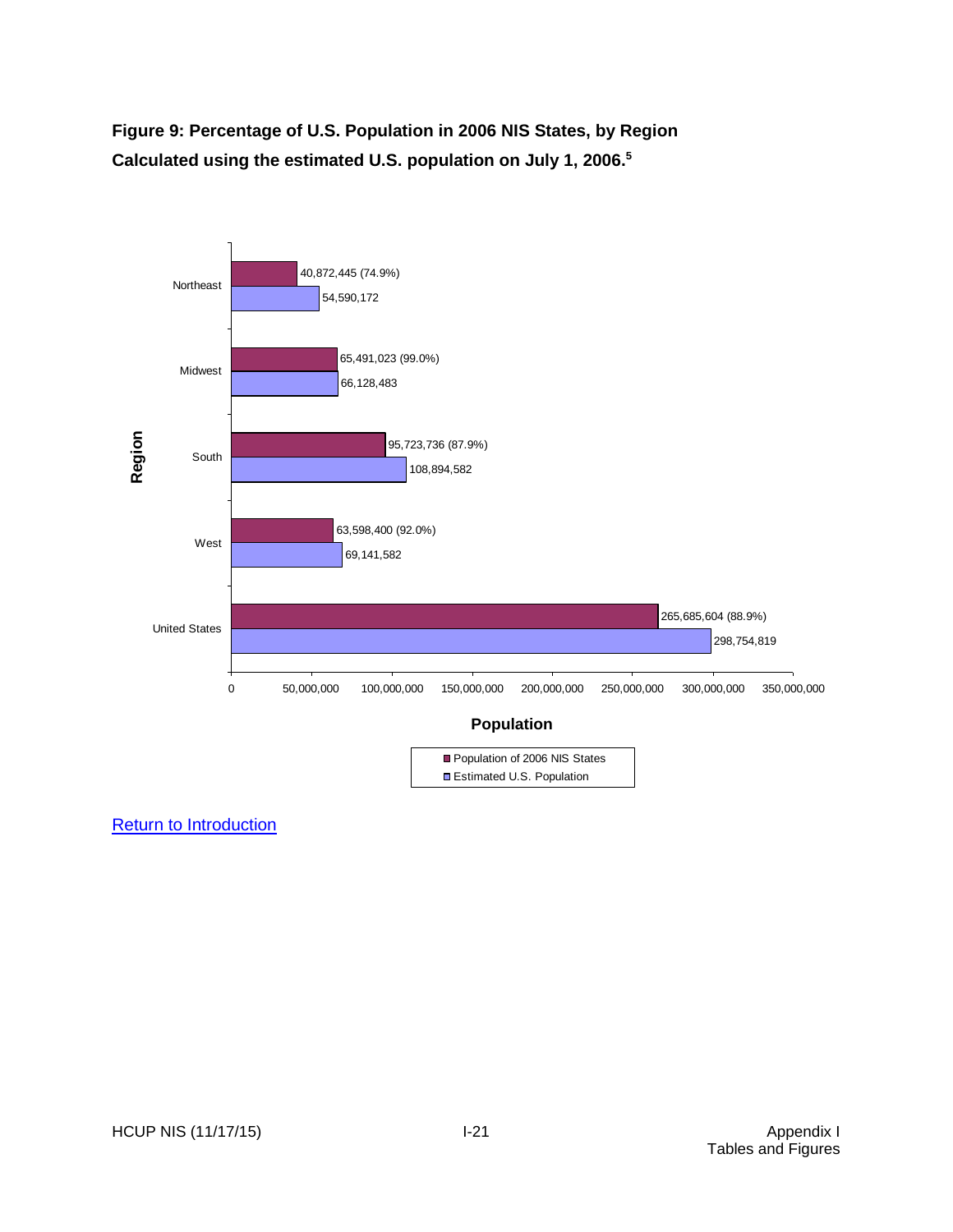

#### <span id="page-48-0"></span>**Figure 10: Number of Discharges in the 2006 NIS, by State**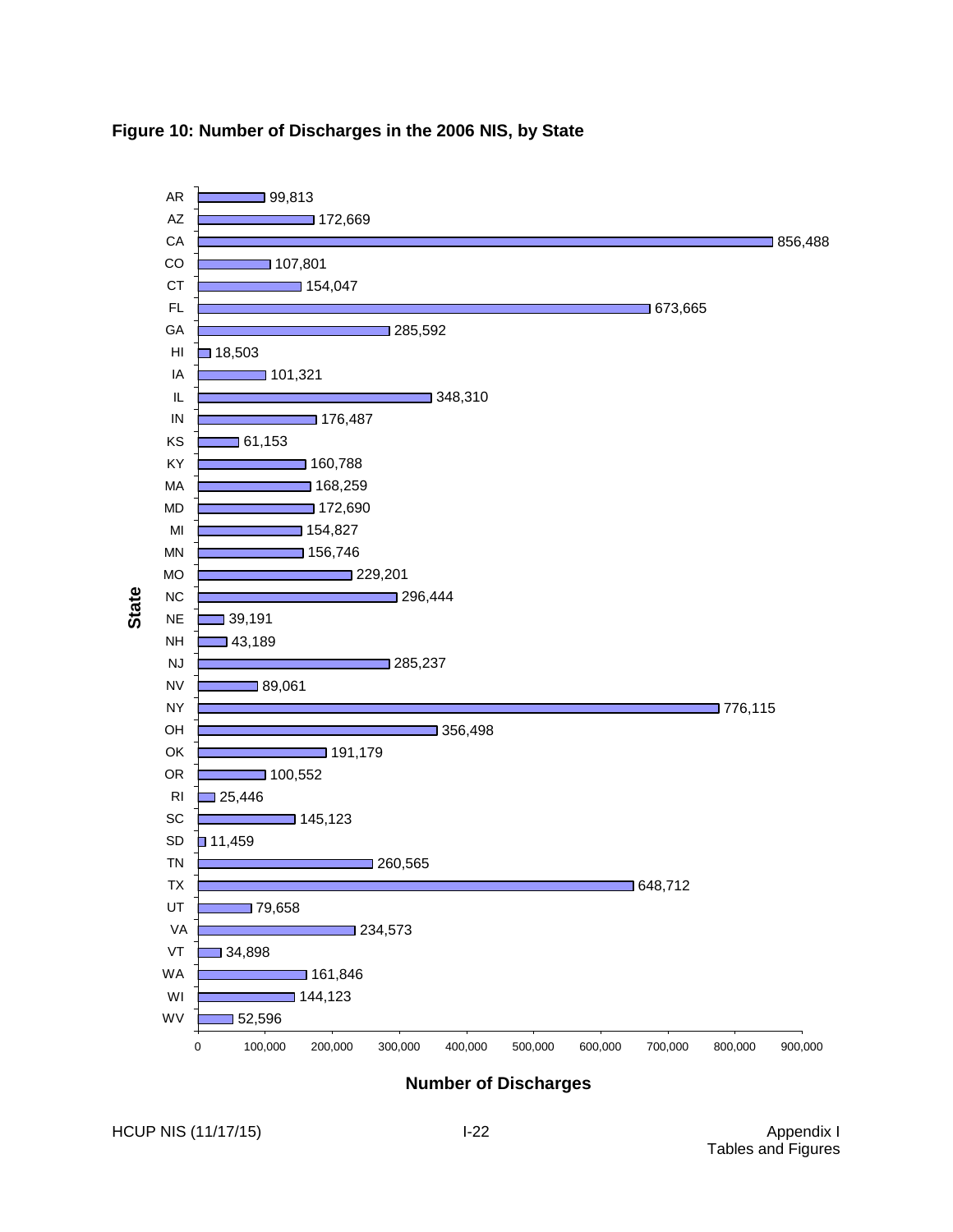## **Appendix II: State-Specific Restrictions**

<span id="page-49-0"></span>The table below enumerates the types of restrictions applied to the Nationwide Inpatient Sample. Restrictions include the following types:

- Confidentiality of hospitals
	- o [Restricted identification of hospitals](#page-49-1)
	- o [Limitation on sampling](#page-50-0)
	- o [Restricted release of stratifiers](#page-51-0)
- Confidentiality of records
	- o [Restricted release of age in years, or age in days](#page-51-1)
	- o [Other restrictions](#page-53-0)
- [Confidentiality of physicians](#page-53-1)
- [Missing discharges.](#page-53-2)

For each restriction type the data sources are listed alphabetically by State. Only data sources that have restrictions are included. Data sources that do not have restrictions are not included.

#### <span id="page-49-1"></span>**Confidentiality of Hospitals - Restricted Identification of Hospitals**

The following data sources required that hospitals not be identified in the NIS:

- AR: Arkansas Department of Health & Human Services
- GA: GHA: An Association of Hospitals & Health Systems
- HI: Hawaii Health Information Corporation
- IN: Indiana Hospital & Health Association
- KS: Kansas Hospital Association
- MI: Michigan Health & Hospital Association
- NE: Nebraska Hospital Association
- OH: Ohio Hospital Association
- OK: Oklahoma State Department of Health
- SC: South Carolina State Budget & Control Board
- SD: South Dakota Association of Healthcare Organizations
- TN: Tennessee Hospital Association
- TX: Texas Department of State Health Services

In these States the following data elements are set to missing for all hospitals:

- IDNUMBER, AHA hospital identifier without leading  $6*$
- $\bullet$  AHAID, AHA hospital identifier with leading  $6^*$
- HOSPNAME, hospital name
- HOSPCITY, hospital city
- HOSPADDR, hospital address
- HOSPZIP, hospital ZIP Code
- DSHOSPID, data source hospital identifier\*
- HOSPSTCO, hospital State, modified county FIPS code\*
- HFIPSSTCO, hospital State, unmodified county FIPS code\*

\*Available in AR.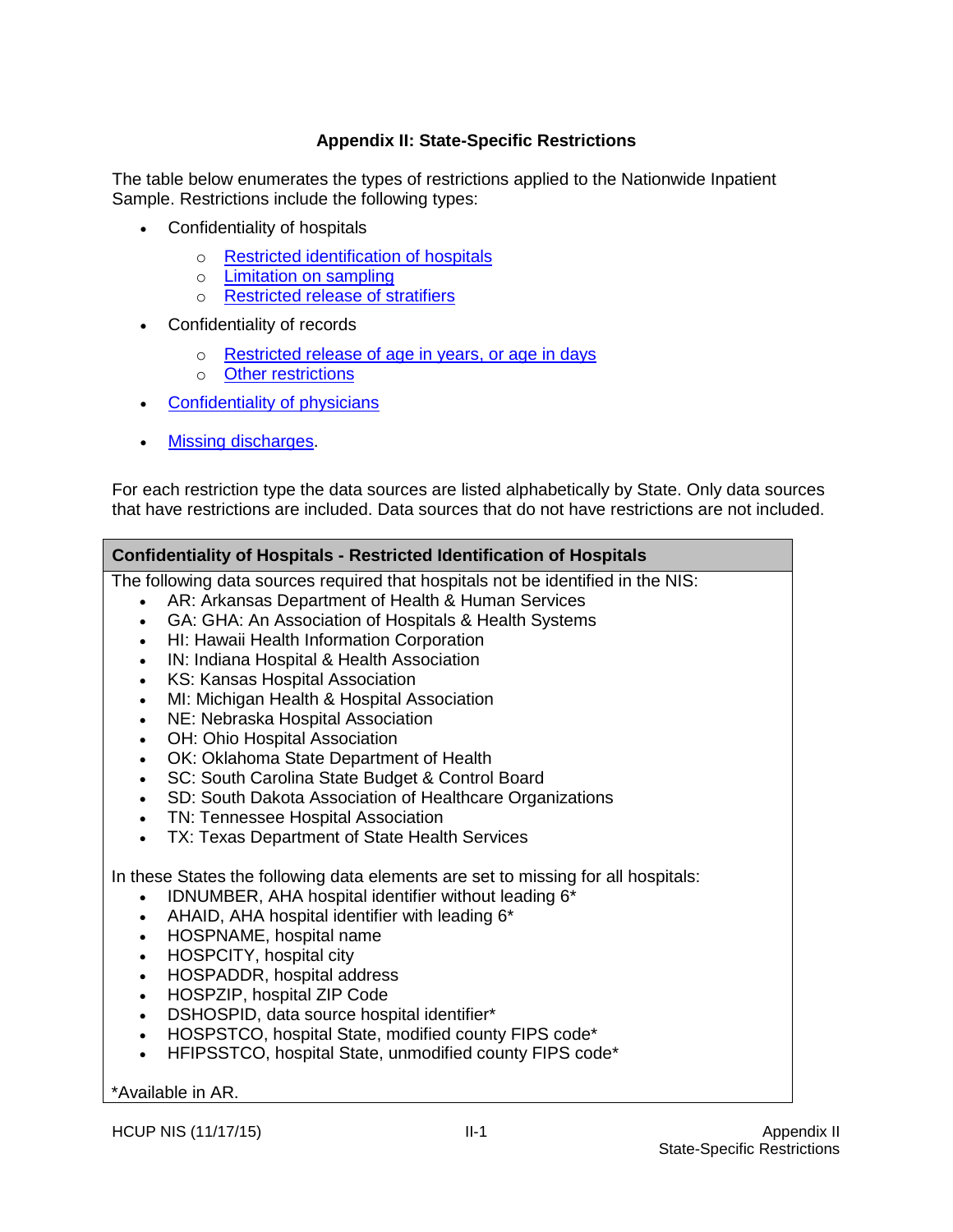# <span id="page-50-0"></span>**Confidentiality of Hospitals - Limitation on Sampling**

Limitations on sampling were needed for the following data sources:

- CT: CHIME, Inc.
	- o CHIME is to be notified if more than 50% of their hospitals appear in any year of the NIS.
	- $\circ$  2006 NIS 34% of the hospitals were sampled.
- IL: Illinois Department of Public Health
	- o Illinois requested that no more than 40% of Illinois discharges appear in any discharge quarter of NIS data.
	- o 2006 NIS 20% of the discharges in Illinois were sampled. No hospitals were dropped from the sampling frame.
- MI: Michigan Health & Hospital Association
	- o Reporting of total charge is limited in the Michigan data. Thirty-three of 140 hospitals were dropped from the sampling frame because they did not report any total charges. These hospitals were fairly evenly distributed by hospital type. There were no sampling strata in the State containing only hospitals without total charges.
- NE: Nebraska Hospital Association
	- $\circ$  Two out of 85 hospitals were dropped from the sampling frame because they had incomplete data and were missing a high percentage of Medicare discharges.
- OH: Ohio Hospital Association
	- o Three hospitals were dropped from the sampling frame to meet additional Ohio confidentiality requirements.
- VA: Virginia Health Information
	- o VHI is to be notified if more than 50% of their hospitals appear in any year of the NIS.
	- $\circ$  2006 NIS 25% of the hospitals were sampled.

Some States limit the hospitals that can be included in the NIS. The following data sources requested that hospitals be dropped from the sampling frame whenever there were fewer than two hospitals in a sampling stratum. For more details about the number of hospitals included in the AHA Universe, Frame, and NIS for each NIS State, refer to [Table 8](#page-41-0) in [Appendix I.](#page-27-0)

- GA: GHA: An Association of Hospitals & Health Systems
- HI: Hawaii Health Information Corporation
- IN: Indiana Hospital & Health Association
- MI: Michigan Health & Hospital Association
- NE: Nebraska Hospital Association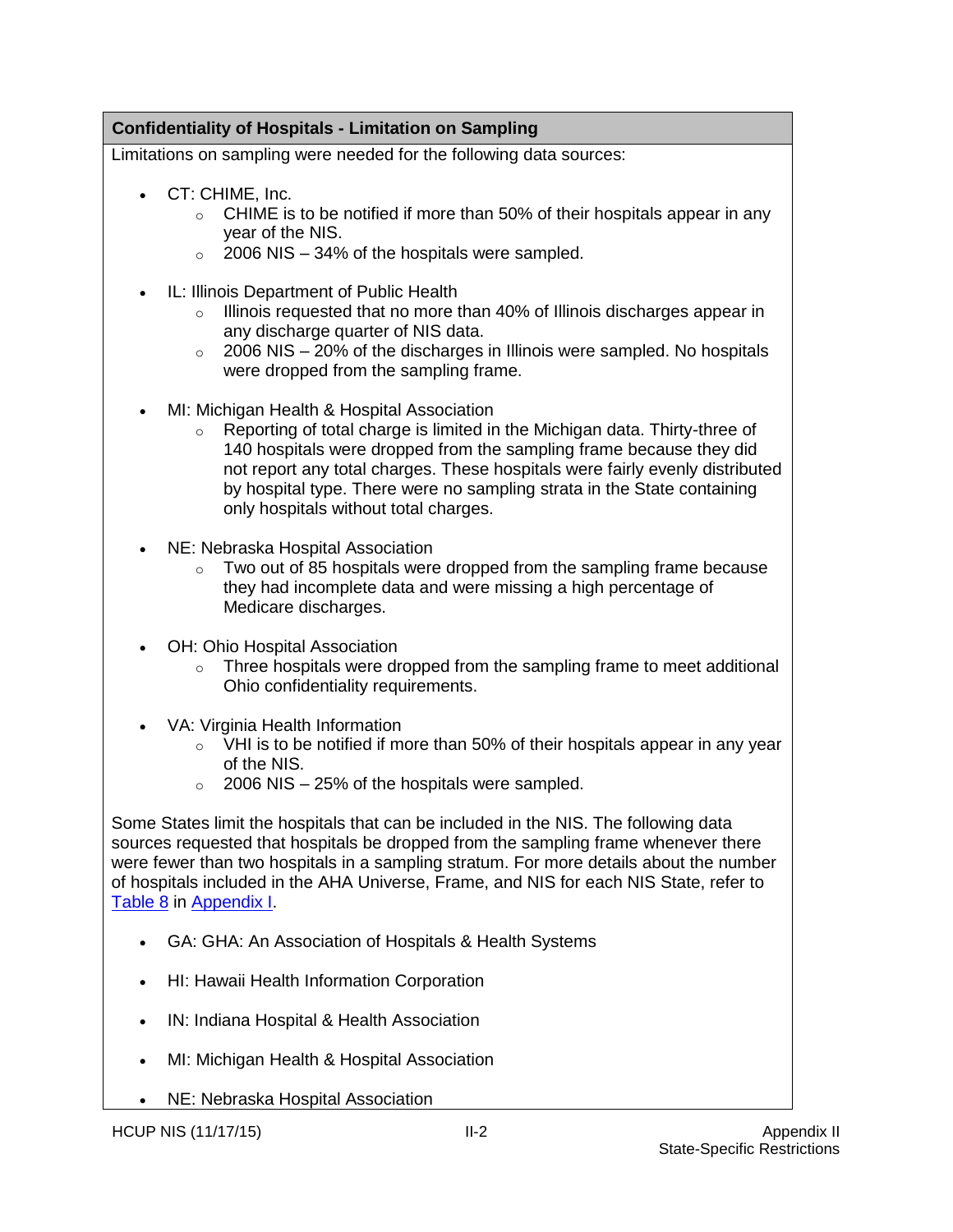- OH: Ohio Hospital Association
- OK: Oklahoma State Department of Health
- SC: South Carolina State Budget & Control Board
- SD: South Dakota Association of Healthcare Organizations
- TN: Tennessee Hospital Association

# <span id="page-51-0"></span>**Confidentiality of Hospitals - Restricted Release of Stratifiers**

Stratifier data elements were restricted for the following data sources to further ensure hospital confidentiality in the NIS:

- GA: GHA: An Association of Hospitals & Health Systems
- HI: Hawaii Health Information Corporation
- IN: Indiana Hospital & Health Association
- MI: Michigan Health & Hospital Association
- NE: Nebraska Hospital Association
- OH: Ohio Hospital Association
- OK: Oklahoma State Department of Health
- SC: South Carolina State Budget & Control Board
- SD: South Dakota Association of Healthcare Organizations
- TN: Tennessee Hospital Association

For the above States, stratifier data elements were set to missing if the cell, as defined by the data elements below, had fewer than two hospitals in the universe of the State's hospitals:

- HOSP\_CONTROL, control/ownership of hospital
- HOSP LOCATION, location (urban/rural) of hospital
- HOSP TEACH, teaching status of hospital
- HOSP BEDSIZE, bed size of hospital
- HOSP\_LOCTEACH, location/teaching status of hospital

<span id="page-51-1"></span>**Confidentiality of Records - Restricted Release of Age in Years, or Age in Days**

The following data sources restrict or limit the release of age:

- FL: Florida Agency for Health Care Administration
	- o Age in days (AGEDAY) is set to missing on all records
- MA: Division of Health Care Finance and Policy
	- o Age in days (AGEDAY) is set to missing on all records
- NH: New Hampshire Department of Health & Human Services o Age in days (AGEDAY) is set to missing on all records
- SC: South Carolina State Budget & Control Board o Age in days (AGEDAY) is set to missing on all records
- TX: Texas Department of State Health Services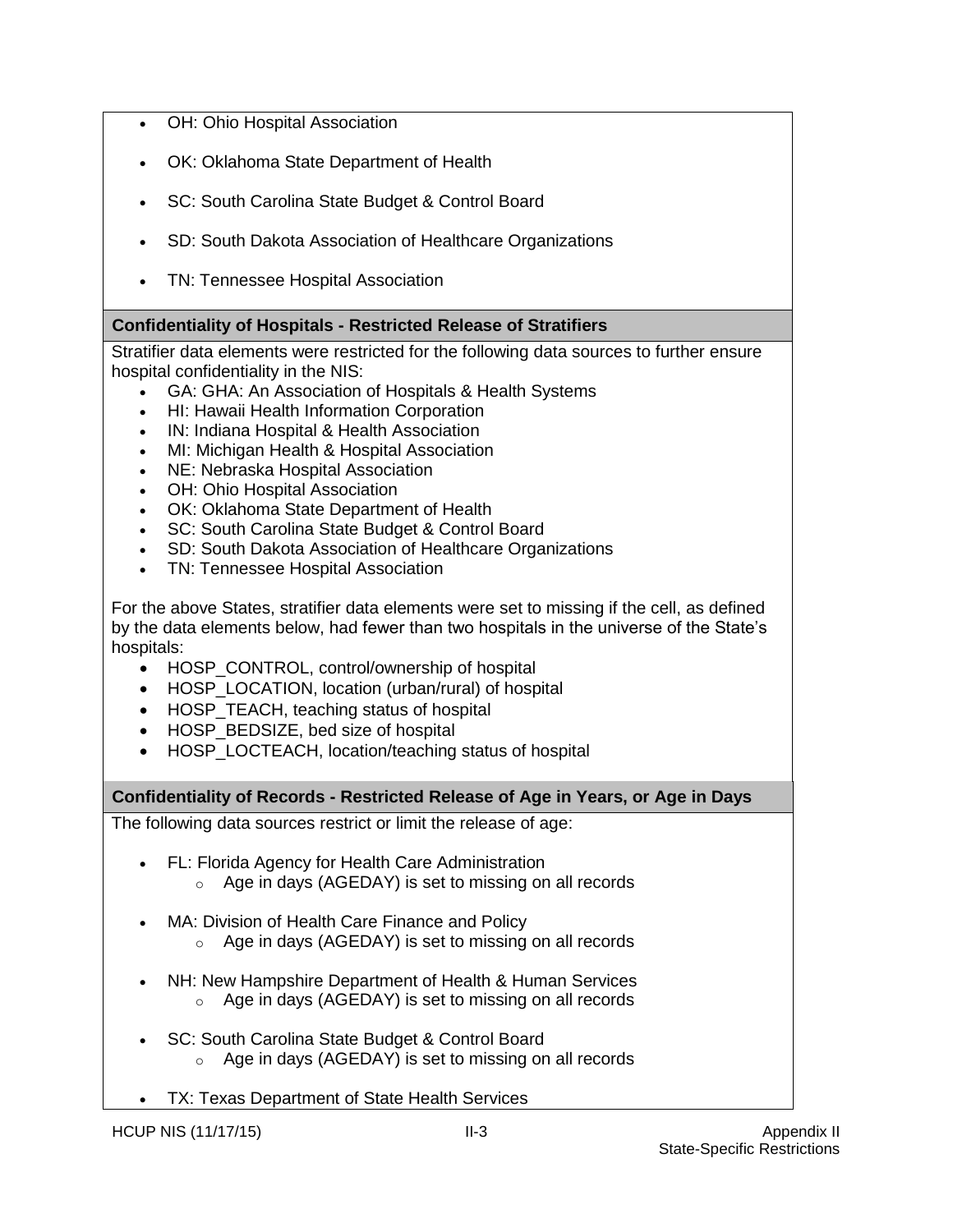| Age in days (AGEDAY) is set to missing on all records<br>Age in years (AGE) is set to the midpoints of age ranges defined by the<br>data source. There were 22 age groups for the general patient population<br>and 5 age groups for the HIV or alcohol/drug use patients. The age                                                                                        |
|---------------------------------------------------------------------------------------------------------------------------------------------------------------------------------------------------------------------------------------------------------------------------------------------------------------------------------------------------------------------------|
| Texas Restriction on AGE for General Patient Population other<br>than HIV or Drug/Alcohol Use Patients                                                                                                                                                                                                                                                                    |
| New value of AGE                                                                                                                                                                                                                                                                                                                                                          |
| 0                                                                                                                                                                                                                                                                                                                                                                         |
| $\overline{2}$                                                                                                                                                                                                                                                                                                                                                            |
| $\overline{7}$                                                                                                                                                                                                                                                                                                                                                            |
| 12                                                                                                                                                                                                                                                                                                                                                                        |
| 16                                                                                                                                                                                                                                                                                                                                                                        |
| 19                                                                                                                                                                                                                                                                                                                                                                        |
| 22                                                                                                                                                                                                                                                                                                                                                                        |
| 27                                                                                                                                                                                                                                                                                                                                                                        |
| 32                                                                                                                                                                                                                                                                                                                                                                        |
| 37                                                                                                                                                                                                                                                                                                                                                                        |
| 42                                                                                                                                                                                                                                                                                                                                                                        |
| 47                                                                                                                                                                                                                                                                                                                                                                        |
| 52                                                                                                                                                                                                                                                                                                                                                                        |
| 57                                                                                                                                                                                                                                                                                                                                                                        |
| 62                                                                                                                                                                                                                                                                                                                                                                        |
| 67                                                                                                                                                                                                                                                                                                                                                                        |
| 72                                                                                                                                                                                                                                                                                                                                                                        |
| 77                                                                                                                                                                                                                                                                                                                                                                        |
| 82                                                                                                                                                                                                                                                                                                                                                                        |
| 87                                                                                                                                                                                                                                                                                                                                                                        |
| 90                                                                                                                                                                                                                                                                                                                                                                        |
| <b>Texas Restriction on AGE for</b>                                                                                                                                                                                                                                                                                                                                       |
| HIV or Drug/Alcohol Use Patients                                                                                                                                                                                                                                                                                                                                          |
| New value of AGE                                                                                                                                                                                                                                                                                                                                                          |
| 0<br>8                                                                                                                                                                                                                                                                                                                                                                    |
| 31                                                                                                                                                                                                                                                                                                                                                                        |
| 54                                                                                                                                                                                                                                                                                                                                                                        |
| 69                                                                                                                                                                                                                                                                                                                                                                        |
| 75                                                                                                                                                                                                                                                                                                                                                                        |
| The HIV or drug/alcohol use patients were identified by any                                                                                                                                                                                                                                                                                                               |
| principal or secondary diagnosis code on the record having the first<br>four characters equal to one of the values in the following list:<br>'2910', '2911', '2912', '2913', '2914', '2915', '2918', '2919', '2920',<br>'2921', '2922', '2928', '2929', '3030', '3039', '3040', '3041', '3042',<br>'3043', '3044', '3045', '3046', '3047', '3048','3049', '3050', '3052', |
|                                                                                                                                                                                                                                                                                                                                                                           |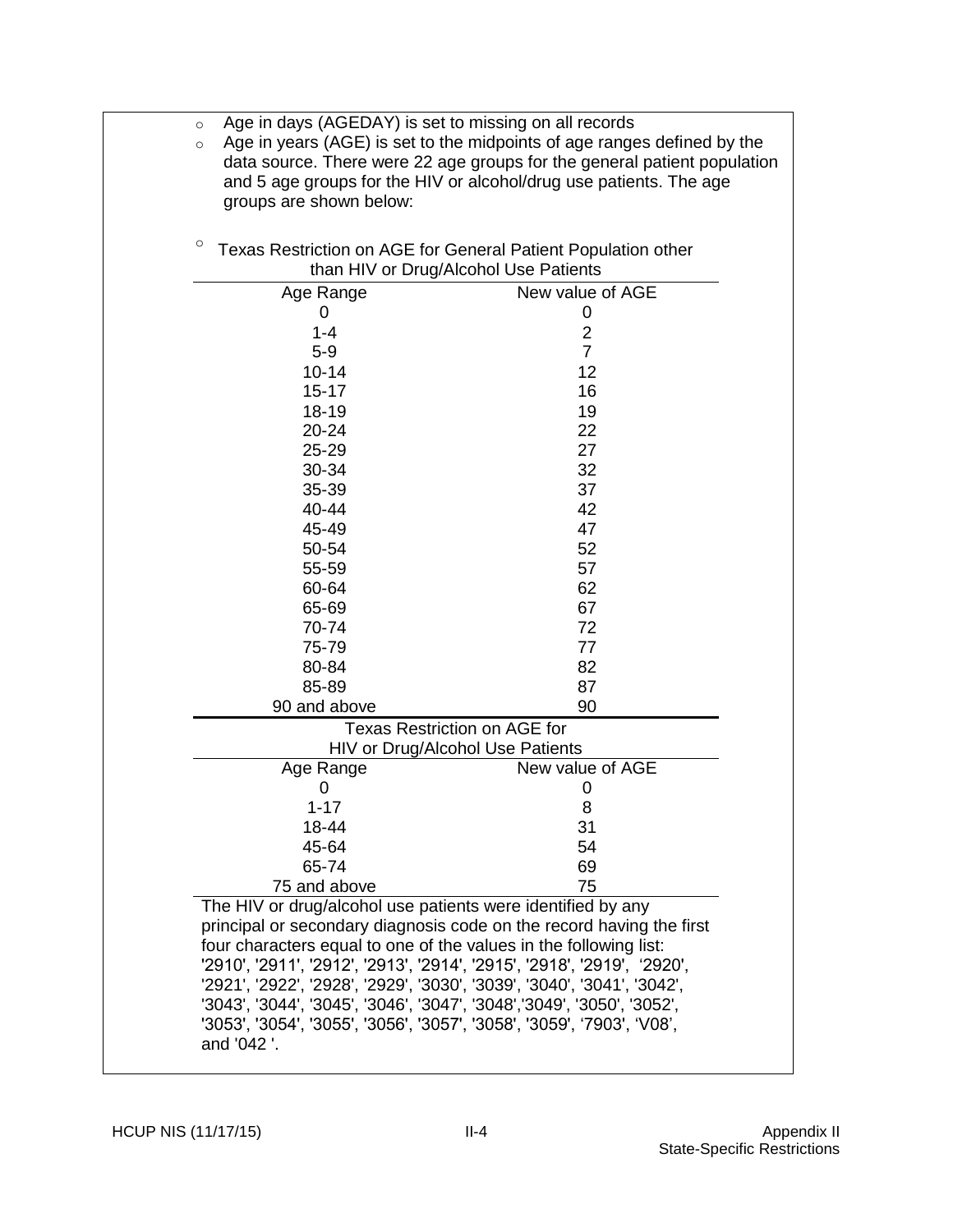# <span id="page-53-0"></span>**Confidentiality of Records – Other Restrictions**

The following data sources restrict or limit the release of data elements for patient confidentiality:

- CA: Office of Statewide Health Planning & Development
	- o Admission month (AMONTH), age in days, (AGEDAY), age in years (AGE), gender (FEMALE), and race (RACE), are suppressed for some records. In some cases, AGE is set to the midpoint of the age category.
- FL: Florida Agency for Health Care Administration
	- o Admission month (AMONTH) is set to missing on all records
- GA: GHA: An Association of Hospitals & Health Systems
	- o Patient race (RACE) is set to missing on all records

## <span id="page-53-1"></span>**Confidentiality of Physicians**

The following data sources restrict the release of physician identifiers:

- CT: CHIME, Inc.
- GA: GHA: An Association of Hospitals & Health Systems
- IL: Illinois Department of Public Health
- MA: Division of Health Care Finance and Policy
- NC: North Carolina Department of Health and Human Services
- UT: Utah Department of Health
- VT: Vermont Association of Hospitals and Health Systems
- WV: West Virginia Health Care Authority

In these states the following data elements are set to missing for all records:

- MDNUM1 R/MDNUM2 R (beginning in 2003)
- MDNUM1 S/MDNUM2 S (2001 to 2002)
- MDID S/SURGID S (prior to 2001)

## <span id="page-53-2"></span>**Missing Discharges**

The following data sources may be missing discharge records for specific populations of patients:

- IA: Iowa Hospital Association
	- o Beginning in data year 2001, the Iowa Hospital Association prohibits the release of two types of discharges: HIV infections (defined by MDC of 25) and behavioral health including chemical dependency care or psychiatric care (defined by a service code of BHV). These discharges were not included in the source file provided to HCUP and were therefore not included in the NIS.
- NE: Nebraska Hospital Association
	- o The Nebraska Hospital Association prohibits the release of discharge records for patients with HIV diagnoses. These discharges were not included in the source file provided to HCUP and were therefore not included in the NIS.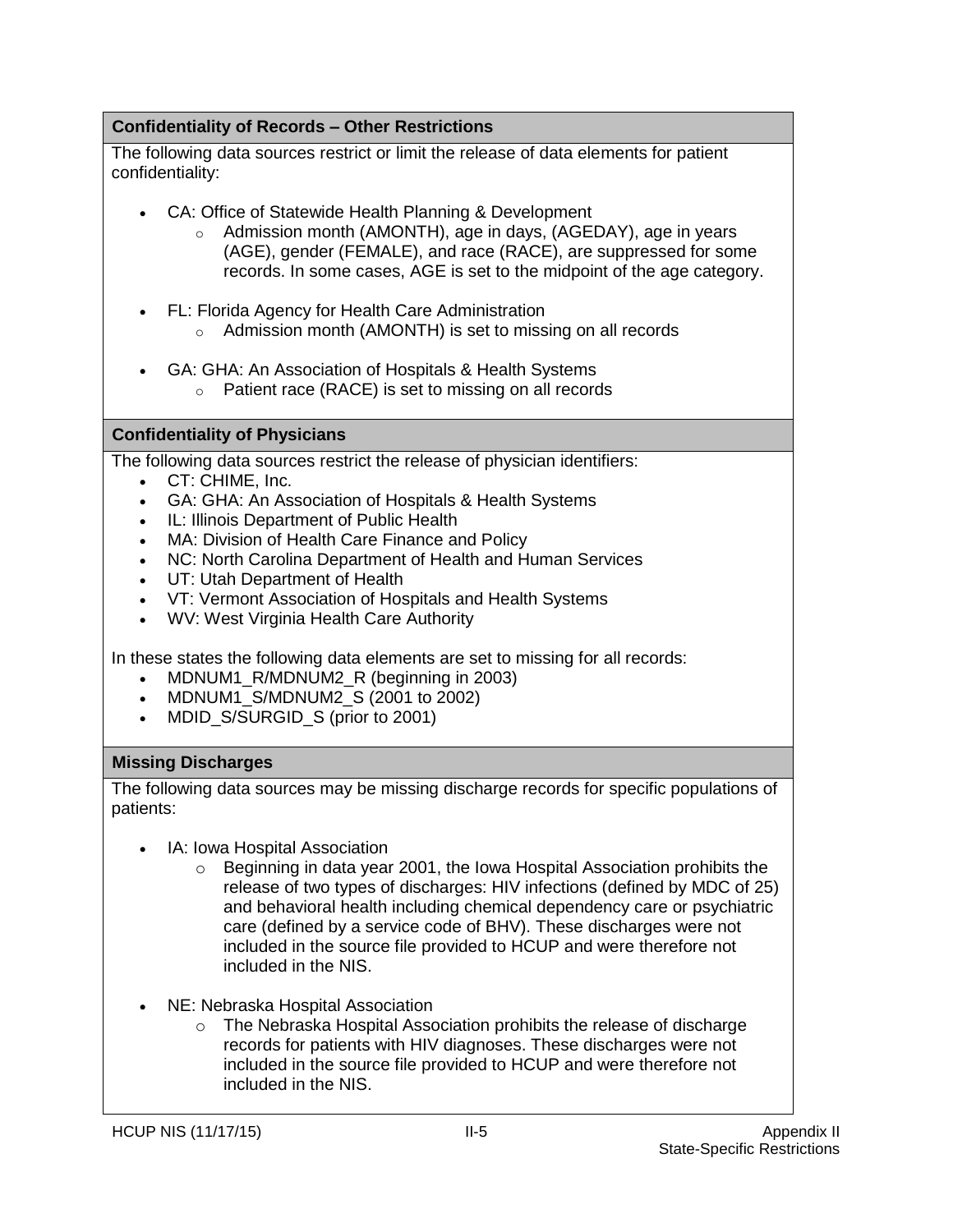## **Appendix III: Data Elements**

### <span id="page-54-1"></span><span id="page-54-0"></span>**Table 1. Data Elements in the NIS Inpatient Core Files**

Data elements that are *italicized* are not included in the 2006 NIS Inpatient Core files, but are only available in previous years' files.

| Type of<br><b>Data Element</b>      | <b>HCUP</b><br><b>Variable Name</b> | Years<br>Available | <b>Coding Notes</b>                                                                                                                                                                                                                                                                                                                                                                                                                                                                                                                                | <b>Unavailable</b><br>in 2006 for: |
|-------------------------------------|-------------------------------------|--------------------|----------------------------------------------------------------------------------------------------------------------------------------------------------------------------------------------------------------------------------------------------------------------------------------------------------------------------------------------------------------------------------------------------------------------------------------------------------------------------------------------------------------------------------------------------|------------------------------------|
| Admission day of<br>week or weekend | <b>AWEEKEND</b>                     |                    | 1998-2006 Admission on weekend: (0) admission<br>on Monday-Friday, (1) admission on<br>Saturday-Sunday                                                                                                                                                                                                                                                                                                                                                                                                                                             |                                    |
|                                     | <b>ADAYWK</b>                       |                    | 1988-1997 Admission day of week: (1) Sunday, (2)<br>Monday, (3) Tuesday, (4) Wednesday,<br>etc.                                                                                                                                                                                                                                                                                                                                                                                                                                                    |                                    |
| Admission month                     | <b>AMONTH</b>                       |                    | 1988-2006 Admission month coded from (1)<br>January to (12) December                                                                                                                                                                                                                                                                                                                                                                                                                                                                               | <b>FL</b>                          |
| Admission source ASOURCE            |                                     |                    | 1988-2006 Admission source, uniform coding: (1)<br>ER, (2) another hospital, (3) another<br>facility including long-term care, (4)<br>court/law enforcement, (5)<br>routine/birth/other                                                                                                                                                                                                                                                                                                                                                            |                                    |
|                                     | ASOURCE_X                           |                    | 1998-2006 Admission source, as received from data<br>source using State-specific coding                                                                                                                                                                                                                                                                                                                                                                                                                                                            |                                    |
|                                     | ASOURCEUB92                         |                    | 2003-2006 Admission source (UB-92 standard<br>coding). For newborn admissions<br>$(ATYPE = 4)$ : (1) normal delivery, (2)<br>premature delivery, (3) sick baby, (4)<br>extramural birth; For non-newborn<br>admissions (ATYPE NE 4): (1) physician<br>referral, (2) clinic referral, (3) HMO<br>referral, (4) transfer from a hospital, (5)<br>transfer from a skilled nursing facility, (6)<br>transfer from a another health care<br>facility, (7) emergency room, (8)<br>court/law enforcement, (A) transfer from<br>a critical access hospital | CA, MD, RI                         |
| Admission type                      | <b>ATYPE</b>                        |                    | 1988-2006 Admission type, uniform coding: (1)<br>emergency, (2) urgent, (3) elective, (4)<br>newborn, (5) trauma center beginning in<br>2003 data, (6) other                                                                                                                                                                                                                                                                                                                                                                                       | CA                                 |
|                                     | <b>ELECTIVE</b>                     |                    | 2002-2006 Indicates elective admission: (1)<br>elective, (0) non-elective admission                                                                                                                                                                                                                                                                                                                                                                                                                                                                |                                    |
| Age at admission                    | AGE                                 |                    | 1988-2006 Age in years coded 0-124 years                                                                                                                                                                                                                                                                                                                                                                                                                                                                                                           |                                    |
|                                     | <b>AGEDAY</b>                       |                    | 1988-2006 Age in days coded 0-365 only when the<br>age in years is less than 1                                                                                                                                                                                                                                                                                                                                                                                                                                                                     | FL, MA,<br>NH, SC, TX              |
| Clinical<br>Classifications         | DXCCS1-<br>DXCCS15                  |                    | 1998-2006 CCS category for all diagnoses for NIS<br>beginning in 1998                                                                                                                                                                                                                                                                                                                                                                                                                                                                              |                                    |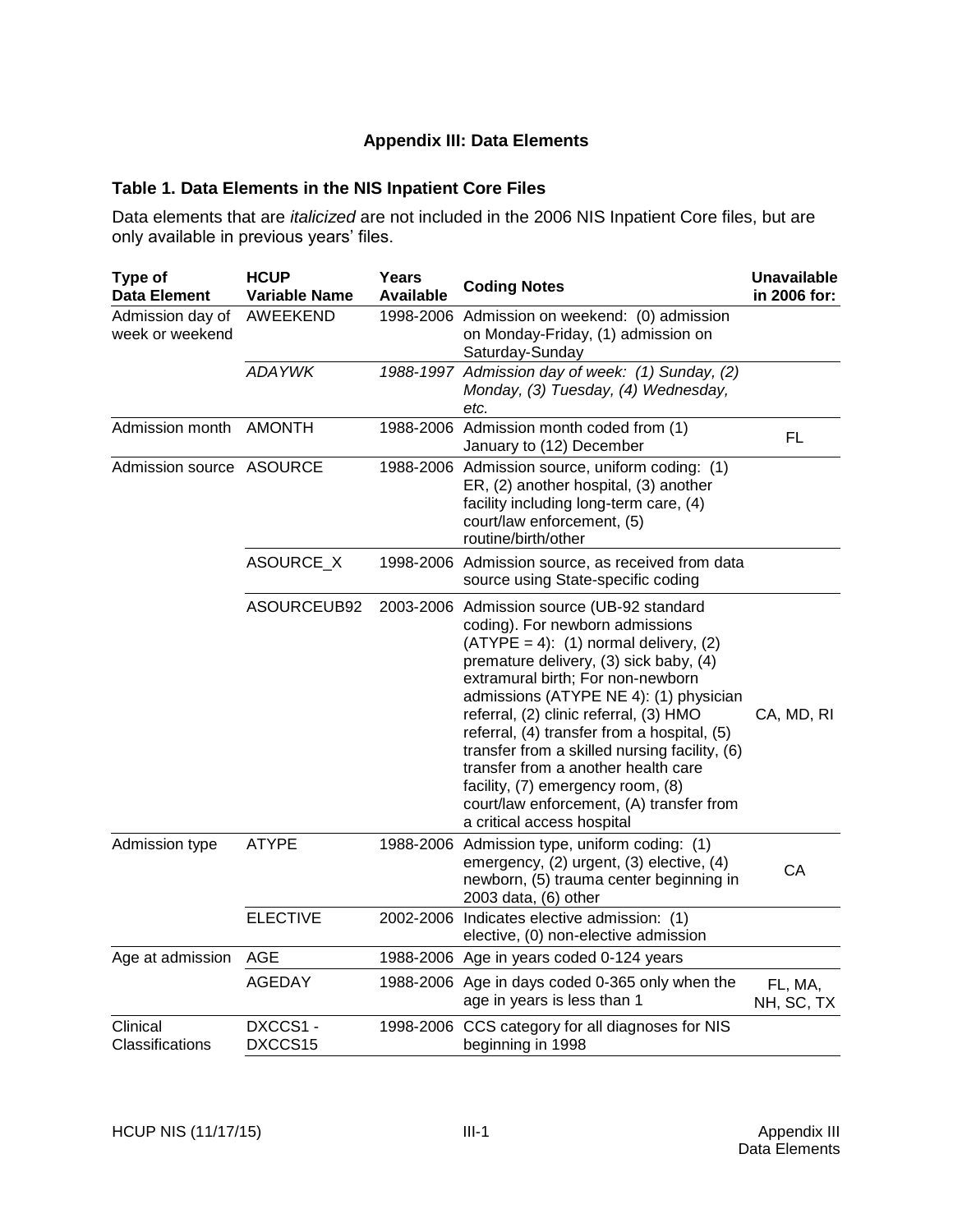| Type of<br><b>Data Element</b>                                                                    | <b>HCUP</b><br><b>Variable Name</b> | Years<br><b>Available</b> | <b>Coding Notes</b>                                                                                                                                                                                                                                                                                                                    | <b>Unavailable</b><br>in 2006 for: |
|---------------------------------------------------------------------------------------------------|-------------------------------------|---------------------------|----------------------------------------------------------------------------------------------------------------------------------------------------------------------------------------------------------------------------------------------------------------------------------------------------------------------------------------|------------------------------------|
| Software (CCS)<br>category                                                                        | DCCHPR1                             |                           | 1988-1997 CCS category for principal diagnosis for<br>NIS prior to 1998. CCS was formerly<br>called the Clinical Classifications for<br>Health Policy Research (CCHPR).                                                                                                                                                                |                                    |
|                                                                                                   | PRCCS1-<br>PRCCS15                  |                           | 1998-2006 CCS category for all procedures for NIS<br>beginning in 1998                                                                                                                                                                                                                                                                 |                                    |
|                                                                                                   | PCCHPR1                             |                           | 1988-1997 CCS category for principal procedure for<br>NIS prior to 1998. CCS was formerly<br>called the Clinical Classifications for<br>Health Policy Research (CCHPR).                                                                                                                                                                |                                    |
| Data source                                                                                       | <b>DSNUM</b>                        |                           | 1988-1997 Data source number                                                                                                                                                                                                                                                                                                           |                                    |
| information                                                                                       | <b>DSTYPE</b>                       |                           | 1988-1997 Data source type: (1) State data<br>organization, (2) Hospital association, (3)<br>Consortia                                                                                                                                                                                                                                 |                                    |
| Diagnosis<br>information                                                                          | DX1 - DX15                          |                           | 1988-2006 Diagnoses, principal and secondary<br>(ICD-9-CM). Beginning in 2003, the<br>diagnosis array does not include any<br>external cause of injury codes. These<br>codes have been stored in a separate<br>array ECODEn.                                                                                                           |                                    |
|                                                                                                   | <b>NDX</b>                          |                           | 1988-2006 Number of diagnoses coded on the<br>original record                                                                                                                                                                                                                                                                          |                                    |
|                                                                                                   | <b>DSNDX</b>                        |                           | 1988-1997 Number of diagnosis fields provided by<br>the data source                                                                                                                                                                                                                                                                    |                                    |
|                                                                                                   | <b>DXSYS</b>                        |                           | 1988-1997 Diagnosis system (ICD-9-CM)                                                                                                                                                                                                                                                                                                  |                                    |
|                                                                                                   | DXV1 - DXV15                        |                           | 1988-1997 Diagnosis validity flags                                                                                                                                                                                                                                                                                                     |                                    |
| Diagnosis Related                                                                                 | <b>DRG</b>                          |                           | 1988-2006 DRG in use on discharge date                                                                                                                                                                                                                                                                                                 |                                    |
| Group (DRG)                                                                                       | <b>DRGVER</b>                       |                           | 1988-2006 Grouper version in use on discharge<br>date                                                                                                                                                                                                                                                                                  |                                    |
|                                                                                                   | <b>DRG10</b>                        |                           | 1988-1999 DRG Version 10 (effective October 1992<br>- September 1993)                                                                                                                                                                                                                                                                  |                                    |
|                                                                                                   | DRG18                               |                           | 1998-2005 DRG Version 18 (effective October 2000<br>- September 2001)                                                                                                                                                                                                                                                                  |                                    |
|                                                                                                   | DRG24                               | 2006                      | DRG Version 24 (effective October 2006<br>- September 2007)                                                                                                                                                                                                                                                                            |                                    |
| Discharge quarter DQTR                                                                            |                                     | 1988-2006                 | Coded: (1) Jan - Mar, (2) Apr - Jun, (3)<br>Jul - Sep, (4) Oct - Dec                                                                                                                                                                                                                                                                   |                                    |
|                                                                                                   | DQTR_X                              | 2006                      | Discharge quarter, as received from data<br>source                                                                                                                                                                                                                                                                                     |                                    |
| Discharge weights DISCWT<br>(Weights for 1988-<br>1993 are on<br><b>Hospital Weights</b><br>file) |                                     | 1998-2006                 | Discharge weight on Core file and<br>Hospital Weights file for NIS beginning in<br>1998. In all data years except 2000, this<br>weight is used to create national<br>estimates for all analyses. In 2000 only,<br>this weight is used to create national<br>estimates for all analyses, excluding<br>those that involve total charges. |                                    |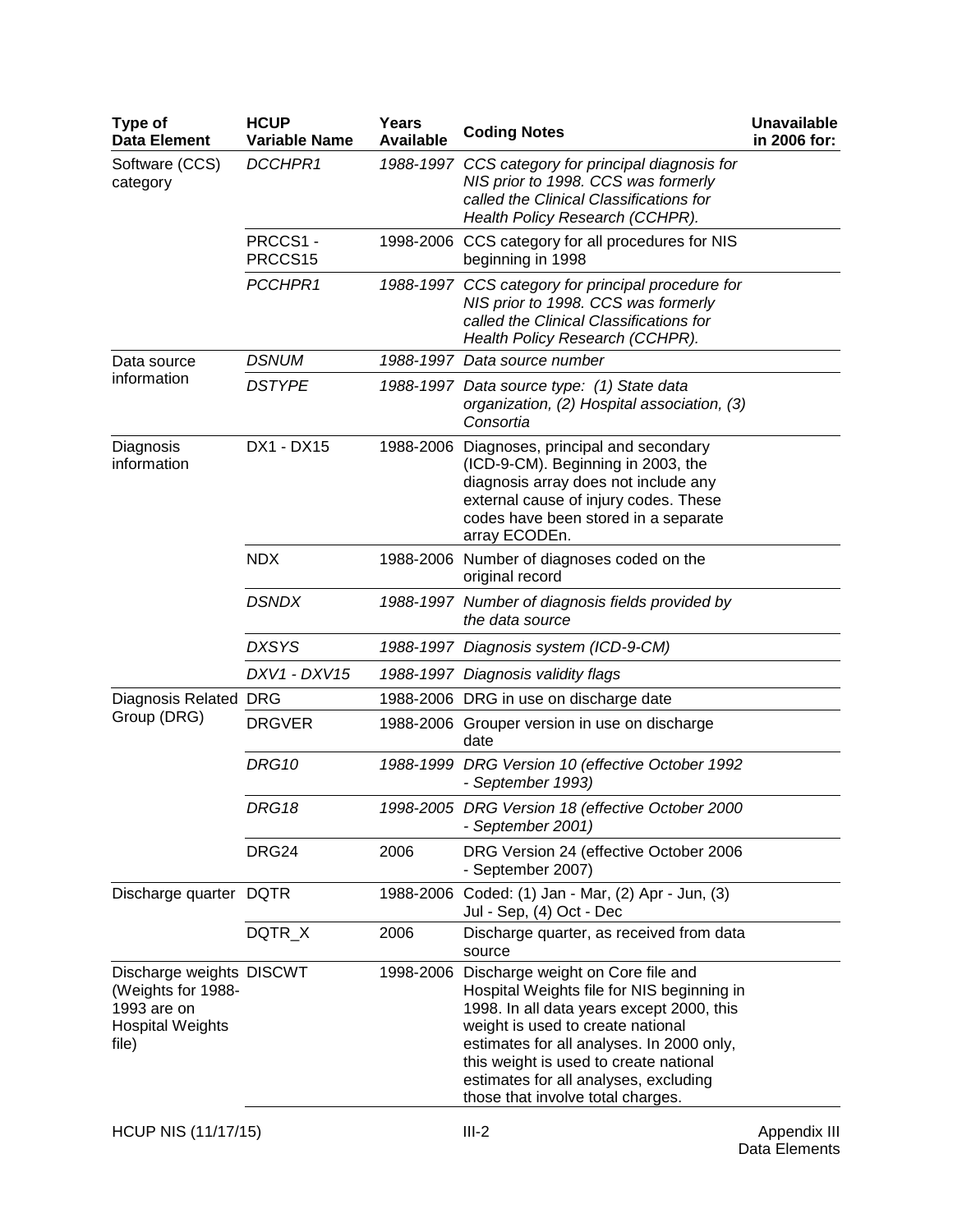| Type of<br><b>Data Element</b>                  | <b>HCUP</b><br><b>Variable Name</b> | <b>Years</b><br><b>Available</b> | <b>Coding Notes</b>                                                                                                                                                                                                                                                                                                                  | <b>Unavailable</b><br>in 2006 for: |
|-------------------------------------------------|-------------------------------------|----------------------------------|--------------------------------------------------------------------------------------------------------------------------------------------------------------------------------------------------------------------------------------------------------------------------------------------------------------------------------------|------------------------------------|
|                                                 | <b>DISCWT U</b>                     |                                  | 1993-1997 Discharge weight on Core file and<br>Hospital Weights file for NIS prior to<br>1998                                                                                                                                                                                                                                        |                                    |
|                                                 | <b>DISCWTcharge</b>                 | 2000                             | Discharge weight for national estimates<br>of total charges. In 2000 only, this weight<br>is used to create national estimates for<br>analyses that involve total charges.                                                                                                                                                           |                                    |
|                                                 | DISCWT10                            |                                  | 1998-2004 Discharge weight on 10% subsample<br>Core file for NIS from 1998 to 2004. In all<br>data years except 2000, this weight is<br>used to create national estimates for all<br>analyses. In 2000 only, this weight is<br>used to create national estimates for all<br>analyses, excluding those that involve<br>total charges. |                                    |
|                                                 | D10CWT U                            |                                  | 1993-1997 Discharge weight on 10% subsample<br>Core file for NIS prior to 1998                                                                                                                                                                                                                                                       |                                    |
|                                                 | DISCWTcharge10 2000                 |                                  | Discharge weight for national estimates<br>of total charges on 10% subsample file.<br>In 2000 only, this weight is used to<br>create national estimates for analyses<br>that involve total charges.                                                                                                                                  |                                    |
| Discharge year                                  | <b>YEAR</b>                         | 1988-2006                        |                                                                                                                                                                                                                                                                                                                                      |                                    |
| Disposition of<br>patient (discharge<br>status) | <b>DISP</b>                         |                                  | 1988-1997 Disposition of patient, uniform coding<br>used prior to 1998: (1) routine, (2) short-<br>term hospital, (3) skilled nursing facility,<br>(4) intermediate care facility, (5) another<br>type of facility, (6) home health care, (7)<br>against medical advice, (20) died                                                   |                                    |
|                                                 | <b>DIED</b>                         |                                  | 1988-2006 Indicates in-hospital death: (0) did not<br>die during hospitalization, (1) died during<br>hospitalization                                                                                                                                                                                                                 |                                    |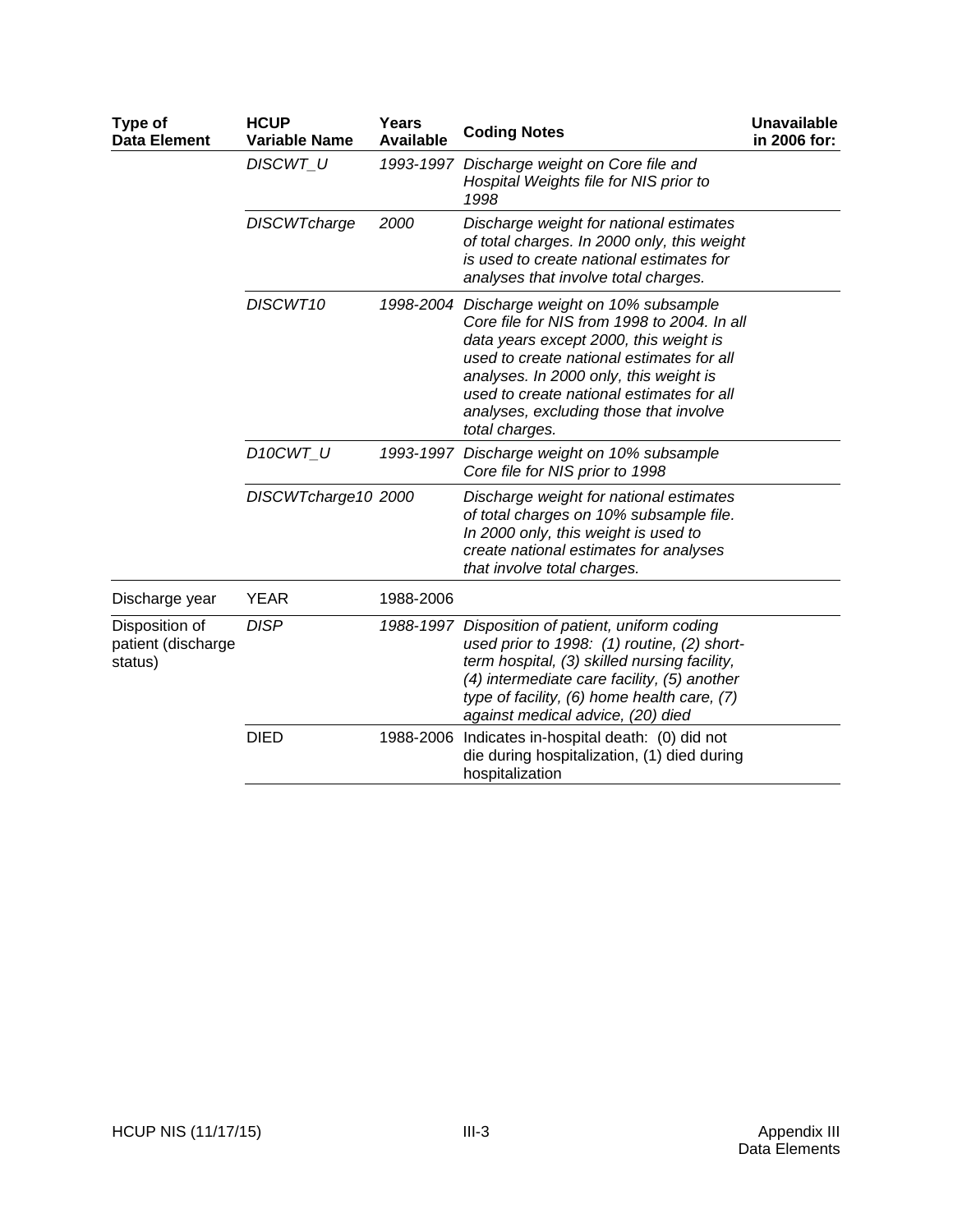| Type of<br><b>Data Element</b>                         | <b>HCUP</b><br><b>Variable Name</b> | Years<br><b>Available</b> | <b>Coding Notes</b>                                                                                                                                                                                                                                                                                                                                                                                                                                                                                                                                                                                                                                                                                                                                                                                                                                             | <b>Unavailable</b><br>in 2006 for:                         |
|--------------------------------------------------------|-------------------------------------|---------------------------|-----------------------------------------------------------------------------------------------------------------------------------------------------------------------------------------------------------------------------------------------------------------------------------------------------------------------------------------------------------------------------------------------------------------------------------------------------------------------------------------------------------------------------------------------------------------------------------------------------------------------------------------------------------------------------------------------------------------------------------------------------------------------------------------------------------------------------------------------------------------|------------------------------------------------------------|
|                                                        | DISPUB92                            |                           | 1998-2006 Disposition of patient, UB-92 coding: (1)<br>routine, (2) short-term hospital, (3) skilled<br>nursing facility, (4) intermediate care, (5)<br>another type of facility, (6) home health<br>care, (7) against medical advice, (8)<br>home IV provider, (20) died in hospital,<br>(40) died at home, (41) died in a medical<br>facility, (42) died, place unknown, (43)<br>alive, Federal health facility, (50)<br>Hospice, home, (51) Hospice, medical<br>facility, (61) hospital-based Medicare<br>approved swing bed, (62) another<br>rehabilitation facility, (63) long-term care<br>hospital, (64) certified nursing facility,<br>(65) psychiatric hospital, (66) critical<br>access hospital (71) another institution<br>for outpatient services, (72) this<br>institution for outpatient services, (99)<br>discharged alive, destination unknown | CA, IN, MD                                                 |
|                                                        | <b>DISPUNIFORM</b>                  |                           | 1998-2006 Disposition of patient, uniform coding<br>used beginning in 1998: (1) routine, (2)<br>transfer to short-term hospital, (5) other<br>transfers, including skilled nursing<br>facility, intermediate care, and another<br>type of facility, (6) home health care, (7)<br>against medical advice, (20) died in<br>hospital, (99) discharged alive,<br>destination unknown                                                                                                                                                                                                                                                                                                                                                                                                                                                                                |                                                            |
| External causes of ECODE1 -<br>injury and<br>poisoning | ECODE4                              |                           | 2003-2006 External cause of injury and poisoning<br>code, primary and secondary (ICD-9-<br>CM). Beginning in 2003, external cause<br>of injury codes are stored in a separate<br>array ECODEn from the diagnosis codes<br>in the array DXn. Prior to 2003, these<br>codes are contained in the diagnosis<br>array (DXn).                                                                                                                                                                                                                                                                                                                                                                                                                                                                                                                                        |                                                            |
|                                                        | $E_{CCS1}$ -<br>E_CCS4              |                           | 2003-2006 CCS category for the external cause of<br>injury and poisoning codes                                                                                                                                                                                                                                                                                                                                                                                                                                                                                                                                                                                                                                                                                                                                                                                  |                                                            |
|                                                        | <b>NECODE</b>                       |                           | 2003-2006 Number of external cause of injury codes<br>on the original record. A maximum of 4<br>codes are retained on the NIS.                                                                                                                                                                                                                                                                                                                                                                                                                                                                                                                                                                                                                                                                                                                                  |                                                            |
| Gender of patient FEMALE                               |                                     |                           | 1998-2006 Indicates gender for NIS beginning in<br>1998: (0) male, (1) female                                                                                                                                                                                                                                                                                                                                                                                                                                                                                                                                                                                                                                                                                                                                                                                   |                                                            |
|                                                        | <b>SEX</b>                          |                           | 1988-1997 Indicates gender for NIS prior to 1998:<br>$(1)$ male, $(2)$ female                                                                                                                                                                                                                                                                                                                                                                                                                                                                                                                                                                                                                                                                                                                                                                                   |                                                            |
| Hospital<br>information                                | <b>DSHOSPID</b>                     |                           | 1988-2006 Hospital number as received from the<br>data source                                                                                                                                                                                                                                                                                                                                                                                                                                                                                                                                                                                                                                                                                                                                                                                                   | GA, HI, IN,<br>KS, MI, NE,<br>OH, OK,<br>SC, SD, TN,<br>TХ |

Appendix III<br>Data Elements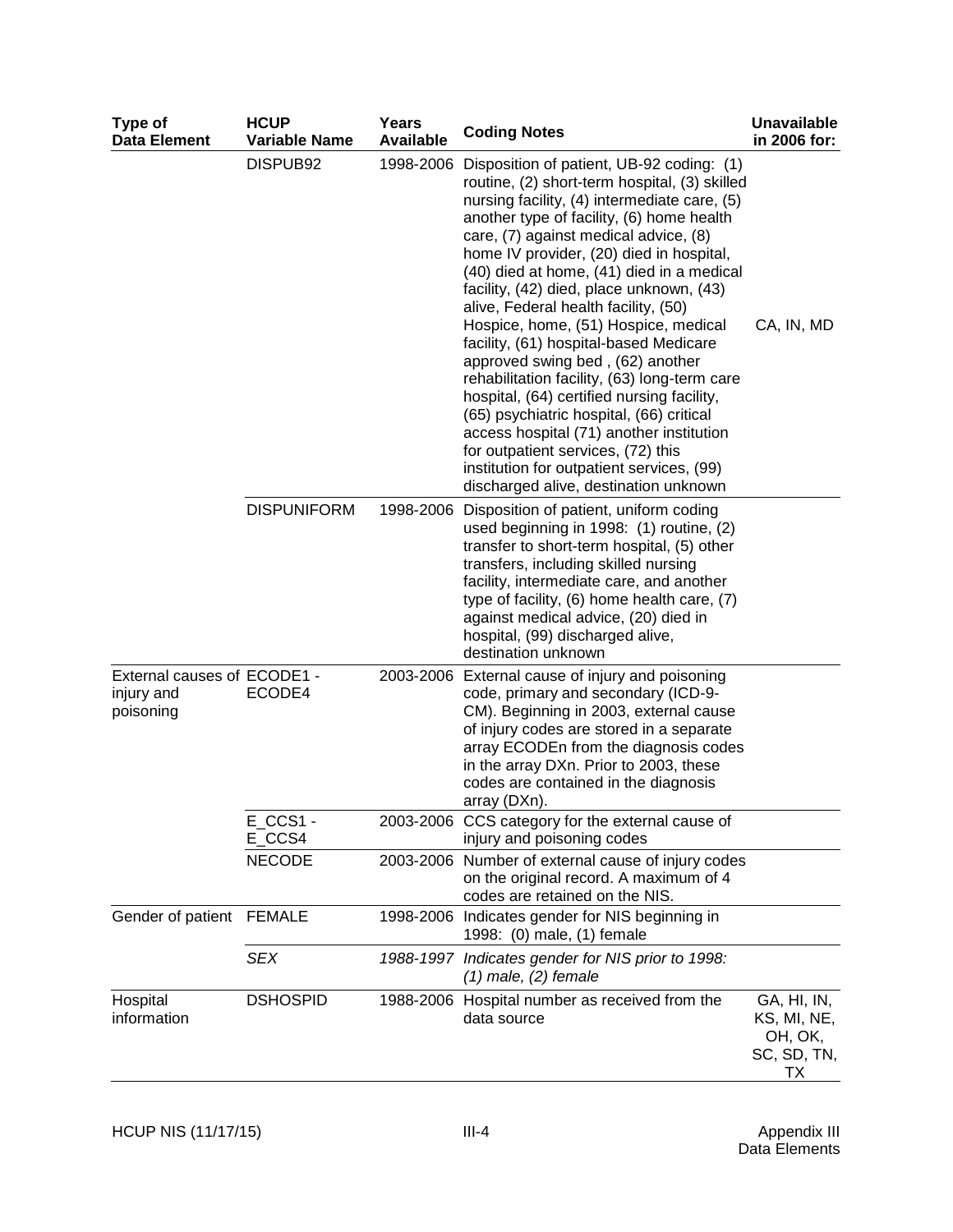| Type of<br><b>Data Element</b>                                   | <b>HCUP</b><br><b>Variable Name</b> | Years<br><b>Available</b> | <b>Coding Notes</b>                                                                                                                                                                                                                                                                                                                          | <b>Unavailable</b><br>in 2006 for: |
|------------------------------------------------------------------|-------------------------------------|---------------------------|----------------------------------------------------------------------------------------------------------------------------------------------------------------------------------------------------------------------------------------------------------------------------------------------------------------------------------------------|------------------------------------|
|                                                                  | <b>HOSPID</b>                       |                           | 1988-2006 HCUP hospital number (links to Hospital<br>Weights file)                                                                                                                                                                                                                                                                           |                                    |
|                                                                  | <b>HOSPST</b>                       |                           | 1988-2006 State postal code for the hospital (e.g.,<br>AZ for Arizona)                                                                                                                                                                                                                                                                       |                                    |
|                                                                  | <b>HOSPSTCO</b>                     |                           | 1988-2002 Modified Federal Information Processing<br>Standards (FIPS) State/county code for<br>the hospital links to Area Resource File<br>(available from the Bureau of Health<br>Professions, Health Resources and<br>Services Administration). Beginning in<br>2003, this data element is available only<br>on the Hospital Weights file. |                                    |
|                                                                  | NIS_STRATUM                         |                           | 2000-2006 Stratum used to sample hospitals, based<br>on geographic region, control,<br>location/teaching status, and bed size.<br>Stratum information is also contained in<br>the Hospital Weights file.                                                                                                                                     |                                    |
| Indicates in-<br>hospital birth                                  | <b>HOSPBRTH</b>                     | 2006                      | Indicator that discharge record includes<br>diagnosis of birth that occurred in the<br>hospital                                                                                                                                                                                                                                              |                                    |
| Length of stay                                                   | LOS                                 |                           | 1988-2006 Length of stay, edited                                                                                                                                                                                                                                                                                                             |                                    |
|                                                                  | $LOS_X$                             |                           | 1988-2006 Length of stay, as received from data<br>source                                                                                                                                                                                                                                                                                    |                                    |
| Location of the<br>patient                                       | PL_UR_CAT4                          |                           | 2003-2006 Urban-rural designation for patient's<br>county of residence: (1) large<br>metropolitan, (2) small metropolitan, (3)<br>micropolitan, (4) non-core                                                                                                                                                                                 |                                    |
| Major Diagnosis                                                  | <b>MDC</b>                          |                           | 1988-2006 MDC in use on discharge date                                                                                                                                                                                                                                                                                                       |                                    |
| Category (MDC)                                                   | MDC10                               |                           | 1988-1999 MDC Version 10 (effective October 1992<br>- September 1993)                                                                                                                                                                                                                                                                        |                                    |
|                                                                  | MDC18                               |                           | 1998-2005 MDC Version 18 (effective October 2000<br>- September 2001)                                                                                                                                                                                                                                                                        |                                    |
|                                                                  | MDC <sub>24</sub>                   | 2006                      | MDC Version 24 (effective October 2006<br>- September 2007)                                                                                                                                                                                                                                                                                  |                                    |
| Median household ZIPINC_QRTL<br>income for<br>patient's ZIP Code |                                     | 2003-2006                 | Median household income quartiles for<br>patient's ZIP Code. For 2005, the median<br>income quartiles are defined as: (1) \$1 -<br>$$35,999; (2) $36,000 - $44,999; (3)$<br>\$45,000 - \$58,999; and (4) \$59,000 or<br>more.                                                                                                                |                                    |
|                                                                  | <b>ZIPINC</b>                       |                           | 1998-2002 Median household income category in<br>files beginning in 1998: (1) \$1-\$24,999,<br>(2) \$25,000-\$34,999, (3) \$35,000-<br>\$44,999, (4) \$45,000 and above                                                                                                                                                                      |                                    |
|                                                                  | ZIPINC4                             |                           | 1988-1997 Median household income category in<br>files prior to 1998: (1) \$1-\$25,000, (2)<br>\$25,001-\$30,000, (3) \$30,001-\$35,000,<br>(4) \$35,001 and above                                                                                                                                                                           |                                    |
| <b>HCUP NIS (11/17/15)</b>                                       |                                     |                           | $III-5$                                                                                                                                                                                                                                                                                                                                      | Appendix III<br>Dota Elamanto      |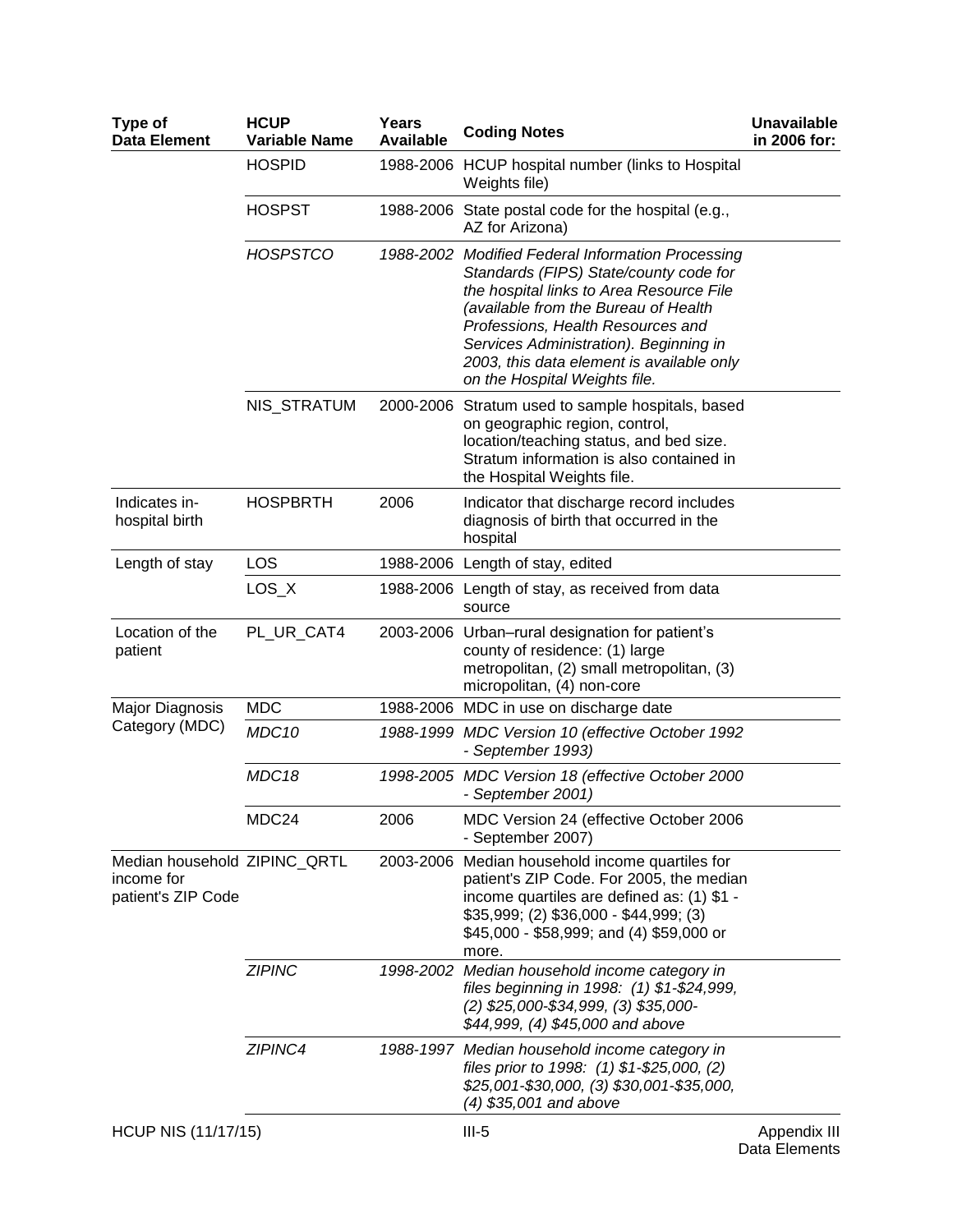| Type of<br><b>Data Element</b>    | <b>HCUP</b><br><b>Variable Name</b> | Years<br><b>Available</b> | <b>Coding Notes</b>                                                                                                                                                                                                                                                                                     | <b>Unavailable</b><br>in 2006 for:                         |
|-----------------------------------|-------------------------------------|---------------------------|---------------------------------------------------------------------------------------------------------------------------------------------------------------------------------------------------------------------------------------------------------------------------------------------------------|------------------------------------------------------------|
|                                   | ZIPINC8                             |                           | 1988-1997 Median household income category in<br>files prior to 1998: (1) \$1-\$15,000, (2)<br>\$15,001-\$20,000, (3) \$20,001-\$25,000,<br>$(4)$ \$25,001-\$30,000, $(5)$ \$30,001-<br>\$35,000, (6) \$35,001-\$40,000, (7)<br>\$40,001-\$45,000, (8) \$45,001 or more                                 |                                                            |
| Neonatal/ maternal NEOMAT<br>flag |                                     |                           | 1988-2006 Assigned from diagnoses and procedure<br>codes: (0) not maternal or neonatal, (1)<br>maternal diagnosis or procedure, (2)<br>neonatal diagnosis, (3) maternal and<br>neonatal on same record                                                                                                  |                                                            |
| Payer information PAY1            |                                     |                           | 1988-2006 Expected primary payer, uniform: (1)<br>Medicare, (2) Medicaid, (3) private<br>including HMO, (4) self-pay, (5) no<br>charge, (6) other                                                                                                                                                       |                                                            |
|                                   | PAY1 N                              |                           | 1988-1997 Expected primary payer, nonuniform: (1)<br>Medicare, (2) Medicaid, (3) Blue Cross,<br>Blue Cross PPO, (4) commercial, PPO,<br>(5) HMO, PHP, etc., (6) self-pay, (7) no<br>charge, (8) Title V, (9) Worker's<br>Compensation, (10) CHAMPUS,<br>CHAMPVA, (11) other government, (12)<br>other   |                                                            |
|                                   | PAY1_X                              |                           | 1998-2006 Expected primary payer, as received<br>from the data source                                                                                                                                                                                                                                   |                                                            |
|                                   | PAY <sub>2</sub>                    |                           | 1988-2006 Expected secondary payer, uniform: (1) AZ, CA, CO,<br>Medicare, (2) Medicaid, (3) private<br>including HMO, (4) self-pay, (5) no<br>charge, (6) other                                                                                                                                         | FL, HI, IA,<br>NH, OH,<br>OK, RI, SD,<br>VA                |
|                                   | PAY2_N                              |                           | 1988-1997 Expected secondary payer, nonuniform:<br>(1) Medicare, (2) Medicaid, (3) Blue<br>Cross, Blue Cross PPO, (4) commercial,<br>PPO, (5) HMO, PHP, etc., (6) self-pay,<br>(7) no charge, (8) Title V, (9) Worker's<br>Compensation, (10) CHAMPUS,<br>CHAMPVA, (11) other government, (12)<br>other |                                                            |
|                                   | PAY2_X                              |                           | 1998-2006 Expected secondary payer, as received<br>from the data source                                                                                                                                                                                                                                 | AZ, CA, CO,<br>FL, HI, IA,<br>NH, OH,<br>OK, RI, SD,<br>VA |
| Physician<br>identifiers,         | MDID_S                              | 1988-2000                 | Synthetic attending physician number in<br>files prior to 2001                                                                                                                                                                                                                                          |                                                            |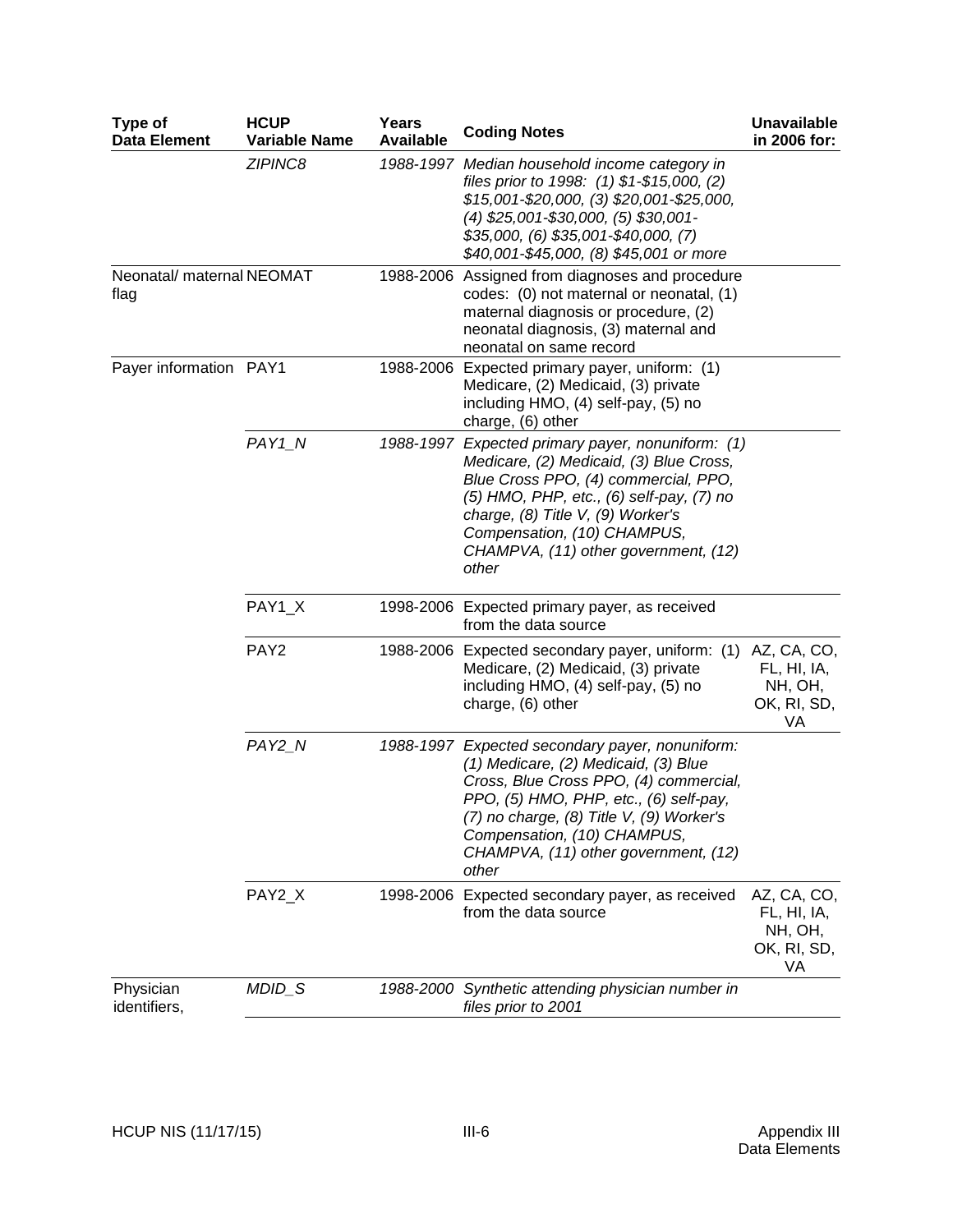| Type of<br><b>Data Element</b>  | <b>HCUP</b><br><b>Variable Name</b> | Years<br><b>Available</b> | <b>Coding Notes</b>                                                                                                                     | <b>Unavailable</b><br>in 2006 for:                                 |
|---------------------------------|-------------------------------------|---------------------------|-----------------------------------------------------------------------------------------------------------------------------------------|--------------------------------------------------------------------|
| synthetic                       | MDNUM1_R                            |                           | 2003-2006 Re-identified attending physician number<br>in files starting in 2003                                                         | CA, CT, GA,<br>HI, IL, IN,<br>MA, NC,<br>OH, OK, UT,<br>VT, WI, WV |
| Procedure                       | MDNUM1_S                            |                           | 2001-2002 Synthetic attending physician number in<br>files beginning in 2001 and discontinued<br>in 2003                                |                                                                    |
|                                 | SURGID_S                            |                           | 1988-2000 Synthetic secondary physician number in<br>files prior to 2001                                                                |                                                                    |
|                                 | MDNUM2_R                            |                           | 2003-2006 Re-identified secondary physician<br>number in files starting in 2003                                                         | CA, CT, GA,<br>HI, IL, IN,<br>MA, NC,<br>OH, OK, UT,<br>VT, WI, WV |
|                                 | MDNUM2_S                            |                           | 2001-2002 Synthetic secondary physician number in<br>files beginning in 2001 and discontinued<br>in 2003                                |                                                                    |
| information                     | <b>PR1 - PR15</b>                   |                           | 1988-2006 Procedures, principal and secondary<br>$(ICD-9-CM)$                                                                           |                                                                    |
|                                 | <b>NPR</b>                          |                           | 1988-2006 Number of procedures coded on the<br>original record                                                                          |                                                                    |
|                                 | <b>DSNPR</b>                        |                           | 1988-1997 Number of procedure fields in this data<br>source                                                                             |                                                                    |
|                                 | <b>PRSYS</b>                        |                           | 1988-1997 Procedure system (ICD-9-CM)                                                                                                   |                                                                    |
|                                 | PRV1-PRV15                          |                           | 1988-1997 Procedure validity flag                                                                                                       |                                                                    |
|                                 | PRDAY1                              |                           | 1988-2006 Number of days from admission to<br>principal procedure.                                                                      | IL, OH, OK,<br>UT, WA, WV                                          |
|                                 | PRDAY2 -<br>PRDAY15                 |                           | 1998-2006 Number of days from admission to<br>secondary procedures                                                                      | AZ, CO, IL,<br>IN, MI, NV,<br>OH, OK, UT,<br>VA, WA, WI,<br>WV     |
| Race of patient                 | <b>RACE</b>                         |                           | 1988-2006 Race, uniform coding: (1) white, (2)<br>black, (3) Hispanic, (4) Asian or Pacific<br>Islander, (5) Native American, (6) other | GA, IL, KY,<br>MN, NV,<br>OH, OR,<br>WA, WV                        |
| Record identifier,<br>synthetic | <b>KEY</b>                          |                           | 1998-2006 Unique record number for file beginning<br>in 1998                                                                            |                                                                    |
|                                 | SEQ                                 |                           | 1988-1997 Unique record number for NIS prior to<br>1998                                                                                 |                                                                    |
|                                 | SEQ_SID                             |                           | 1988-1997 Unique record number for NIS prior to                                                                                         |                                                                    |
| <b>HCUP NIS (11/17/15)</b>      |                                     |                           | $III-7$                                                                                                                                 | Appendix III                                                       |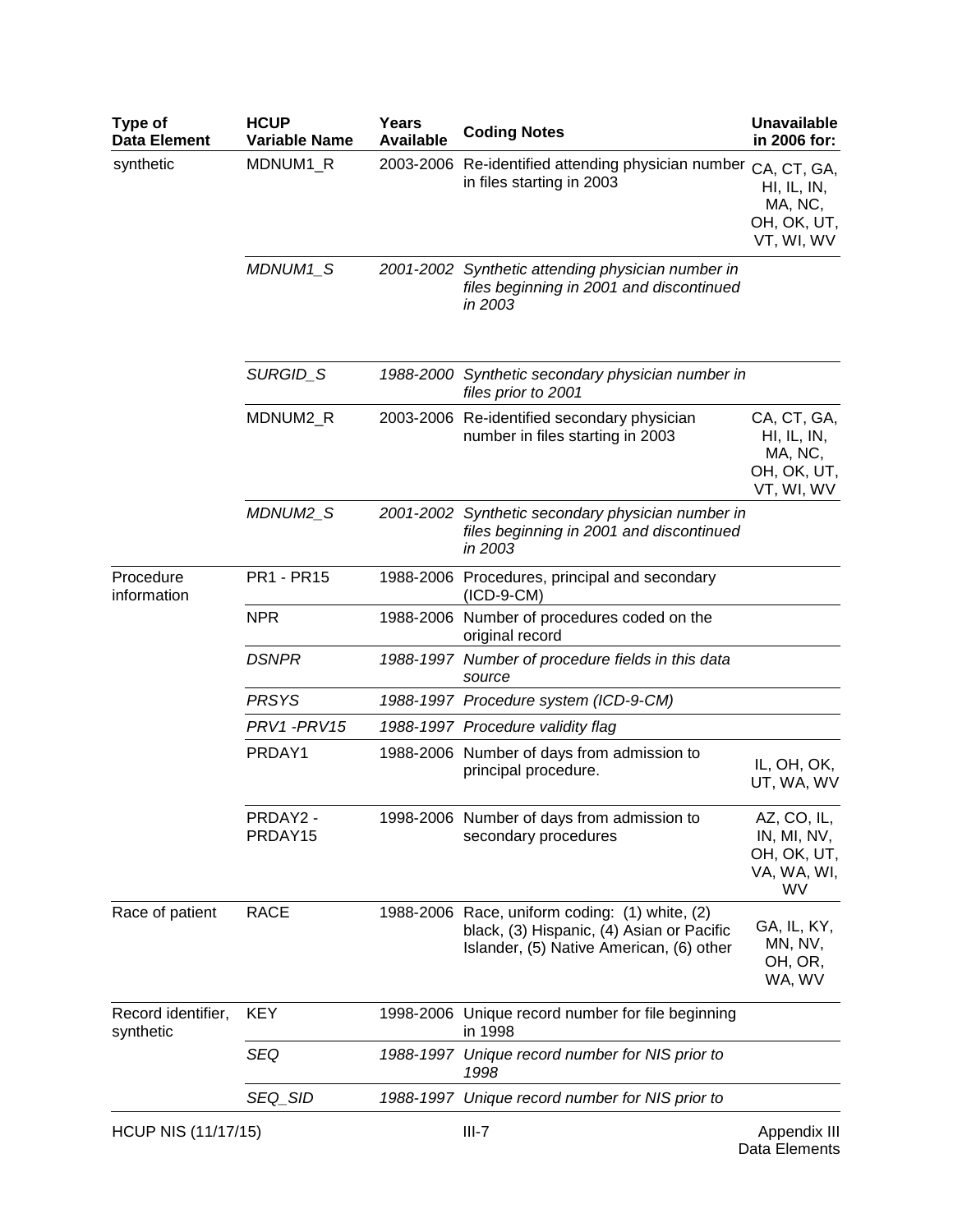| Type of<br><b>Data Element</b> | <b>HCUP</b><br><b>Variable Name</b> | Years<br><b>Available</b> | <b>Coding Notes</b>                                      | Unavailable<br>in 2006 for: |
|--------------------------------|-------------------------------------|---------------------------|----------------------------------------------------------|-----------------------------|
|                                |                                     |                           | 1998                                                     |                             |
|                                | <b>PROCESS</b>                      |                           | 1988-1997 Processing number for NIS prior to 1998        |                             |
| Total charges                  | ТОТСНС                              |                           | 1988-2006 Total charges, edited                          |                             |
|                                | TOTCHG X                            |                           | 1988-2006 Total charges, as received from data<br>source |                             |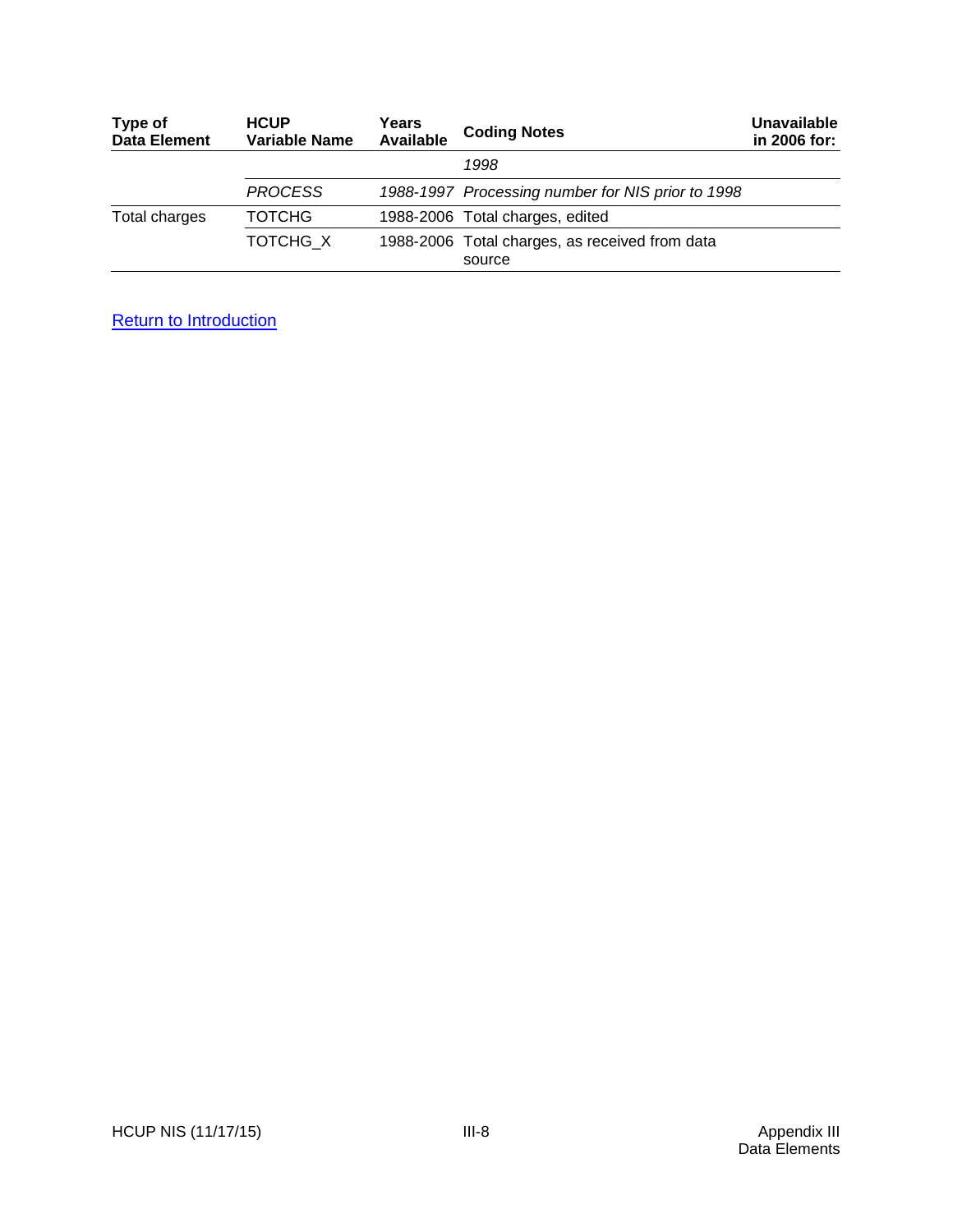## <span id="page-62-0"></span>**Table 2. Data Elements in the NIS Hospital Weights Files**

Data elements that are *italicized* are not included in the 2006 NIS Hospital Weights File, but are only available in previous years' files.

| Type of                 | <b>HCUP</b><br>Data Element Variable Name | Years<br><b>Available</b> | <b>Coding Notes</b>                                                                                                                                                                                                                                                                                            | <b>Unavailable</b><br>in 2006 for: |
|-------------------------|-------------------------------------------|---------------------------|----------------------------------------------------------------------------------------------------------------------------------------------------------------------------------------------------------------------------------------------------------------------------------------------------------------|------------------------------------|
| Discharge<br>counts     | N_DISC_U                                  |                           | 1988-2006 Number of AHA universe discharges in the<br>stratum                                                                                                                                                                                                                                                  |                                    |
|                         | S_DISC_U                                  |                           | 1988-2006 Number of sampled discharges in the<br>sampling stratum (NIS_STRATUM or<br>STRATUM)                                                                                                                                                                                                                  |                                    |
|                         | S_DISC_S                                  |                           | 1988-1997 Number of sampled discharges in the<br>stratum STRAT_ST                                                                                                                                                                                                                                              |                                    |
|                         | N_DISC_F                                  |                           | 1988-1997 Number of frame discharges in the stratum                                                                                                                                                                                                                                                            |                                    |
|                         | N_DISC_S                                  |                           | 1988-1997 Number of State's discharges in the stratum                                                                                                                                                                                                                                                          |                                    |
|                         | TOTAL_DISC                                |                           | 1998-2006 Total number of discharges from this hospital<br>in the NIS                                                                                                                                                                                                                                          |                                    |
|                         | <b>TOTDSCHG</b>                           |                           | 1988-1997 Total number of discharges from this hospital<br>in the NIS                                                                                                                                                                                                                                          |                                    |
| Discharge<br>weights    | <b>DISCWT</b>                             |                           | 1998-2006 Discharge weight used in the NIS beginning<br>in 1998. In all data years except 2000, this<br>weight is used to create national estimates<br>for all analyses. In 2000 only, this weight is<br>used to create national estimates for all<br>analyses, excluding those that involve total<br>charges. |                                    |
|                         | <b>DISCWT U</b>                           |                           | 1988-1997 Discharge weights used in the NIS prior to<br>1998.                                                                                                                                                                                                                                                  |                                    |
|                         | DISCWT_F                                  |                           | 1988-1997 Discharge weights to the sample frame are<br>available only in 1988-1997                                                                                                                                                                                                                             |                                    |
|                         | DISCWT_S                                  |                           | 1988-1997 Discharge weights to the State are available<br>only in 1988-1997                                                                                                                                                                                                                                    |                                    |
|                         | <b>DISCWTcharge</b>                       | 2000                      | Discharge weight for national estimates of<br>total charges for 2000 only.                                                                                                                                                                                                                                     |                                    |
| Discharge<br>Year       | <b>YEAR</b>                               |                           | 1988-2006 Discharge year                                                                                                                                                                                                                                                                                       |                                    |
| Hospital                | N_HOSP_F                                  |                           | 1988-1997 Number of frame hospitals in the stratum                                                                                                                                                                                                                                                             |                                    |
| counts                  | N_HOSP_S                                  |                           | 1988-1997 Number of State's hospitals in the stratum                                                                                                                                                                                                                                                           |                                    |
|                         | N_HOSP_U                                  |                           | 1988-2006 Number of AHA universe hospitals in the<br>stratum                                                                                                                                                                                                                                                   |                                    |
|                         | S_HOSP_S                                  |                           | 1988-1997 Number of sampled hospitals in STRAT_ST                                                                                                                                                                                                                                                              |                                    |
|                         | S_HOSP_U                                  |                           | 1988-2006 Number of sampled hospitals in the stratum<br>(NIS_STRATUM or STRATUM)                                                                                                                                                                                                                               |                                    |
| Hospital<br>identifiers | <b>HOSPID</b>                             |                           | 1988-2006 HCUP hospital number (links to Inpatient<br>Core files)                                                                                                                                                                                                                                              |                                    |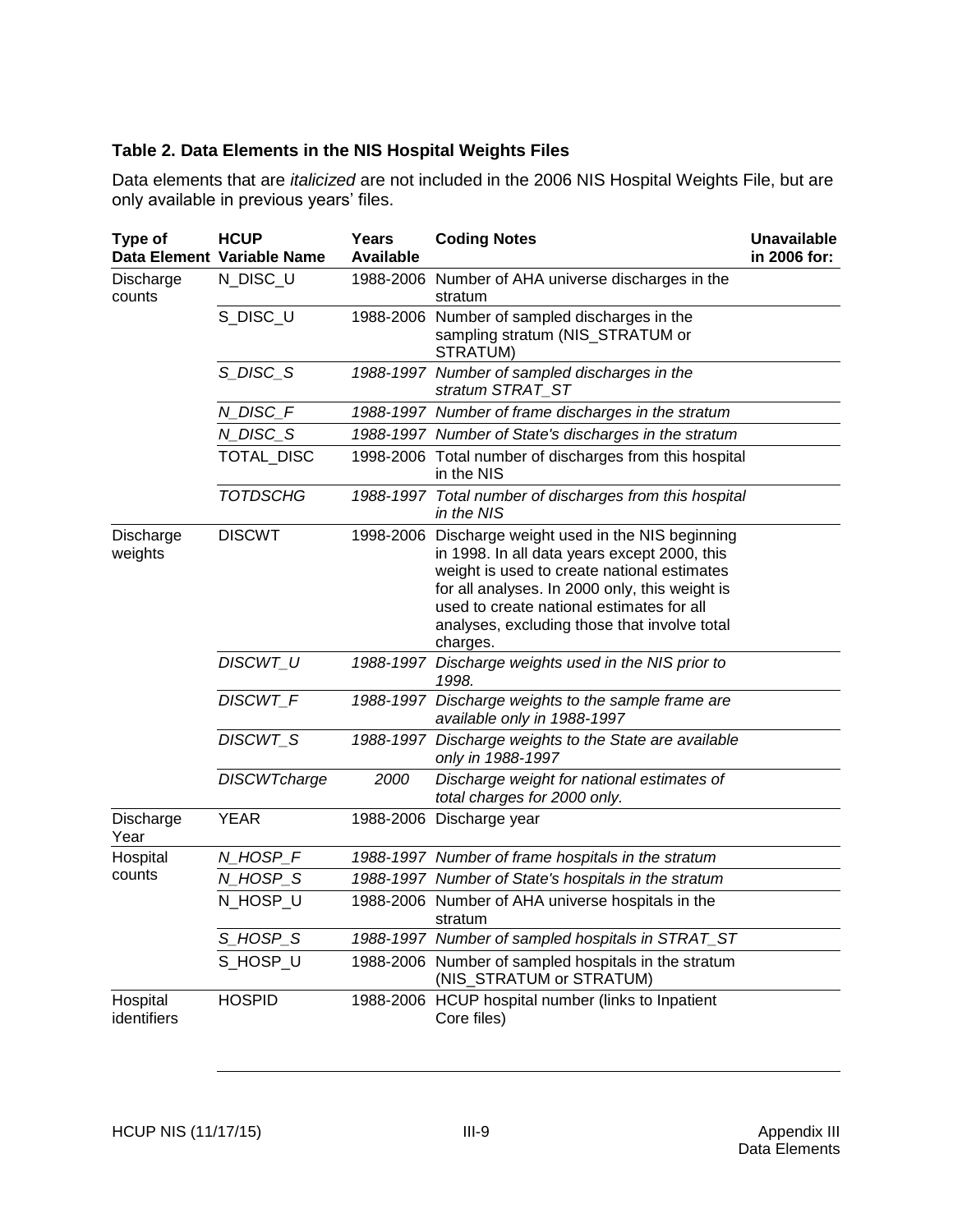| Type of                     | <b>HCUP</b><br>Data Element Variable Name | <b>Years</b><br><b>Available</b> | <b>Coding Notes</b>                                                                                                                                                                                                                                        | <b>Unavailable</b><br>in 2006 for:                             |
|-----------------------------|-------------------------------------------|----------------------------------|------------------------------------------------------------------------------------------------------------------------------------------------------------------------------------------------------------------------------------------------------------|----------------------------------------------------------------|
|                             | <b>AHAID</b>                              |                                  | 1988-2006 AHA hospital identifier that matches AHA<br>Annual Survey Database (not available for all KS, MI, NE,<br>States)                                                                                                                                 | GA, HI, IN,<br>OH, OK,<br>SC, SD, TN,<br>ТX                    |
|                             | <b>IDNUMBER</b>                           |                                  | 1988-2006 AHA hospital identifier without the leading 6<br>(not available for all States)                                                                                                                                                                  | GA, HI, IN,<br>KS, MI, NE,<br>OH, OK,<br>SC, SD, TN,<br>ТX     |
|                             | <b>HOSPNAME</b>                           |                                  | 1993-2006 Hospital name from AHA Annual Survey<br>Database (not available for all States)                                                                                                                                                                  | AR, GA, HI,<br>IN, KS, MI,<br>NE, OH,<br>OK, SC, SD,<br>TN, TX |
| Hospital<br>location        | <b>HOSPADDR</b>                           |                                  | 1993-2006 Hospital address from AHA Annual Survey<br>Database (not available for all States)                                                                                                                                                               | AR, GA, HI,<br>IN, KS, MI,<br>NE, OH,<br>OK, SC, SD,<br>TN, TX |
|                             | <b>HOSPCITY</b>                           |                                  | 1993-2006 Hospital city from AHA Annual Survey<br>Database (not available for all States)                                                                                                                                                                  | AR, GA, HI,<br>IN, KS, MI,<br>NE, OH,<br>OK, SC, SD,<br>TN, TX |
|                             | <b>HOSPST</b>                             |                                  | 1988-2006 Hospital State postal code for hospital (e.g.,<br>AZ for Arizona)                                                                                                                                                                                |                                                                |
|                             | <b>HOSPSTCO</b>                           |                                  | 2002-2006 Modified Federal Information Processing<br>Standards (FIPS) State/county code                                                                                                                                                                    | GA, HI, IN,<br>KS, MI, NE,<br>OH, OK,<br>SC, SD, TN,<br>TX     |
|                             | <b>HFIPSSTCO</b>                          |                                  | 2005-2006 Unmodified Federal Information Processing<br>Standards (FIPS) State/county code for the<br>hospital. Links to the Area Resource File<br>(available from the Bureau of Health<br>Professions, Health Resources and Services TX<br>Administration) | GA, HI, IN,<br>KS, MI, NE,<br>OH, OK,<br>SC, SD, TN,           |
|                             | <b>HOSPZIP</b>                            |                                  | 1993-2006 Hospital ZIP Code from AHA Annual Survey<br>Database (not available for all States)                                                                                                                                                              | AR, GA, HI,<br>IN, KS, MI,<br>NE, OH,<br>OK, SC, SD,<br>TN, TX |
| Hospital<br>characteristics | HOSP_BEDSIZE                              |                                  | 1998-2006 Bed size of hospital: (1) small, (2) medium,<br>$(3)$ large                                                                                                                                                                                      |                                                                |
|                             | H_BEDSZ                                   |                                  | 1993-1997 Bed size of hospital: (1) small, (2) medium,<br>(3) large                                                                                                                                                                                        |                                                                |
|                             | ST_BEDSZ                                  |                                  | 1988-1992 Bed size of hospital: (1) small, (2) medium,<br>(3) large                                                                                                                                                                                        |                                                                |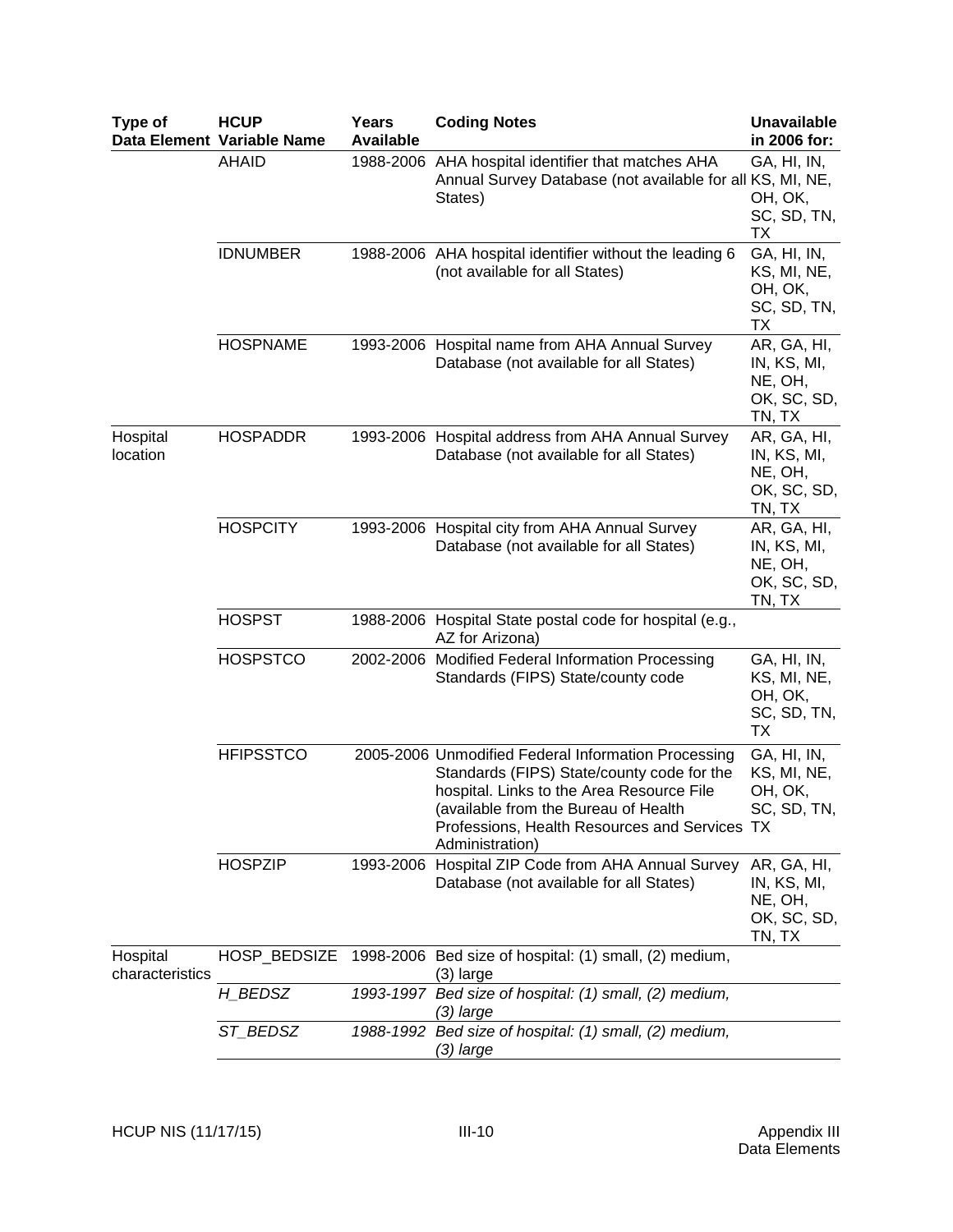| Type of             | <b>HCUP</b><br>Data Element Variable Name | <b>Years</b><br><b>Available</b> | <b>Coding Notes</b>                                                                                                                                                                                                        | <b>Unavailable</b><br>in 2006 for: |
|---------------------|-------------------------------------------|----------------------------------|----------------------------------------------------------------------------------------------------------------------------------------------------------------------------------------------------------------------------|------------------------------------|
|                     | HOSP_CONTROL 1998-2006                    |                                  | Control/ownership of hospital: (0)<br>government or private, collapsed category,<br>(1) government, nonfederal, public, (2)<br>private, non-profit, voluntary, (3) private,<br>invest-own, (4) private, collapsed category |                                    |
|                     | H_CONTRL                                  |                                  | 1993-1997 Control/ownership of hospital: (1)<br>government, nonfederal (2) private, non-<br>profit (3) private, investor-own                                                                                               |                                    |
|                     | ST_OWNER                                  |                                  | 1988-1992 Control/ownership of hospital: (1) public (2)<br>private, non-profit (3) private for profit                                                                                                                      |                                    |
|                     | HOSP_<br><b>LOCATION</b>                  |                                  | 1998-2006 Location: (0) rural, (1) urban                                                                                                                                                                                   |                                    |
|                     | H_LOC                                     |                                  | 1993-1997 Location: (0) rural, (1) urban                                                                                                                                                                                   |                                    |
|                     | <b>HOSP</b><br><b>LOCTEACH</b>            |                                  | 1998-2006 Location/teaching status of hospital: (1) rural,<br>(2) urban non-teaching, (3) urban teaching                                                                                                                   |                                    |
|                     | H_LOCTCH                                  |                                  | 1993-1997 Location/teaching status of hospital: (1) rural,<br>(2) urban non-teaching, (3) urban teaching                                                                                                                   |                                    |
|                     | LOCTEACH                                  |                                  | 1988-1992 Location/teaching status of hospital: (1) rural,<br>(2) urban non-teaching, (3) urban teaching                                                                                                                   |                                    |
|                     | HOSP_REGION                               |                                  | 1998-2006 Region of hospital: (1) Northeast, (2)<br>Midwest, (3) South, (4) West                                                                                                                                           |                                    |
|                     | H_REGION                                  |                                  | 1993-1997 Region of hospital: (1) Northeast, (2)<br>Midwest, (3) South, (4) West                                                                                                                                           |                                    |
|                     | ST_REG                                    |                                  | 1988-1992 Region of hospital: (1) Northeast, (2)<br>Midwest, (3) South, (4) West                                                                                                                                           |                                    |
|                     | HOSP_TEACH                                |                                  | 1998-2006 Teaching status of hospital: (0) non-teaching,<br>(1) teaching                                                                                                                                                   |                                    |
|                     | $H$ <sub>_</sub> $TCH$                    |                                  | 1993-1997 Teaching status of hospital: (0) non-teaching,<br>(1) teaching                                                                                                                                                   |                                    |
|                     | NIS_STRATUM                               |                                  | 1998-2006 Stratum used to sample hospitals beginning<br>in 1998; includes geographic region, control,<br>location/teaching status, and bed size                                                                            |                                    |
|                     | <b>STRATUM</b>                            |                                  | 1988-1997 Stratum used to sample hospitals prior to<br>1998; includes geographic region, control,<br>location/teaching status, and bed size                                                                                |                                    |
|                     | STRAT_ST                                  |                                  | 1988-1997 Stratum for State-specific weights                                                                                                                                                                               |                                    |
| Hospital<br>weights | <b>HOSPWT</b>                             |                                  | 1998-2006 Weight to hospitals in AHA universe (i.e.,<br>total U.S.) beginning in 1998                                                                                                                                      |                                    |
|                     | HOSPWT_U                                  |                                  | 1988-1997 Weight to hospitals in AHA universe (i.e.,<br>total U.S.) prior to 1998                                                                                                                                          |                                    |
|                     | HOSPWT F                                  |                                  | 1988-1997 Weight to hospitals in the sample frame                                                                                                                                                                          |                                    |
|                     | HOSPWT_S                                  |                                  | 1988-1997 Weight to hospitals in the State                                                                                                                                                                                 |                                    |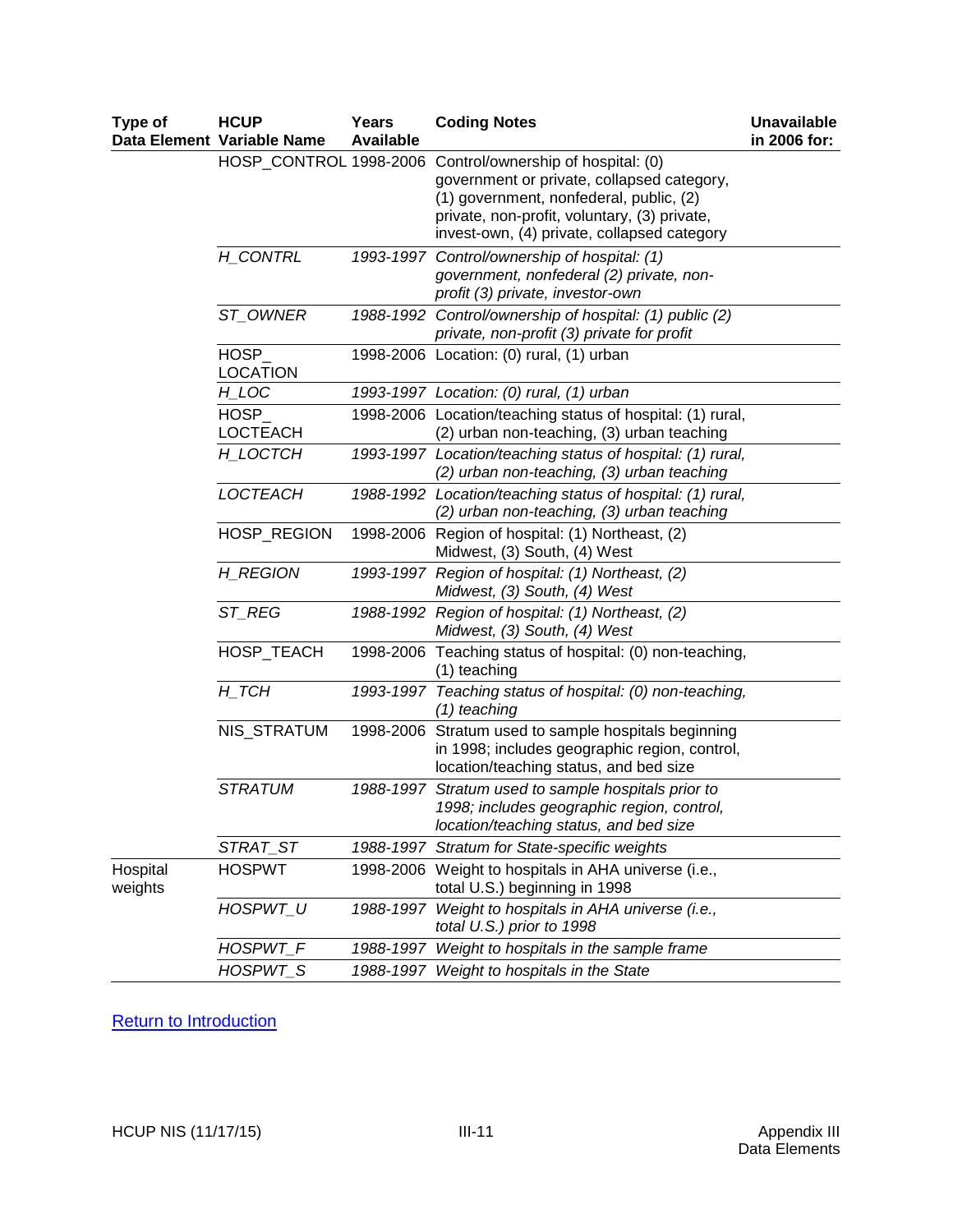## <span id="page-65-0"></span>**Table 3. Data Elements in the NIS Disease Severity Measures Files**

All data elements listed below are available for all States in the 2005 NIS Disease Severity Measures files.

| Type of<br>Data Element                   | <b>HCUP</b><br><b>Variable Name</b> | Years<br><b>Available</b> | <b>Coding Notes</b>                                                                    |
|-------------------------------------------|-------------------------------------|---------------------------|----------------------------------------------------------------------------------------|
| AHRQ<br>Comorbidity<br>Software<br>(AHRQ) | CM_AIDS                             |                           | 2002-2006 AHRQ comorbidity measure: Acquired immune<br>deficiency syndrome             |
|                                           | CM ALCOHOL                          |                           | 2002-2006 AHRQ comorbidity measure: Alcohol abuse                                      |
|                                           | CM_ANEMDEF                          |                           | 2002-2006 AHRQ comorbidity measure: Deficiency anemias                                 |
|                                           | CM_ARTH                             |                           | 2002-2006 AHRQ comorbidity measure: Rheumatoid<br>arthritis/collagen vascular diseases |
|                                           | <b>CM BLDLOSS</b>                   |                           | 2002-2006 AHRQ comorbidity measure: Chronic blood loss<br>anemia                       |
|                                           | CM_CHF                              |                           | 2002-2006 AHRQ comorbidity measure: Congestive heart<br>failure                        |
|                                           |                                     |                           | CM_CHRNLUNG 2002-2006 AHRQ comorbidity measure: Chronic pulmonary<br>disease           |
|                                           | CM_COAG                             |                           | 2002-2006 AHRQ comorbidity measure: Coagulopathy                                       |
|                                           | CM_DEPRESS                          |                           | 2002-2006 AHRQ comorbidity measure: Depression                                         |
|                                           | CM DM                               |                           | 2002-2006 AHRQ comorbidity measure: Diabetes,<br>uncomplicated                         |
|                                           | CM DMCX                             |                           | 2002-2006 AHRQ comorbidity measure: Diabetes with chronic<br>complications             |
|                                           | CM_DRUG                             |                           | 2002-2006 AHRQ comorbidity measure: Drug abuse                                         |
|                                           | CM HTN C                            |                           | 2002-2006 AHRQ comorbidity measure: Hypertension,<br>uncomplicated and complicated     |
|                                           | CM_HYPOTHY                          |                           | 2002-2006 AHRQ comorbidity measure: Hypothyroidism                                     |
|                                           | CM LIVER                            |                           | 2002-2006 AHRQ comorbidity measure: Liver disease                                      |
|                                           | CM_LYMPH                            |                           | 2002-2006 AHRQ comorbidity measure: Lymphoma                                           |
|                                           | <b>CM LYTES</b>                     |                           | 2002-2006 AHRQ comorbidity measure: Fluid and electrolyte<br>disorders                 |
|                                           | CM_METS                             |                           | 2002-2006 AHRQ comorbidity measure: Metastatic cancer                                  |
|                                           | CM_NEURO                            |                           | 2002-2006 AHRQ comorbidity measure: Other neurological<br>disorders                    |
|                                           | CM OBESE                            |                           | 2002-2006 AHRQ comorbidity measure: Obesity                                            |
|                                           | CM PARA                             |                           | 2002-2006 AHRQ comorbidity measure: Paralysis                                          |
|                                           | CM_PERIVASC                         |                           | 2002-2006 AHRQ comorbidity measure: Peripheral vascular<br>disorders                   |
|                                           | CM_PSYCH                            |                           | 2002-2006 AHRQ comorbidity measure: Psychoses                                          |
|                                           | CM_PULMCIRC                         |                           | 2002-2006 AHRQ comorbidity measure: Pulmonary circulation<br>disorders                 |
|                                           | <b>CM_RENLFAIL</b>                  |                           | 2002-2006 AHRQ comorbidity measure: Renal failure                                      |
|                                           | CM TUMOR                            |                           | 2002-2006 AHRQ comorbidity measure: Solid tumor without<br>metastasis                  |
|                                           | CM_ULCER                            |                           | 2002-2006 AHRQ comorbidity measure: Peptic ulcer disease<br>excluding bleeding         |
|                                           | CM VALVE                            |                           | 2002-2006 AHRQ comorbidity measure: Valvular disease                                   |
|                                           |                                     |                           | CM_WGHTLOSS 2002-2006 AHRQ comorbidity measure: Weight loss                            |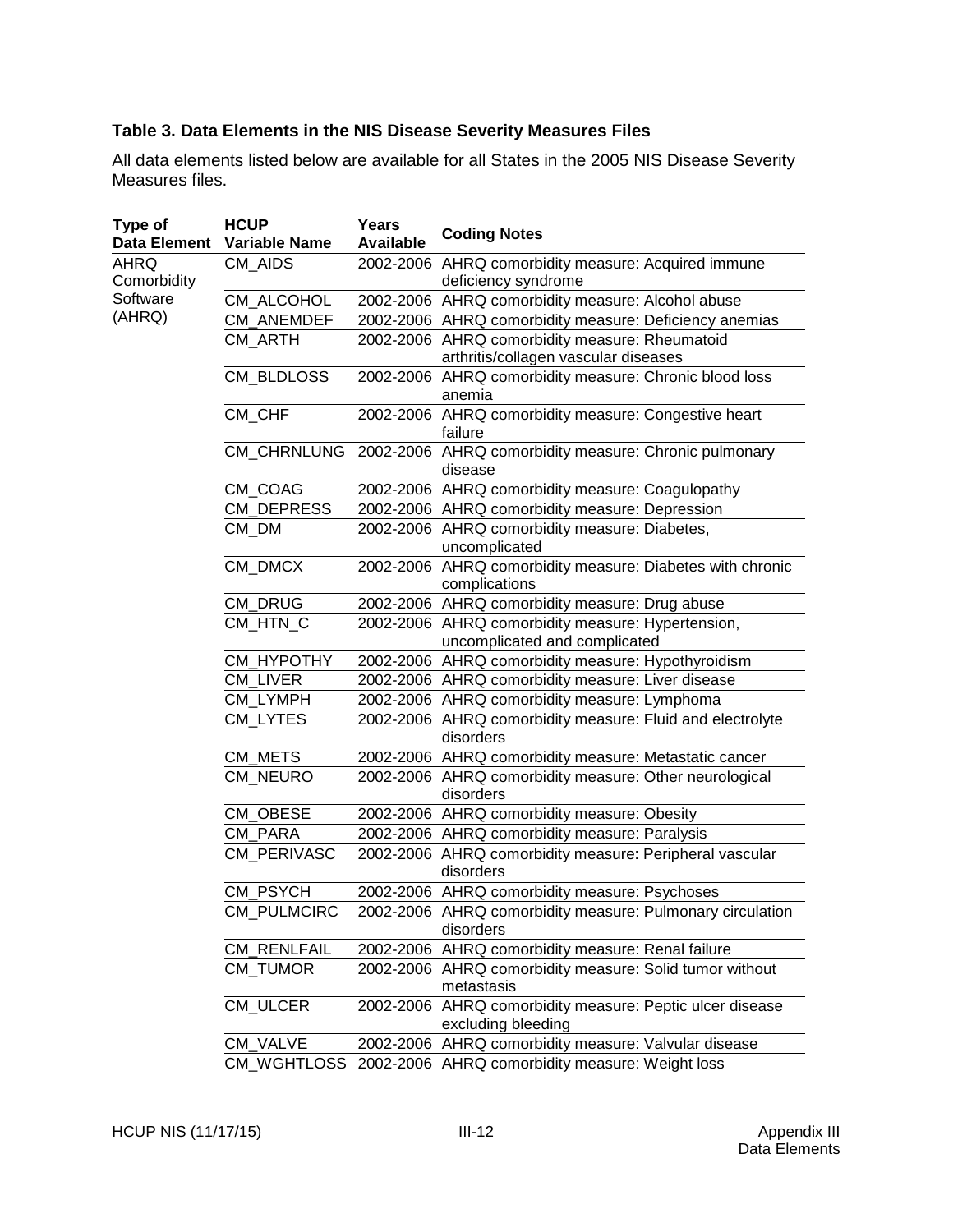| Type of<br>Data Element                          | <b>HCUP</b><br>Variable Name | Years<br>Available | <b>Coding Notes</b>                                                                       |
|--------------------------------------------------|------------------------------|--------------------|-------------------------------------------------------------------------------------------|
| <b>All Patient</b><br><b>Refined DRG</b><br>(3M) | <b>APRDRG</b>                |                    | 2002-2006 All Patient Refined DRG                                                         |
|                                                  | APRDRG_Risk_<br>Mortality    |                    | 2002-2006 All Patient Refined DRG: Risk of Mortality Subclass                             |
|                                                  |                              |                    | APRDRG_Severity 2002-2006 All Patient Refined DRG: Severity of Illness<br><b>Subclass</b> |
| All-Payer                                        | <b>APSDRG</b>                |                    | 2002-2006 All-Payer Severity-adjusted DRG                                                 |
| Severity-<br>adjusted DRG                        | APSDRG<br>Mortality_Weight   |                    | 2002-2006 All-Payer Severity-adjusted DRG: Mortality Weight                               |
| (HSS, Inc.)                                      | APSDRG_LOS_<br>Weight        |                    | 2002-2006 All-Payer Severity-adjusted DRG: Length of Stay<br>Weight                       |
|                                                  | Weight                       |                    | APSDRG_Charge 2002-2006 All-Payer Severity-adjusted DRG: Charge Weight                    |
| <b>Disease</b><br>Staging<br>(Medstat)           | DS DX<br>Category1           |                    | 2002-2006 Disease Staging: Principal Disease Category                                     |
|                                                  | DS_Stage1                    |                    | 2002-2006 Disease Staging: Stage of Principal Disease<br>Category                         |
|                                                  | DS_LOS_Level                 |                    | 2002-2006 Disease Staging: Length of Stay Level                                           |
|                                                  | DS_LOS_Scale                 |                    | 2002-2006 Disease Staging: Length of Stay Scale                                           |
|                                                  | DS Mrt Level                 |                    | 2002-2006 Disease Staging: Mortality Level                                                |
|                                                  | DS_Mrt_Scale                 |                    | 2002-2006 Disease Staging: Mortality Scale                                                |
|                                                  | DS_RD_Level                  |                    | 2002-2006 Disease Staging: Resource Demand Level                                          |
|                                                  | DS_RD_Scale                  |                    | 2002-2006 Disease Staging: Resource Demand Scale                                          |
| Linkage                                          | <b>HOSPID</b>                |                    | 2002-2006 HCUP hospital identification number                                             |
| Variables                                        | <b>KEY</b>                   |                    | 2002-2006 HCUP record identifier                                                          |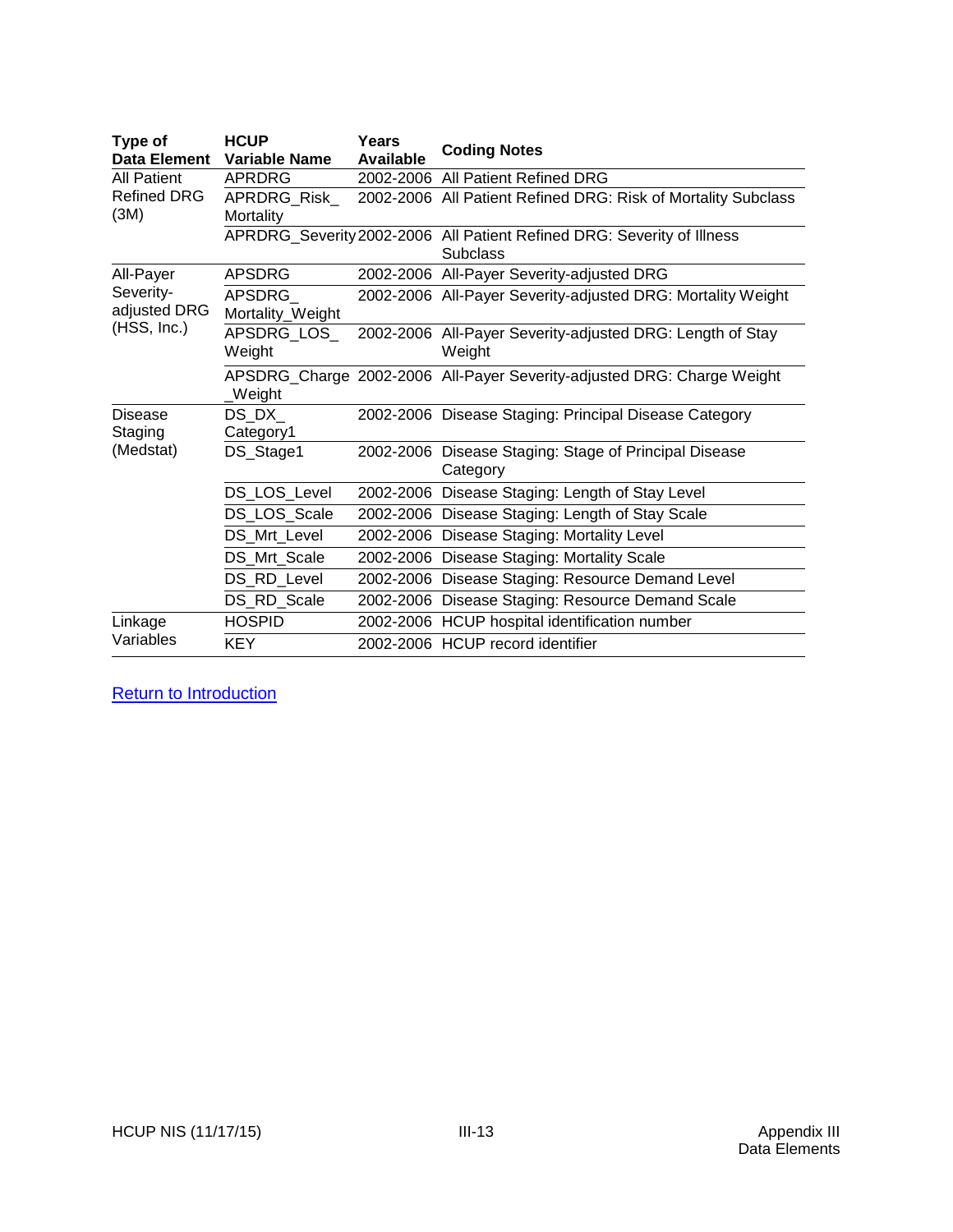## <span id="page-67-0"></span>**Table 4. Data Elements in the NIS Diagnosis and Procedure Groups Files**

All data elements listed below are available for all States in the 2006 NIS Diagnosis and Procedure Groups files.

| Type of<br><b>Data Element</b>                               | <b>HCUP</b><br><b>Variable Name</b> | Years<br><b>Available</b> | <b>Coding Notes</b>                                                                                                                                                                                                                                                                                                                                                                                                                                                                                                                                                                                                                                                                                                                                                                                                                                                                                                                                               |
|--------------------------------------------------------------|-------------------------------------|---------------------------|-------------------------------------------------------------------------------------------------------------------------------------------------------------------------------------------------------------------------------------------------------------------------------------------------------------------------------------------------------------------------------------------------------------------------------------------------------------------------------------------------------------------------------------------------------------------------------------------------------------------------------------------------------------------------------------------------------------------------------------------------------------------------------------------------------------------------------------------------------------------------------------------------------------------------------------------------------------------|
| Clinical<br>Classifications                                  | CCSMGN1-<br>CCSMGN15                |                           | 2005-2006 CCS-MHSA general category for all diagnoses                                                                                                                                                                                                                                                                                                                                                                                                                                                                                                                                                                                                                                                                                                                                                                                                                                                                                                             |
| Software<br>category for                                     | CCSMSP1-<br>CCSMSP15                |                           | 2005-2006 CCS-MHSA specific category for all diagnoses                                                                                                                                                                                                                                                                                                                                                                                                                                                                                                                                                                                                                                                                                                                                                                                                                                                                                                            |
| <b>Mental Health</b><br>and Substance<br>Abuse<br>(CCS-MHSA) | ECCSMGN1-<br>ECCSMGN4               |                           | 2005-2006 CCS-MHSA general category for all external cause<br>of injury codes                                                                                                                                                                                                                                                                                                                                                                                                                                                                                                                                                                                                                                                                                                                                                                                                                                                                                     |
| Chronic<br>Condition                                         | CHRON1-<br>CHRON15                  |                           | 2005-2006 Chronic condition indicator for all diagnoses: (0)<br>non-chronic condition, (1) chronic condition                                                                                                                                                                                                                                                                                                                                                                                                                                                                                                                                                                                                                                                                                                                                                                                                                                                      |
| Indicator                                                    | CHRONB1-<br>CHRONB15                |                           | 2005-2006 Chronic condition indicator body system for all<br>diagnoses: (1) Infectious and parasitic disease, (2)<br>Neoplasms, (3) Endocrine, nutritional, and metabolic<br>diseases and immunity disorders, (4) Diseases of<br>blood and blood-forming organs, (5) Mental<br>disorders, (6) Diseases of the nervous system and<br>sense organs, (7) Diseases of the circulatory<br>system, (8) Diseases of the respiratory system, (9)<br>Diseases of the digestive system, (10) Diseases of<br>the genitourinary system, (11) Complications of<br>pregnancy, childbirth, and the puerperium, (12)<br>Diseases of the skin and subcutaneous tissue, (13)<br>Diseases of the musculoskeletal system, (14)<br>Congenital anomalies, (15) Certain conditions<br>originating in the perinatal period, (16) Symptoms,<br>signs, and ill-defined conditions, (17) Injury and<br>poisoning, (18) Factors influencing health status and<br>contact with health services |
| Procedure<br>Class                                           | PCLASS1-<br>PCLASS15                |                           | 2005-2006 Procedure Class for all procedures: (1) Minor<br>Diagnostic, (2) Minor Therapeutic, (3) Major<br>Diagnostic, (4) Major Therapeutic                                                                                                                                                                                                                                                                                                                                                                                                                                                                                                                                                                                                                                                                                                                                                                                                                      |
| Linkage                                                      | <b>HOSPID</b>                       |                           | 2002-2006 HCUP hospital identification number                                                                                                                                                                                                                                                                                                                                                                                                                                                                                                                                                                                                                                                                                                                                                                                                                                                                                                                     |
| Variables                                                    | <b>KEY</b>                          |                           | 2002-2006 HCUP record identifier                                                                                                                                                                                                                                                                                                                                                                                                                                                                                                                                                                                                                                                                                                                                                                                                                                                                                                                                  |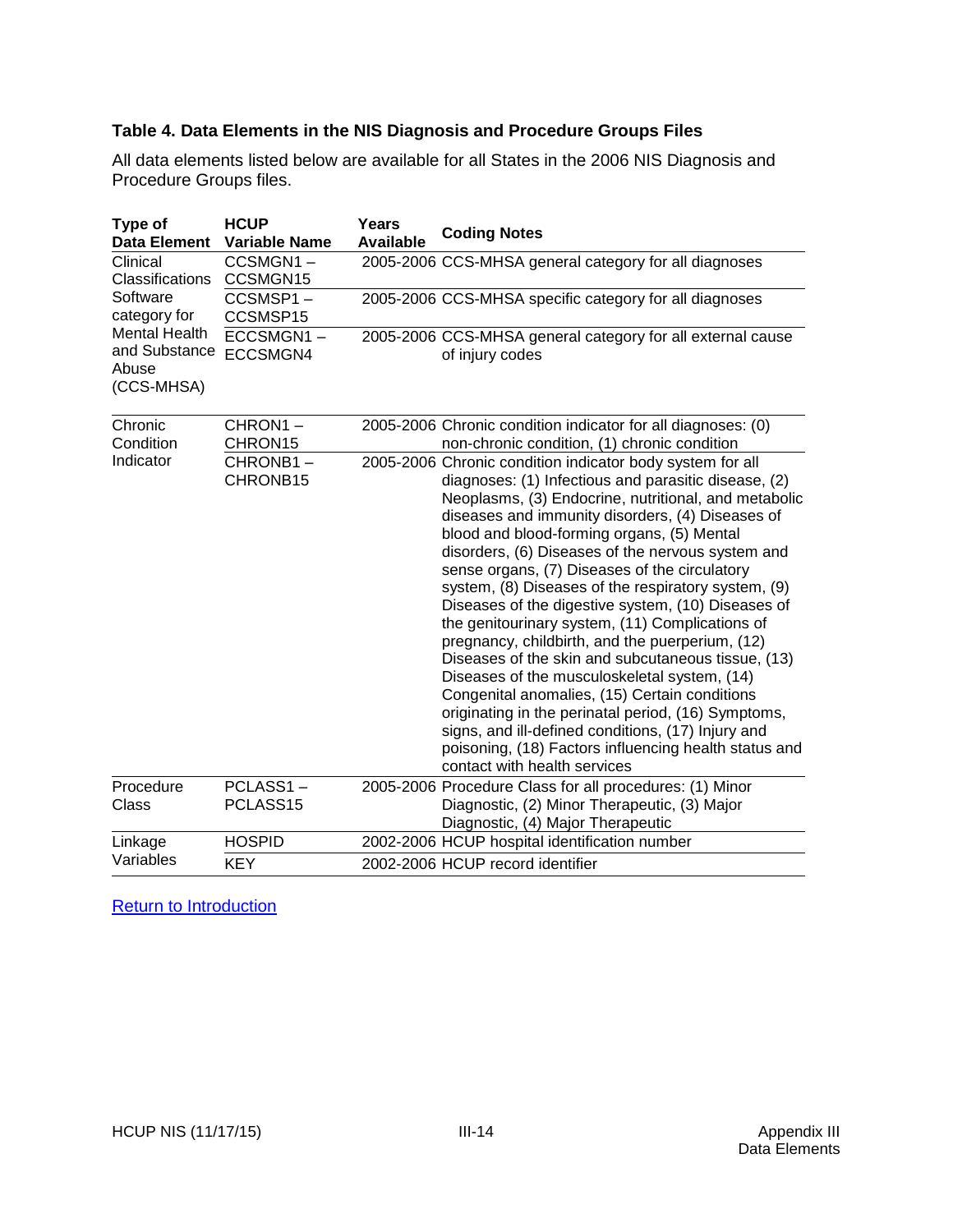#### ENDNOTES

l

- <sup>1</sup> Refer to Chapter 10 in Foreman, EK, *Survey Sampling Principles*. New York: Dekker, 1991.
- <sup>2</sup> Carlson BL, Johnson AE, Cohen SB. "An Evaluation of the Use of Personal Computers for Variance Estimation with Complex Survey Data." *Journal of Official Statistics*, vol. 9, no. 4, 1993: 795-814.
- <sup>3</sup> We used the following American Hospital Association Annual Survey Database (Health Forum, LLC © 2007) data elements to assign the NIS Teaching Hospital Indicator:

AHA Data Element Name = Description [HCUP Data Element Name].

| $=$ Number of short-term hospital beds [B001H].                                   |
|-----------------------------------------------------------------------------------|
| $=$ Number of total facility beds [B001].                                         |
| $=$ Number of full-time employees: interns & residents (medical & dental) [E125]. |
| $=$ Number of part-time employees: interns & residents (medical & dental) [E225]. |
| = Council of Teaching Hospitals (COTH) indicator [A101].                          |
| = Residency training approval by the Accreditation Council for Graduate Medical   |
| Education (ACGME) [A102].                                                         |
|                                                                                   |

Prior to the 1998 NIS, we used the following SAS code to assign the NIS teaching hospital status indicator, H\_TCH:

**/\* FIRST ESTABLISH SHORT-TERM BEDS DEFINITION \*/ IF BDH NE . THEN BEDTEMP = BDH ; /\* SHORT TERM BEDS \*/ ELSE IF BDH =. THEN BEDTEMP=BDTOT ; /\* TOTAL BEDS PROXY \*/**

**/\*\*\*\*\*\*\*\*\*\*\*\*\*\*\*\*\*\*\*\*\*\*\*\*\*\*\*\*\*\*\*\*\*\*\*\*\*\*\*\*\*\*\*\*\*\*\*\*\*\*\*\*\*\*\*/**

**/\* NEXT ESTABLISH TEACHING STATUS BASED ON F-T & P-T \*/ /\* RESIDENT/INTERN STATUS FOR HOSPITALS. \*/ /\*\*\*\*\*\*\*\*\*\*\*\*\*\*\*\*\*\*\*\*\*\*\*\*\*\*\*\*\*\*\*\*\*\*\*\*\*\*\*\*\*\*\*\*\*\*\*\*\*\*\*\*\*\*\*/**

**RESINT = (FTRES + .5\*PTRES)/BEDTEMP ; IF RESINT > 0 & (MAPP3=1 OR MAPP8=1) THEN H\_TCH=1;/\* 1=TEACHING \*/ ELSE H\_TCH=0 ; /\* 0=NONTEACHING \*/**

Beginning with the 1998 NIS, we used the following SAS code to assign the teaching hospital status indicator, HOSP\_TEACH:

**/\*\*\*\*\*\*\*\*\*\*\*\*\*\*\*\*\*\*\*\*\*\*\*\*\*\*\*\*\*\*\*\*\*\*\*\*\*\*\*\*\*\*\*\*\*\*\*\*\*\*\*\*\*\*\*/ /\* FIRST ESTABLISH SHORT-TERM BEDS DEFINITION \*/ /\*\*\*\*\*\*\*\*\*\*\*\*\*\*\*\*\*\*\*\*\*\*\*\*\*\*\*\*\*\*\*\*\*\*\*\*\*\*\*\*\*\*\*\*\*\*\*\*\*\*\*\*\*\*\*/ IF BDH NE . THEN BEDTEMP = BDH ; /\* SHORT TERM BEDS \*/ ELSE IF BDH =. THEN BEDTEMP = BDTOT ; /\* TOTAL BEDS PROXY \*/ /\*\*\*\*\*\*\*\*\*\*\*\*\*\*\*\*\*\*\*\*\*\*\*\*\*\*\*\*\*\*\*\*\*\*\*\*\*\*\*\*\*\*\*\*\*\*\*\*\*\*\*\*\*\*\*/ /\* ESTABLISH IRB NEEDED FOR TEACHING STATUS \*/ /\* BASED ON F-T P-T RESIDENT INTERN STATUS \*/ /\*\*\*\*\*\*\*\*\*\*\*\*\*\*\*\*\*\*\*\*\*\*\*\*\*\*\*\*\*\*\*\*\*\*\*\*\*\*\*\*\*\*\*\*\*\*\*\*\*\*\*\*\*\*\*/ IRB = (FTRES + .5\*PTRES) / BEDTEMP ; /\*\*\*\*\*\*\*\*\*\*\*\*\*\*\*\*\*\*\*\*\*\*\*\*\*\*\*\*\*\*\*\*\*\*\*\*\*\*\*\*\*\*\*\*\*\*\*\*\*\*\*\*\*\*\*/ /\* CREATE TEACHING STATUS VARIABLE \*/ /\*\*\*\*\*\*\*\*\*\*\*\*\*\*\*\*\*\*\*\*\*\*\*\*\*\*\*\*\*\*\*\*\*\*\*\*\*\*\*\*\*\*\*\*\*\*\*\*\*\*\*\*\*\*\*/ IF (MAPP8 EQ 1) OR (MAPP3 EQ 1) THEN HOSP\_TEACH = 1 ; ELSE IF (IRB GE 0.25) THEN HOSP\_TEACH = 1 ; ELSE HOSP\_TEACH = 0 ;**

HCUP NIS (11/17/15)